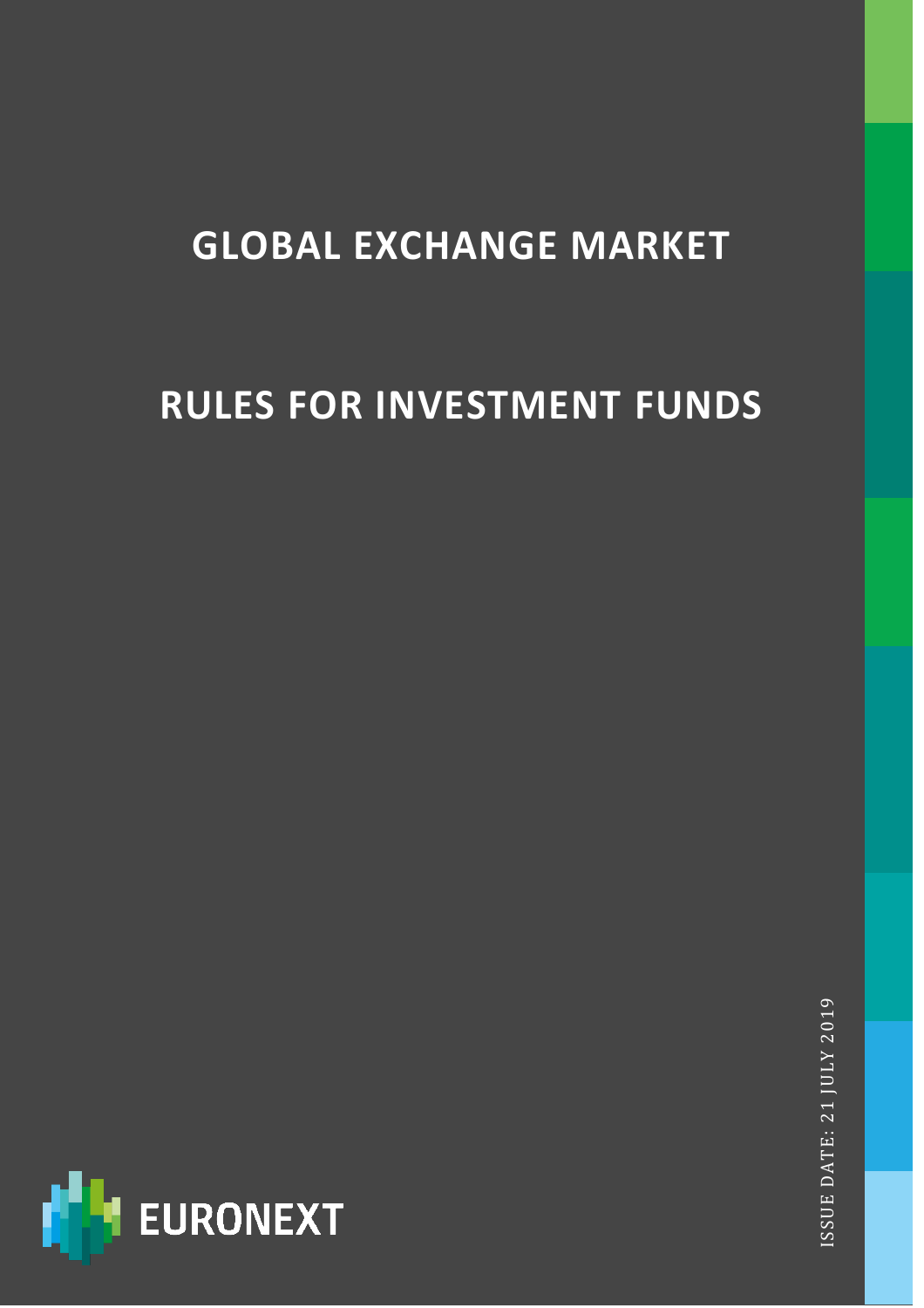

## **Contents**

|            | Scope                                                       | 2  |
|------------|-------------------------------------------------------------|----|
|            | Definitions                                                 | 3  |
| Part A     | All Open-Ended Applicants                                   | 12 |
| Chapter 1  | <b>Conditions for Listing</b>                               | 12 |
| Chapter 2  | <b>Content of Listing Particulars</b>                       | 15 |
| Chapter 3  | <b>Listing Applications</b>                                 | 21 |
| Chapter 4  | <b>Ongoing Obligations</b>                                  | 25 |
| Part B     | Unregulated Open-Ended Applicants - Additional Requirements | 30 |
| Chapter 5  | <b>Additional Conditions for Listing</b>                    | 30 |
| Chapter 6  | <b>Additional Content of Listing Particulars</b>            | 37 |
| Chapter 7  | <b>Ongoing Obligations</b>                                  | 44 |
| Part C     | <b>Special Categories of Applicant</b>                      | 49 |
| Chapter 8  | Additional Listing Conditions and Content Requirements      | 49 |
| Part D     | Closed-Ended Investment Funds                               | 56 |
| Chapter 9  | Requirements for Closed-Ended Investment Funds              | 56 |
| Part E     | <b>Disciplinary Procedures</b>                              | 59 |
| Chapter 10 | <b>Compliance and Enforcement</b>                           | 59 |
| Appendix 1 | Role of the Sponsor                                         | 64 |
| Appendix 2 | Examples of When Euronext Dublin may Suspend                | 65 |

н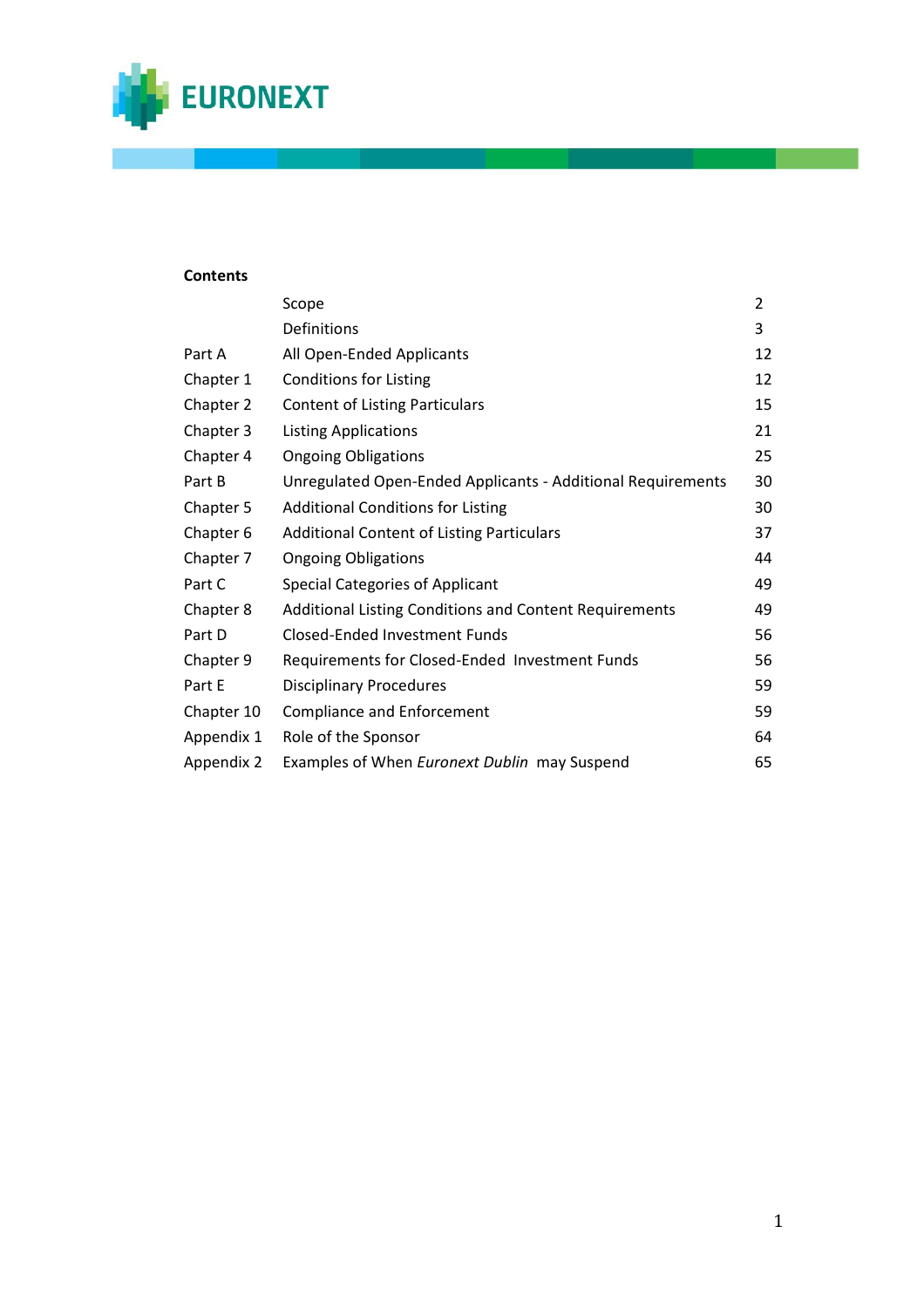

#### **Scope**

These *rules* apply to an *applicant* or *listed fund* the *units* of which are or have applied to be admitted to the *official list* and to trading on the *Global Exchange Market ("GEM")*.

Where *the rules* are silent or in cases of ambiguity, disagreement or uncertainty as to the application of any of the requirements or procedures set out in *the rules*, an *applicant* should consult *Euronext Dublin*. Where the *rules* require documents to be made available, *Euronext Dublin* may provide copies of such documents on request.

*The rules* are subject to revision from time to time. *Rules* revisions will be published on *Euronext Dublin* website [www.euronext.com,](http://www.euronext.com/) any such revisions shall be notified to all *sponsors* and shall be effective from the date of such notification or such later date as *Euronext Dublin* may determine.

Neither the *admission* of any securities to the *official list* and to trading on the *Global Exchange Market* of *Euronext Dublin* nor the approval of any *listing particulars* pursuant to the listing requirements of *Euronext Dublin* shall constitute a warranty or representation by *Euronext Dublin* as to the competence of the service providers to or any other party connected with a *listed fund,* the adequacy of information contained in the *listing particulars* or the suitability of a *listed fund* for investment or for any other purpose.

The *GEM* is authorised by the *Central Bank* of Ireland as a multilateral trading facility (as defined in the Directive 2014/65/EU on Markets in Financial Instruments).

In respect of the *official list* the Irish Stock Exchange plc trading as *Euronext Dublin* performs its functions as the Competent Authority under Regulation 6 of the European Communities (Admission to Listing and Miscellaneous Provisions) Regulations 2007, as amended.

The *GEM* is operated by *Euronext Dublin*. These *rules* are established by *Euronext Dublin* in its capacity as the competent authority for listing and as an authorised market operator.

Where a rule vests a power, duty or function in *Euronext Dublin* and does not state that such power duty or function vests with the Board or a committee of the Board, then such power, duty or function shall be deemed to vest in the management of *Euronext Dublin*.

In accordance with its regulatory obligations, *Euronext Dublin* may submit information to the Central Bank of Ireland/the European Securities and Markets Authority, including information that has been provided to it by or on behalf of an issuer or which *Euronext Dublin* has sourced regarding an issuer's financial instrument reference data.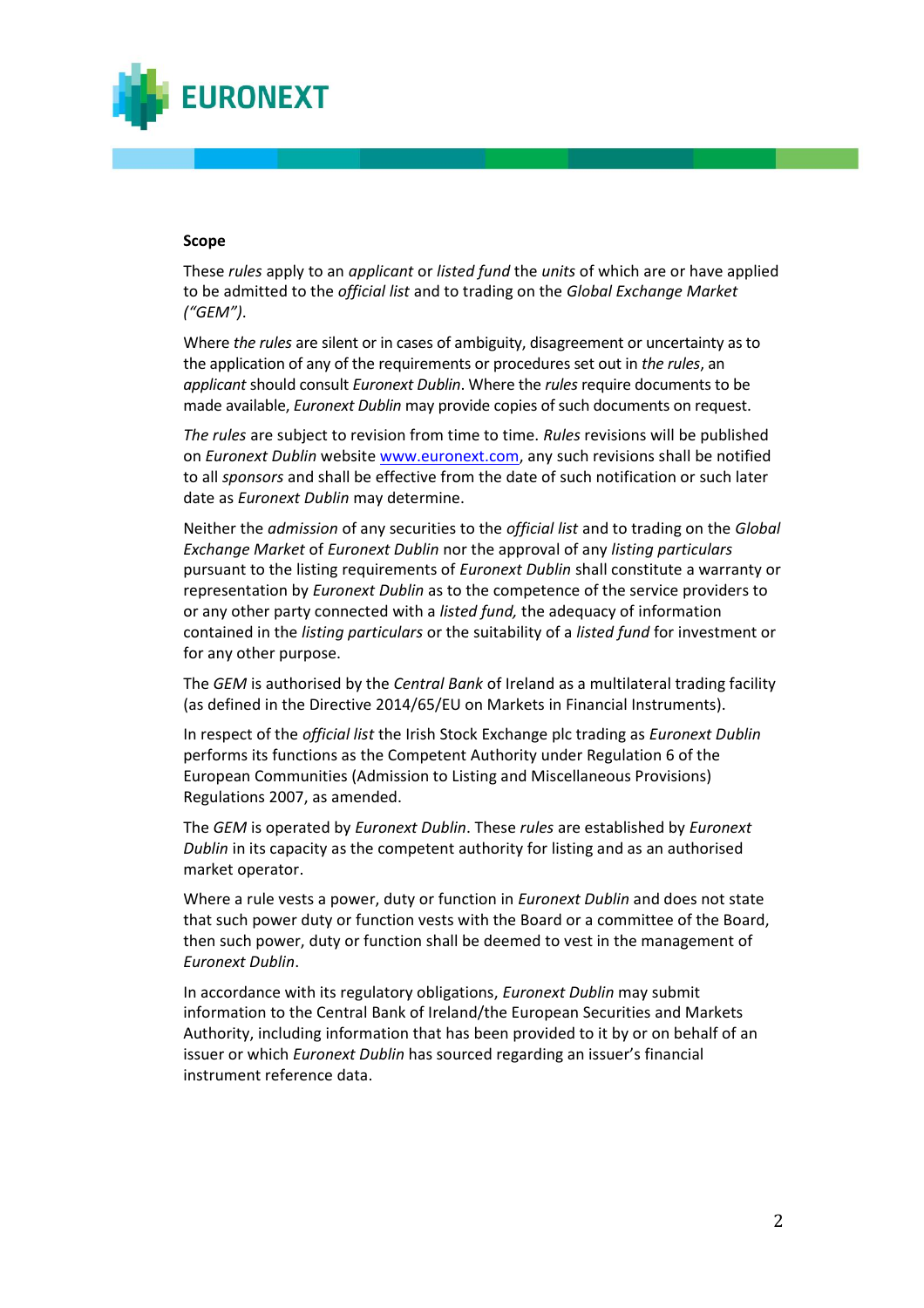

#### **Definitions**

The following terms have the stated meanings when used in these *rules*, unless the context otherwise requires, or the contrary is stated in any particular instance. Where the context is appropriate, the plural form of a defined term is also deemed as being the defined term and as such, appears in italics within the *rules*.

*AIFMD* means EU Directive 2011/61/EU and related regulations and guidance.

*the accounting standards* means any standards from the following: (i) Irish and UK GAAP, (ii) International Accounting Standards, (iii) International Financial Reporting Standards, (iv) United States GAAP (v) Canadian GAAP or (vi) any other equivalent standard acceptable to *Euronext Dublin*.

*admission* means admission to the *official list* and trading on the *Global Exchange Market* of *Euronext Dublin*.

Prospectus Regulations means *Annex 1, Annex 11 and Annex 4 means Annex 1, Annex 11 and Annex 4 of Regulation (EU) 2017/1129 of the European Parliament and of the Council of 14 June 2017 on the prospectus to be published when securities are offered to the public or admitted to trading on a regulated market, and repealing Directive 2003/71/EC as amended from time to time.*

*Appeals Committee* means the *Regulatory Committee* constituted to hear appeals under these rules.

*applicant* means any *fund or sub-fund* which is proposing to apply or is applying for *admission* of any class of unit to the *official list* and to trading on *the Global Exchange Market* of *Euronext Dublin*.

*the auditing standards* means any one of the following standards on auditing: (i)International Auditing Standards; (ii) International Auditing Standards (UK & Ireland); (iii) US GAAS; (iv) Canadian Auditing Standards; or (v) any other equivalent standard acceptable to *Euronext Dublin*.

*broker* means any entity which acts as intermediary between a buyer and a seller of *investments.*

*business day* means any day which is not a Saturday, Sunday, Christmas Day, Good Friday or a bank holiday in Ireland.

*CAO* means the companies announcements office of *Euronext Dublin*.

*Central Bank* means the Central Bank of Ireland.

*CFTC* means The US Commodity Futures Trading Commission and any regulatory body which takes over all (or substantially all) of its regulatory functions.

*circular* means any document issued to unitholders, the content of which requires their approval, including notices of meeting but excluding *listing particulars,* annual report and accounts, interim reports, proxy cards and dividend or interest vouchers.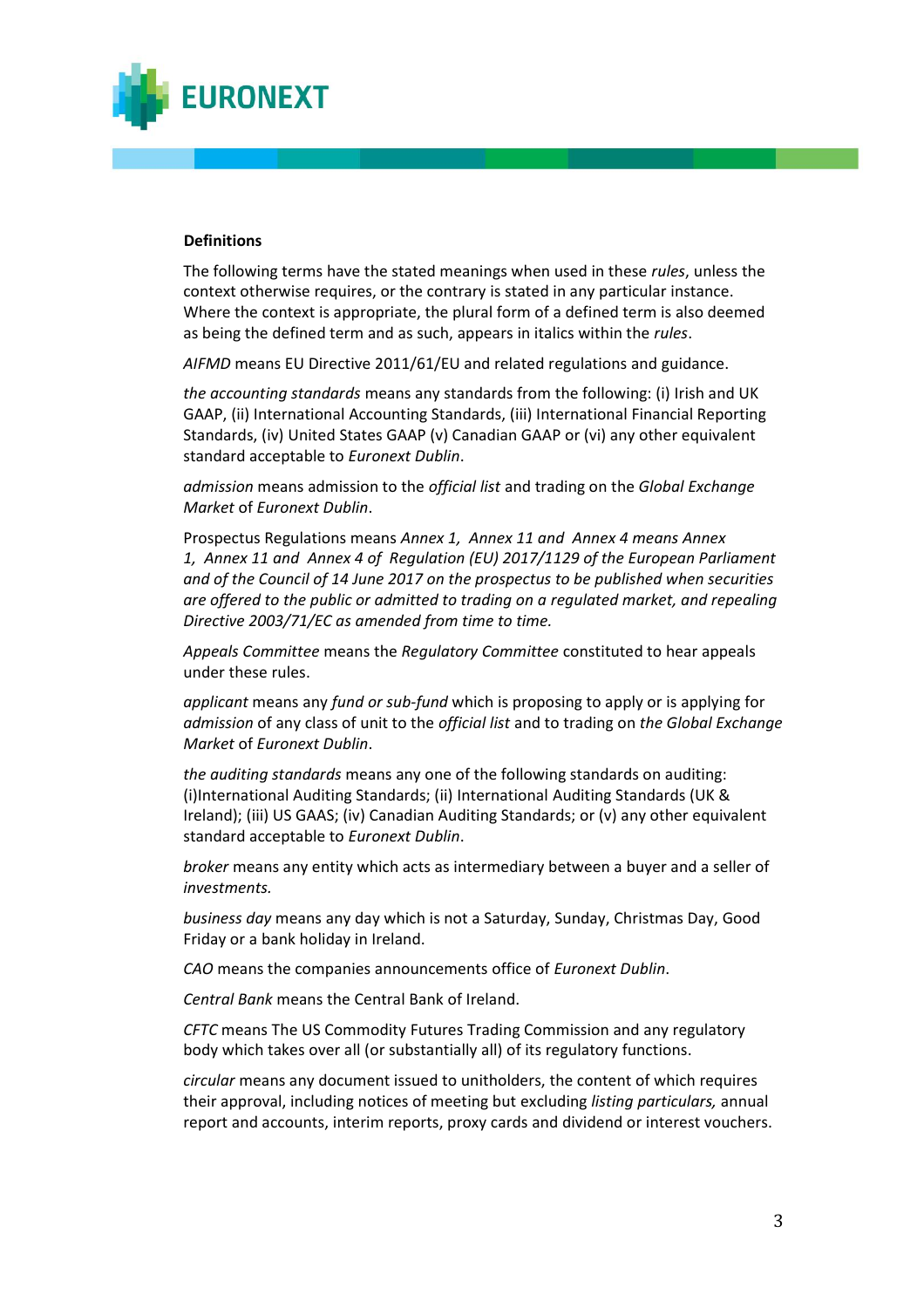

*closed-ended investment fund* means any *fund* which is not an *open-ended fund.* For the avoidance of doubt a closed-ended investment fund means a *fund* which does not permit the redemption of its *units* at the holder's request. Action taken by a *fund*  to ensure that the stock exchange value of its *units* does not significantly vary from its net asset value shall be regarded as equivalent to such redemption.

For the purposes of this definition "action taken by a *fund*" does not include the appointment of a market marker or other intermediary to assist in the provision of liquidity to investors in the *fund* on the secondary market. The reference to "action taken by a *fund*" relates to *funds* which are obliged, under their *fund* rules, to ensure that, while investors cannot request redemption, they are assured that their holding can be sold at a price which does not significantly vary from the net asset value of the *fund.*

*Companies Act 2014* means the Companies Act 2014 of Ireland*.*

*convertible securities* means securities which are convertible into or exchangeable for other securities or securities accompanied by warrants or options to subscribe or purchase other securities.

*constitutive documents* means the documents governing the establishment or incorporation of an *applicant,* including, but without being limited to, the memorandum and articles of association, the byelaws, the trust deed, the limited partnership agreement or any equivalent document.

*delta adjusted notional amount* means in relation to a *derivative contract* which is referenced to securities, the underlying notional value of such securities to which the *derivative contract* is referenced, adjusted by the applicable delta factor to reflect the relationship between price changes in the *derivative contract* and price changes in the underlying securities.

*depositary* means any trustee appointed pursuant to a deed of trust or declaration of trust or any entity appointed by an *applicant*, its *directors*, trustee, or general partner, as the case may be, to hold and keep safe any of the assets of an *applicant*.

*derivative contract* means a cash-settled or physically-settled financial instrument, traded on an exchange or over-the-counter, the value of which is derived from the value of one or more underlying securities, equity indices, debt instruments, currencies, interest rates, commodities, other derivative instruments, assets, factors or any agreed upon pricing index or arrangement.

*derivative cash position* means an *applicant's liquid assets* that are held or recorded in an account with a counterparty to a *derivative contract* (to which the *applicant* is also party) for the purposes of, or in connection with, the *applicant's* derivatives trading with that counterparty including, without limitation, any margin transferred to such counterparty to collateralise the *applicant's* trading in derivatives contracts and any profits held in account with the counterparty that have been realised from previous trading in derivatives contracts.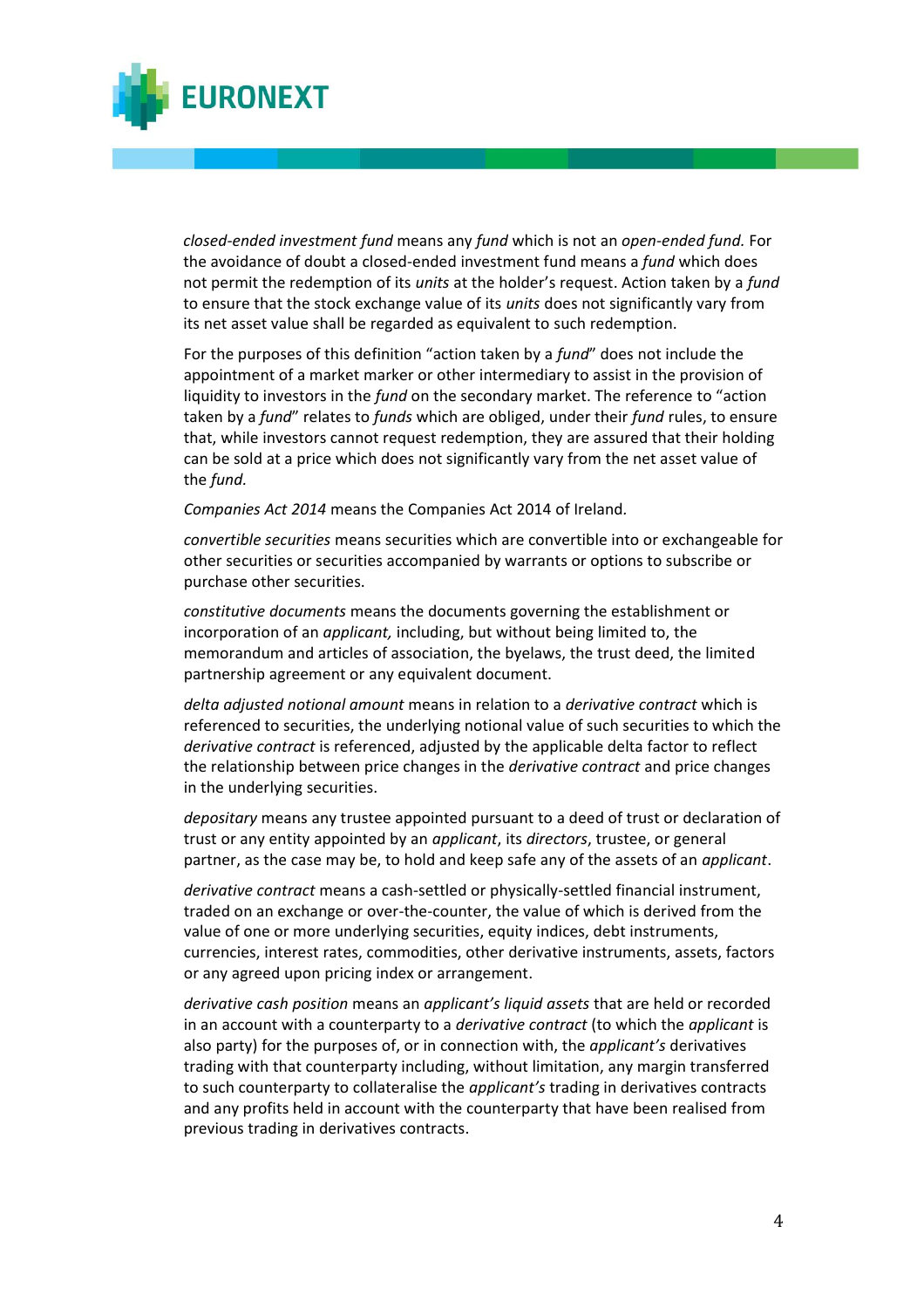*director* means any director of an *applicant* in the case of a company; any director of the manager or other appropriate company approved by *Euronext Dublin* in the case of a unit trust; or any director of the general partner or other partner with unlimited liability in the case of a limited partnership; or any other person appointed under 5.3.1.

*Directives* means any or all of the following, as the context requires:

**URONEXT** 

- Market Abuse Directive 2014/57/EU, Market Abuse Regulation (EU). 596/2014, related EU measures and the relevant Irish transposing and implementing legislation and Central Bank Rules; and
- Markets in Financial Instruments Directive 2014/65/EU, Markets in Financial Instruments Regulation (EU) No.600/2014, related EU measures and the relevant Irish transposing and implementing legislation and Central Bank Rules.

*Disciplinary Committee* means the *Regulatory Committee* constituted to hear disciplinary cases under these rules*.*

*Euronext Dublin* means The Irish Stock Exchange plc trading as Euronext Dublin.

*exchange traded fund (ETF)* means an open-ended investment company:

- (a) which is an *index tracker fund* or an actively managed exchange traded *fund*;
- (b) whose securities have been admitted to the *official list* of *Euronext Dublin* and are actively traded on T7, the trading platform of *Euronext Dublin*, or another trading platform acceptable to *Euronext Dublin*; and
- (c) which is authorised and regulated as a UCITS (or such other regulated product that *Euronext Dublin* may deem appropriate from time to time).

*FCA* means the United Kingdom Financial Conduct Authority and any regulatory body which takes over all (or substantially all) of its regulatory functions.

*feeder fund* means a *fund* whose investment objective is to invest in excess of 40% of its *gross assets* in any other *fund* (see 8.1.6).

*financial resources requirement* means in relation to a legal person, a requirement either that such person has Ä200M in financial resources (or its equivalent in another currency) or has all of its obligations to the *applicant* irrevocably and unconditionally guaranteed by, or is an unlimited liability subsidiary of, an entity that has Ä200M in financial resources (or its equivalent in another currency).

*fund* means an undertaking which is a company, unit trust, limited partnership, common contractual fund, an Irish collective asset management vehicle, or other entity considered suitable by *Euronext Dublin*, the objective of which is the collective investment of its capital.

*fund of funds* means a *fund* which may invest in excess of 20% (but not more than 40%) of the gross value of its assets in any other *fund*.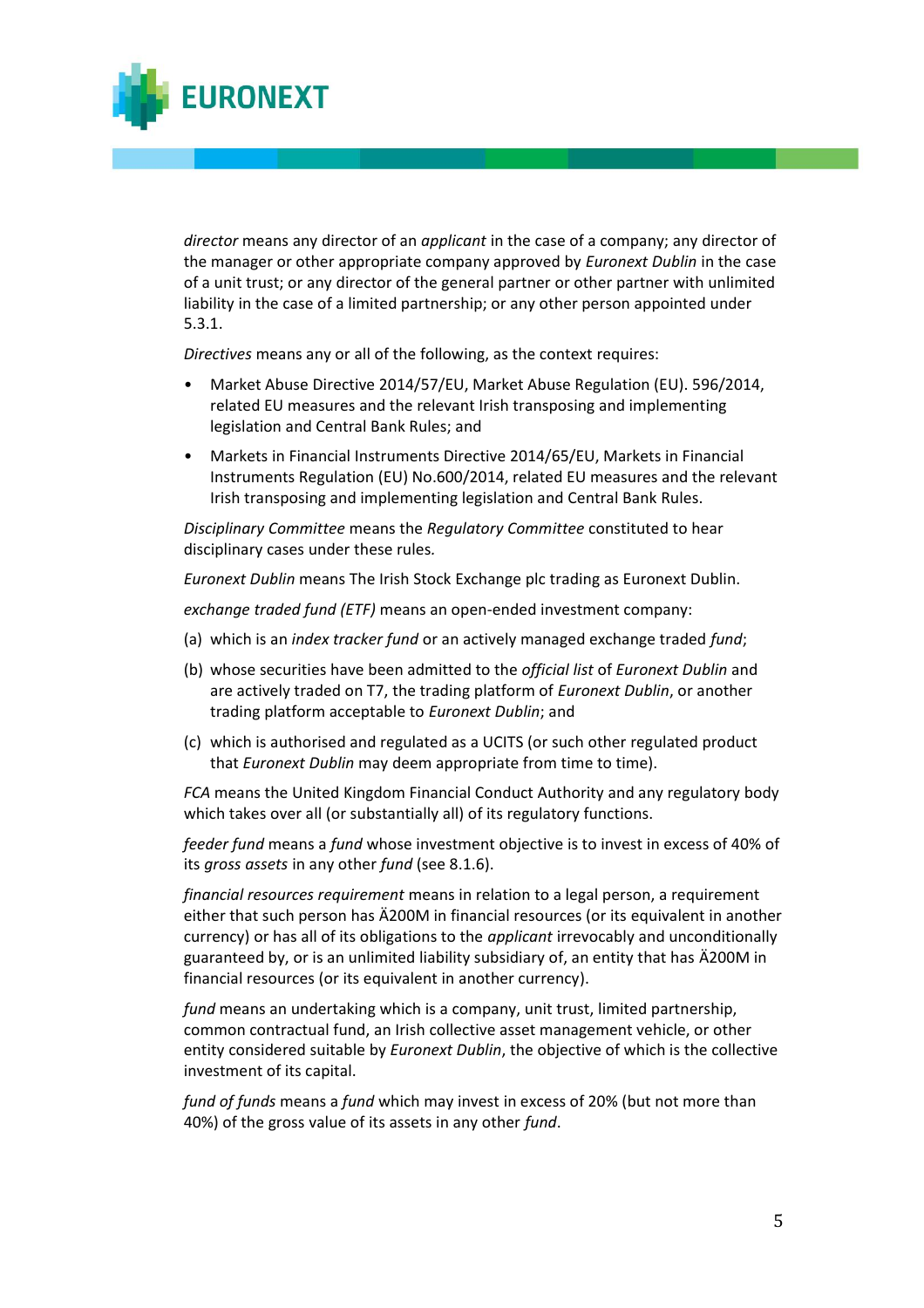

*Global Exchange Market ('GEM')* means a market of *Euronext Dublin* for listed securities. The *GEM* is a multilateral trading facility as defined in Article 4(1) point 22 of Directive 2014/65/EC.

*Global Exchange Market rules (or 'rules')* means the requirements set out in this booklet.

*gross assets* means the total value of all *investments* held by an *applicant* before deducting any liabilities, including borrowings.

*index tracker fund* means a *fund* whose investment objective is to compile an *investment* portfolio which tracks, without material modification, that of a broadly based and recognised published index acceptable to *Euronext Dublin*.

*investment adviser* means any person or persons with responsibility for advising the *investment manager* in respect of the investment of an *applicant's* assets.

*investment manager* means any person or persons charged with the ultimate responsibility for making discretionary investment decisions for an *applicant*.

*investment(s)* means securities, derivatives, futures, long/short sales, options, currencies, real *property*, commodities, partnership arrangements, participations, joint ventures and any other form of *investment* acceptable to *Euronext Dublin*.

*Irish prospectus law* shall have the meaning ascribed to that term in section 1348 of the *Companies Act 2014*.

*liquid assets* means cash; cash equivalents; money market instruments; and other transferable financial instruments which are sufficiently liquid that, during normal business hours in the relevant market, they are usually capable of being sold at close to their mid-market value on an intra-day basis.

*listed fund* means a *fund or sub-fund*, any of whose *units* have been admitted to listing on the *Global Exchange Market* of *Euronext Dublin.*

*listing particulars* means any document (including but without limitation, any prospectus, placing memorandum or other equivalent document) submitted to *Euronext Dublin* for the purpose of the listing of any class of *units* of any *fund* or *subfund* on *Euronext Dublin*.

*listing rules* means the listing rules of *Euronext Dublin* ('the listing rules').

*Main Securities Market ('MSM')* means the principal market of *Euronext Dublin* for companies from Ireland and overseas. The Main Securities Market is a 'regulated market' as defined in Directive 2014/65/EU on Markets in Financial Instruments.

*margin deposits* means assets required to be deposited with a *broker*, clearing house or exchange as a payment or performance bond for derivatives, long/short sales and/or futures positions.

*Member State* means any member state of the European Union.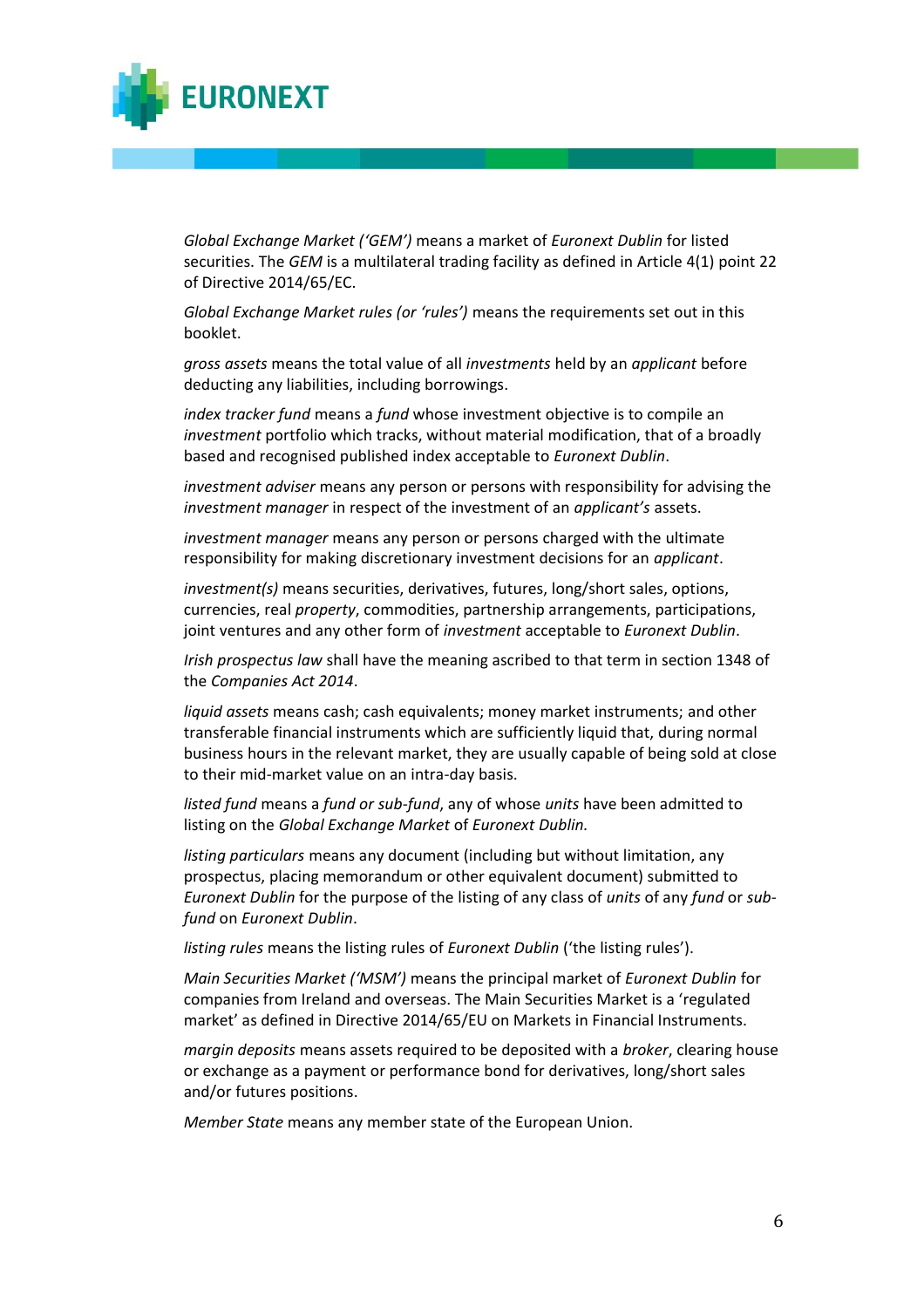

*multi-manager fund* means a *fund* which may allocate up to 40% of the gross value of its assets to any *investment manager* for the discretionary management of those assets.

*notify/notified* means the delivery of an announcement to a *Regulatory Information Service* for distribution to the public.

*official list* means the list of securities or *units* admitted to the *official list* of *Euronext Dublin* and published daily by *Euronext Dublin*.

*open-ended fund* means a *fund* the object of which is the collective investment of capital provided by the public and which operates on the principle of risk spreading, and the *units* of which are, at the holders' request, repurchased or redeemed, directly or indirectly, out of the assets of the *fund*. Action taken by such a *fund* to ensure that *Euronext Dublin* price of its *units* does not significantly vary from its net asset value shall be regarded as equivalent to such repurchase or redemption.

*person closely associated* in relation to a *director*, means -

- (a) the spouse of the *director*,
- (b) dependent children of the *director*,
- (c) other relatives of the *director*, who have shared the same household as that person for at least one year on the date of the transaction concerned,
- (d) any person
	- (i) the managerial responsibilities of which are discharged by a person
		- (a) discharging managerial responsibilities within the *listed fund,* or
		- (b) referred to in (a), (b) or (c) of this definition,
	- (ii) that is directly or indirectly controlled by a person referred to in part (d)(i) of this definition,
	- (iii) that is set up for the benefit of a person referred to in part  $(d)(i)$  of this definition, or
	- (iv) the economic interests of which are substantially equivalent to those of a person referred to in part (d)(i) of this definition.

*prime broker* means any *broker* who:

- (a) Either alone or in combination with other such *brokers*, is responsible for clearing and settling the majority of the *applicant's* transactions in financial instruments;
- (b) Agrees that it may provide finance to an *applicant* and to whom such *applicant* will grant security over its assets to secure repayment of such finance and other obligations that the *applicant* owes to such *broker*, where such assets are (or may be) held in a manner which is not in compliance with 5.9.1;
- (c) Provides custody services to the *applicant* in respect of some or all of its assets; and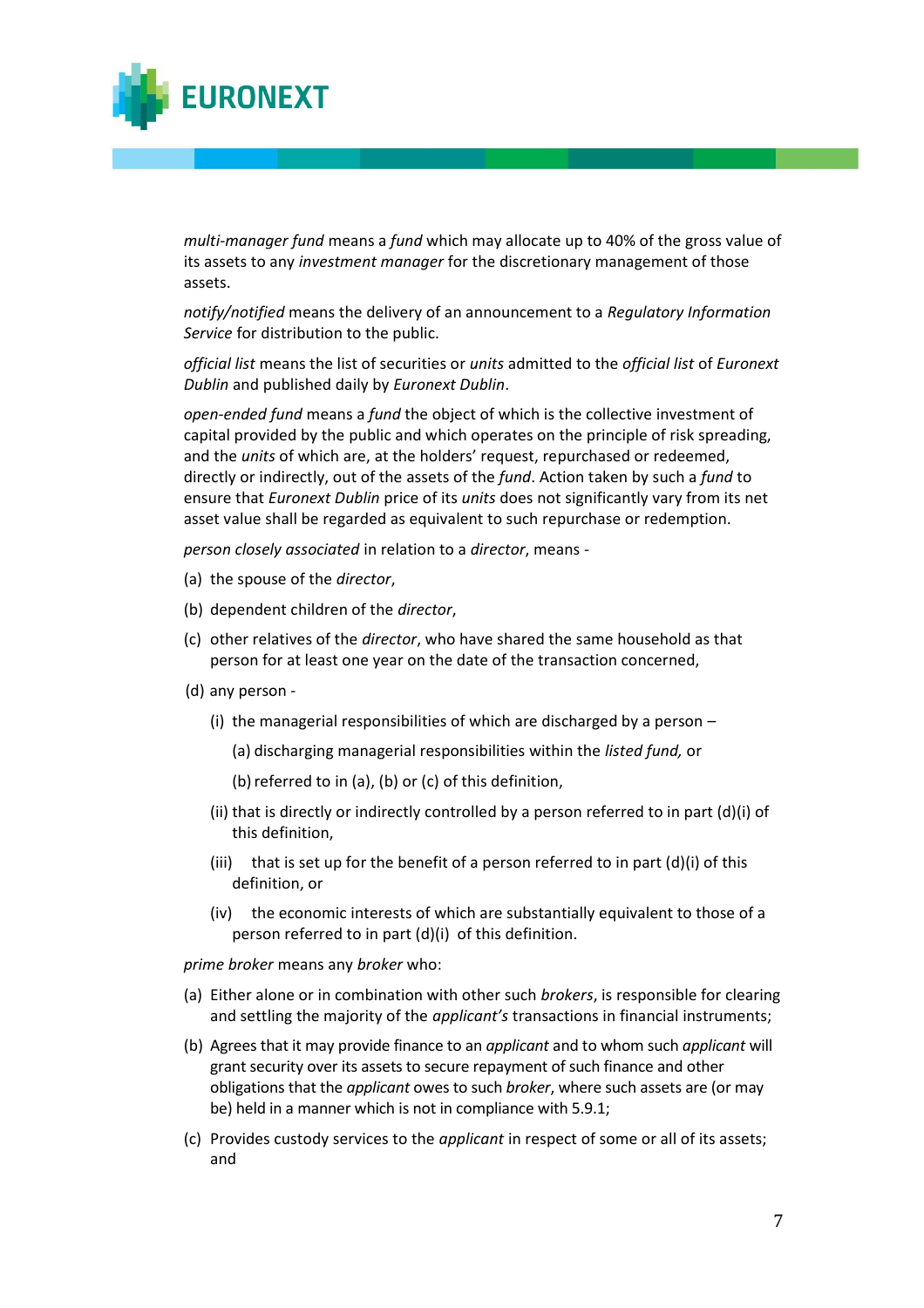

(d) Provides reporting services to the *applicant* in respect of those assets and the transactions cleared and settled by it.

In relation to (b) above, an *applicant* may "grant security" either by passing the relevant assets to the *broker* by means of outright transfer of legal and beneficial ownership or by granting the *broker* a security interest over the relevant assets coupled with a right to use or re-hypothecate those assets.

*professional investor* means any investor:

- (a) which is a *sophisticated investor;* and
- (b) which warrants, at the time of making the investment, that;
	- (i) its ordinary business professional activity includes the buying and selling of *investments*, whether principle or agent; or
	- (ii) in the case of a natural person, their individual net worth or joint net worth with that person's spouse exceeds \$1 million; or
	- (iii) it is an institution with a minimum amount of assets under discretionary management of US\$5 million; and
- (c) which warrants expressly to an *applicant* that they:
	- (i) have the knowledge, expertise and experience in financial matters to evaluate the risks of investing in the *applicant*;
	- (ii) are aware of the risks inherent in investing in the securities and the method by which the assets of the *applicant* are held and/or traded;
	- (iii) can bear the risk of loss of their entire investment.

*property* means leasehold or freehold interests in land and/or buildings.

*property investment fund* means any *fund*, the *investment* policy of which includes the holding of *property* in the long term or in *property* related interests.

*Qualifying Investor AIF (QIAIF)* means a Qualifying Investor Alternative Investment *Fund* authorised by the *Central Bank* marketing solely to qualifying investors as defined in Chapter 2 of the *Central Bank's* AIF Handbook.

*recognised clearing house* means the following clearing houses: CME Clearing Europe Limited; Euroclear UK & Ireland Limited; European Central Counterparty Ltd; ICE Clear Europe Limited; LCH. Clearnet Limited; and any other clearing house which the *applicant* demonstrates affords to its members a level of protection which is commensurate with that afforded to their members by the clearing houses listed above.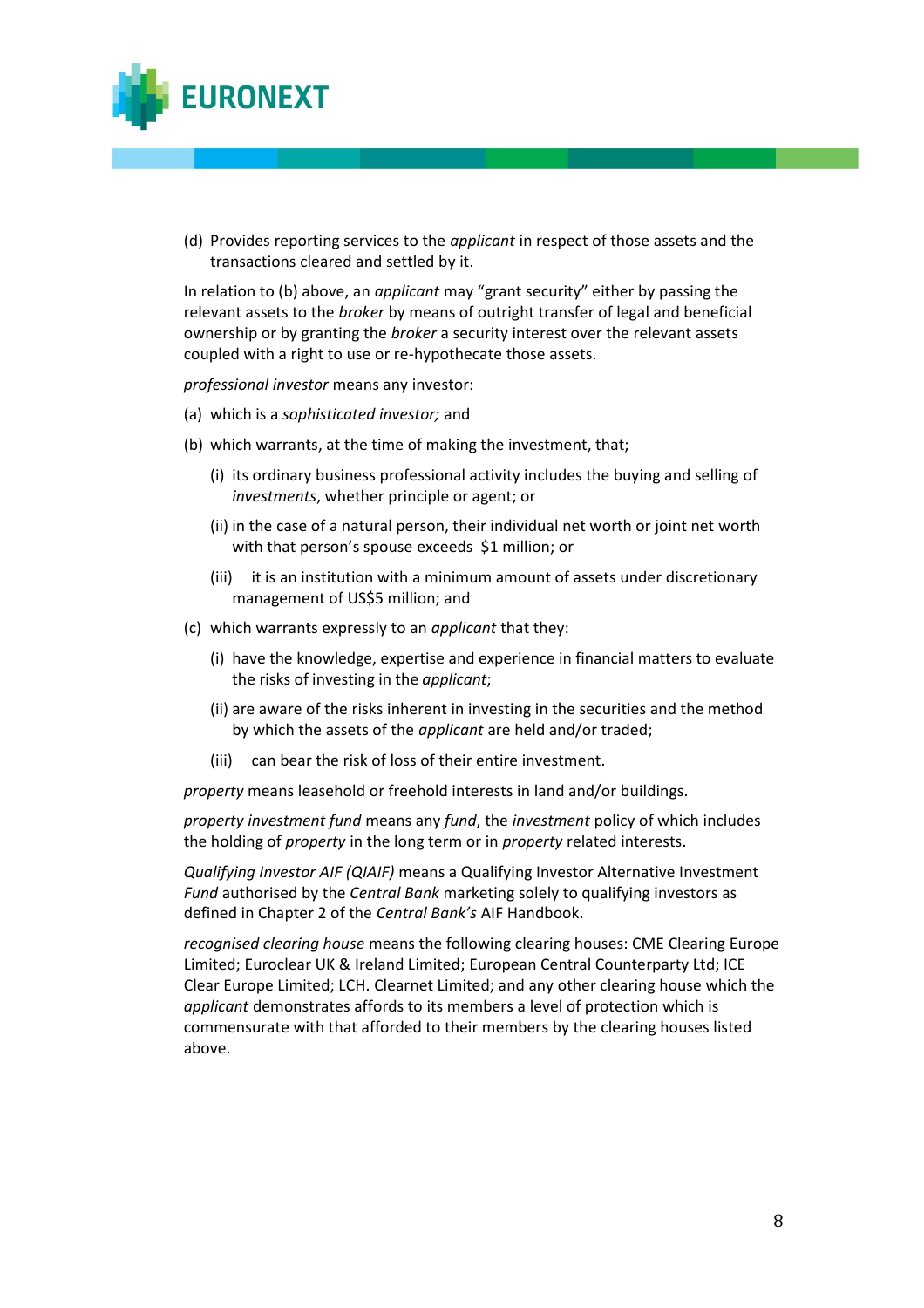

*recognised public authority* means any public authority which is charged with the prudential regulation and ongoing supervision of financial services firms under the law of any *Member State* and of the following countries:

- (a) Australia;
- (b) Canada;
- (c) Hong Kong;
- (d) Japan;
- (e) Singapore;
- (f) Switzerland;
- (g) United States; and
- (h) Any other jurisdiction specified for these purposes by *Euronext Dublin* from time to time.

*Regulatory Committee* means the relevant regulatory committee(s) established and operating under the articles of association of *Euronext Dublin* and these rules.

*regulated information* means:

- (1) information of a precise nature relating directly or indirectly to one or more *listed funds or to one or more classes of units which has not been made public and which, if it were made public, would be likely to have a significant effect on the price of those classes of units ('inside information'); and*
- *(2) information that a listed fund is required to disclose under Part A Part D of these rules.*

*regulatory information service (RIS)* means an electronic information dissemination service permitted by *Euronext Dublin* that includes the CAO.

*regulatory requirement* means in relation to a legal person, a requirement that that person is subject to the ongoing supervision by one or more *recognised public authorities.*

*securitised derivative* means a *derivative contract* that takes the form of a freely transferable security.

*sophisticated investor* means any investor who subscribes at least US\$100,000 (or its equivalent in foreign currency) to any one *fund* or *umbrella fund*.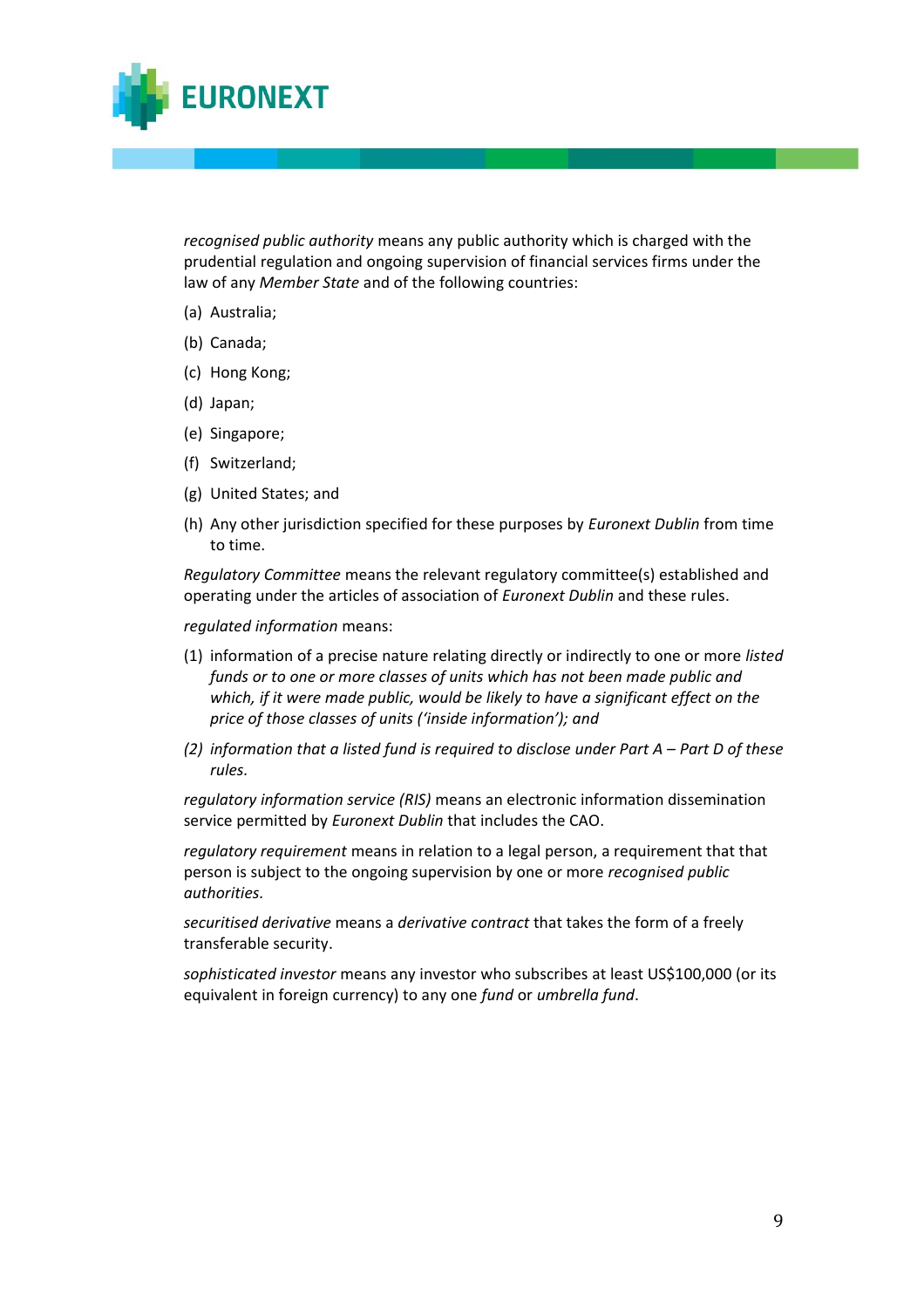

*sponsor* means an entity which sponsors an *applicant's* application for *admission* to the *official list* and to trading on the *Global Exchange Market* of *Euronext Dublin* and includes:

- (a) an entity approved for that purpose by *Euronext Dublin*; and
- (b) in respect of *UCITS* only, a *UCITS Management Company*.

An authorised *UCITS Management Company* may delegate the processes of making an application for admission of the *units* of a *UCITS* fund to the markets of *Euronext Dublin* and for monitoring a *UCITS* fund's compliance with the listing rules but ultimate responsibility for a *UCITS* fund's compliance Appendix 1 of the *GEM* Rules for Investment Funds lies with the authorised *UCITS Management Company*. Such delegation may only be to a professional services firm with an established investment funds practice with significant experience in providing professional advice to *UCITS* funds and *UCITS Management Companies*.

For the avoidance of doubt a *UCITS Management Company* does not need to be approved as a sponsor by *Euronext Dublin*.

*sub-custodian* means any entity, other than a *broker*, appointed by a *depositary* to hold and keep safe any of the assets of an *applicant*.

*sub-fund* means a separate class or designation of unit within a *fund* which invests in a separate pool or portfolio of *investments*.

*super sophisticated investor* means any investor:

- (a) which invests at least US\$250,000; and
- (b) which warrants, at the time of making the investment that:
	- (i) its ordinary business or professional activity includes the buying and selling of *investments*, whether as principal or agent; or
	- (ii) in the case of a natural person, their individual net worth, or joint net worth with that person's spouse, exceeds US\$2.5 million; or
	- (iii) it is an institution with a minimum amount of assets under discretionary management of US\$5 million; and
- (c) which warrants expressly to the *applicant* that they:
	- (i) have the knowledge expertise and experience in financial matters to evaluate the risks of investing in the *applicant*;
	- (ii) are aware of the risks inherent in investing in the securities and the method by which the assets of the *applicant* are held/or traded, and
	- (iii) can bear the risk of loss of their entire investment.

The minimum investment requirement does not apply to the *investment manager* or any of its *directors*, employees or *person closely associated* (or, in the case of an *investment manager* which is a limited partnership, its members with an executive function).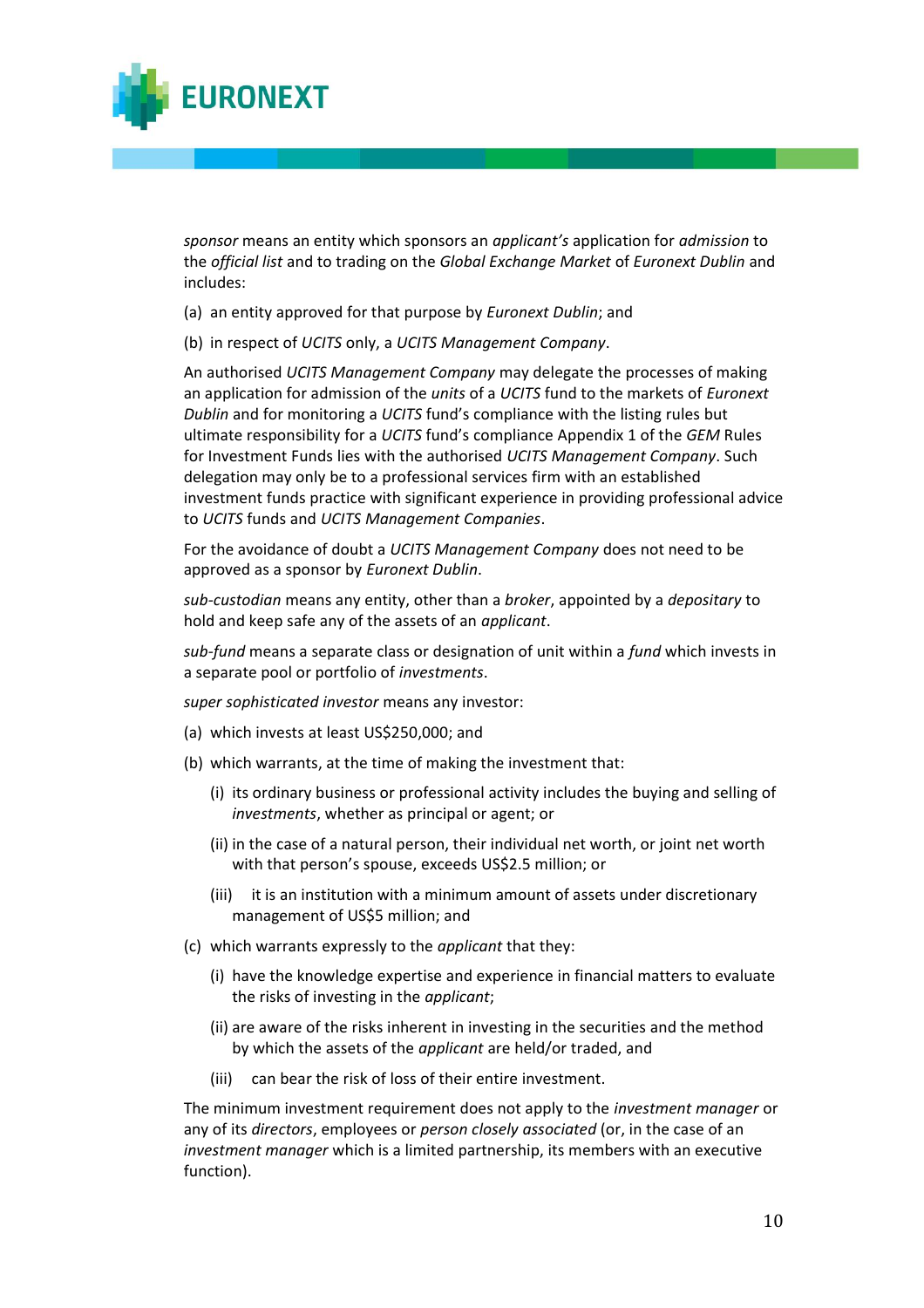

*super sophisticated investor fund ("SSF")* means a *fund* which confines the sale of its listed *units* to *super sophisticated investors.*

*UCITS* means Undertakings for Collective Investment in Transferable Securities authorised under the *UCITS Directive*.

*UCITS Management Company* means a company whose regular business is collective portfolio management of *UCITS* funds and is authorised under the *UCITS Directive*.

*UCITS Directive* means Directive 2009/65/EC as amended.

*umbrella fund* means a *fund* with one or more *sub-funds*.

*underlying fund/s* means the *fund* or *funds* into which a *feeder fund* invests.

*units* means securities issued by an *applicant* representing the rights of participants in the assets of such *applicant*.

*venture capital* means investment in new or developing businesses the securities of which are not listed on any stock exchange. In limited circumstances, approved by *Euronext Dublin*, investment in listed securities may be considered to be of a *venture capital* nature.

*venture capital fund* means any *fund* whose investment objective is to invest substantially all of its assets in *venture capital.*

Reference to any enactment, rule or EU measure shall be deemed to be to such enactment, rule or EU measure as amended, supplemented or re-enacted from time to time.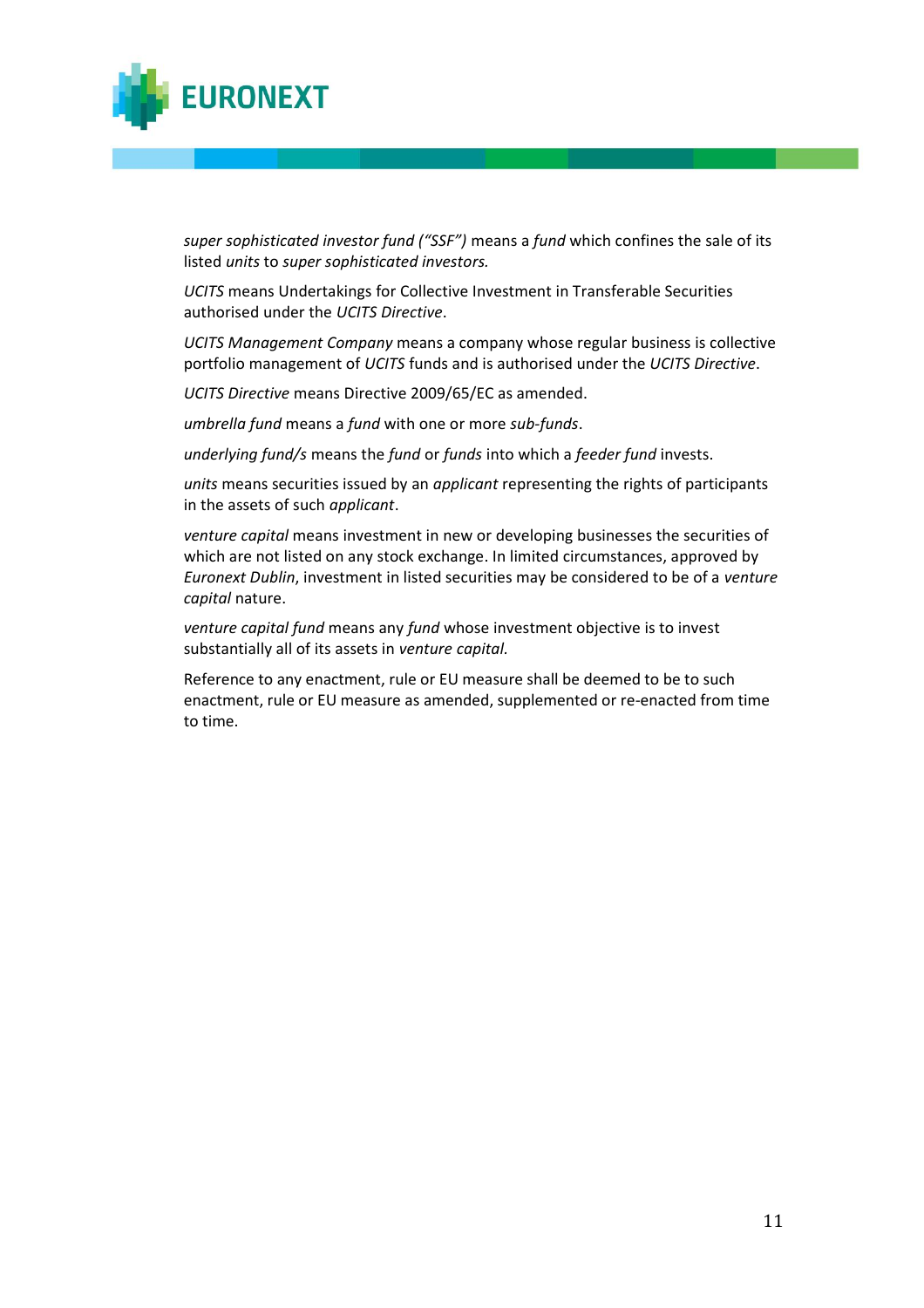

## **A ALL OPEN-ENDED APPLICANTS**

**Chapter 1 Conditions for Listing**

#### **1.1 GENERAL**

- **1.1.1** *Euronext Dublin* may make *admission* of *units* to listing subject to any special condition which *Euronext Dublin* considers appropriate in the interests of protecting investors and of which *Euronext Dublin* has explicitly informed the *applicant*.
- **1.1.2** Once listed, an *applicant* must continue to comply with the requirements of *the rules.*
- **1.1.3** *Euronext Dublin* may refuse an application for *admission* to listing and trading:
	- (1) if it considers that the *applicant's* situation is such that *admission* of the securities may be detrimental to the interests of investors, the orderly operation of *Euronext Dublin's* markets or to the integrity of such markets; or
	- (2) for securities already listed in another EEA state, if the *applicant* has failed to comply with the obligations to which it is subject by virtue of that listing; or
	- (3) if it considers that the *applicant* does not comply or has not complied or will not comply with the requirements of *the rules* or with any special condition imposed upon the *applicant* by *Euronext Dublin*.
- **1.1.4** Documentation to enable *Euronext Dublin* to identify and verify the identity of an applicant or *listed fund*, and their beneficial owner(s) where appropriate must be submitted to *Euronext Dublin* prior to approval of the *listing particulars.*

## **1.2 REQUIREMENT FOR A SPONSOR**

**1.2.1** A *fund* applying for the *admission* of *units* to the *Official list* and to trading on the *Global Exchange Market* of *Euronext Dublin* must appoint a *sponsor*.

## **1.3 APPLICANTS**

**1.3.1** An *applicant* must be duly incorporated or otherwise validly established according to the relevant laws of its place of incorporation or establishment, and must operate in conformity with its *constitutive documents*.

CARD Article 42

- **1.3.2** An *applicant* must be a passive investor.
- **1.3.3** For as long as the *fund* is listed, copies of the following documents must be made available to any unitholder or prospective unitholder:
	- (a) the *constitutive documents;*
	- (b) each document mentioned in 6.6.3 & 6.7.1;
	- (c) the audited accounts of the *fund* as required under 4.2.1;
	- (d) the *fund's listing particulars*, as approved by *Euronext Dublin.*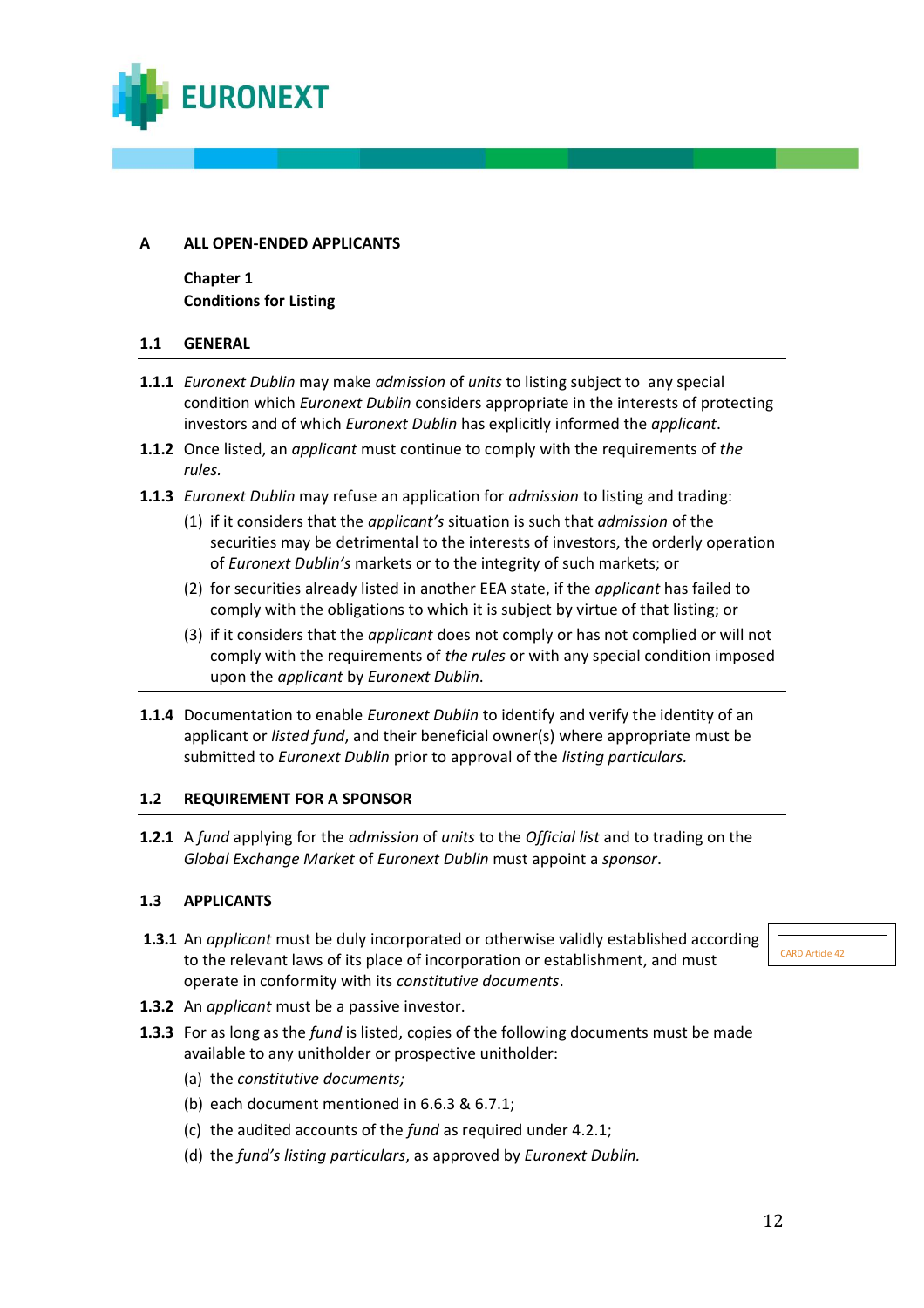

## **1.4 DIRECTORS**

**1.4.1** All of the *director*s, as named in the *listing particulars*, must accept responsibility collectively and individually, for the content of the *listing particulars*.

All of the *directors*, present or appointed in the future, must accept responsibility collectively and individually, for the *applicant's* ongoing compliance with *the rules*.

- **1.4.2** Except where an *applicant* is required under the law of the jurisdiction in which it is domiciled to appoint a corporate *director*, no *director* may be an entity with limited liability.
- **1.4.3** Each of the *director*s of an *applicant* must be free of conflicts between duties to the *applicant* and duties owed by them to third parties and other interests, unless it can be demonstrated to *Euronext Dublin* that suitable arrangements are in place to avoid detriment to the *applicant*'s interests or its unitholders as a whole.

### **1.5 SERVICE PROVIDERS**

- **1.5.1** Service providers to an *applicant* must be free of conflicts between duties to the *applicant* and duties owed by them to third parties and other interests, unless it can be demonstrated that arrangements are in place to avoid detriment to the *applicant*'s interests.
- **1.5.2** The net asset value of the *applicant* must be notified to *Euronext Dublin* without delay upon calculation.

#### **1.6 UNITS FOR WHICH APPLICATION IS BEING MADE**

- **1.6.1** *Units* must conform with the law of an *applicant's* place of incorporation/establishment, be duly authorised according to the requirements of the *applicant's constitutive documents,* have any necessary statutory or other consent or authorisation and be free of any third party rights/obligations binding upon them.
- **1.6.2** Except as provided for in this rule and in 1.6.3, *units* must be freely transferable and tradable. Nil or partly paid *units* will be regarded as fulfilling this condition, provided that *Euronext Dublin* is satisfied that their transferability is not restricted other than in the circumstances outlined in 1.6.3 below or where there is an unpaid call on the *units*. Investors must be provided with all appropriate information to enable dealings in such *units* to take place on an open and proper basis.
- **1.6.3** *Units* may only be subject to any transfer restrictions or compulsory redemption where such transfer restriction or compulsory redemption is in the best interest of the *applicant* or its unitholders as a whole.
- **1.6.4** Other than through the exercise of options and/or warrants which are granted subject to the provisions contained in the *listing particulars*, *units* of the same class may not be issued at a price which is less than the net asset value per *unit* of that class at the time of such issue unless authorised by a majority of the unitholders of that class or offered first on a pro-rata basis to those unitholders.

CARD Article 45

CARD Article 46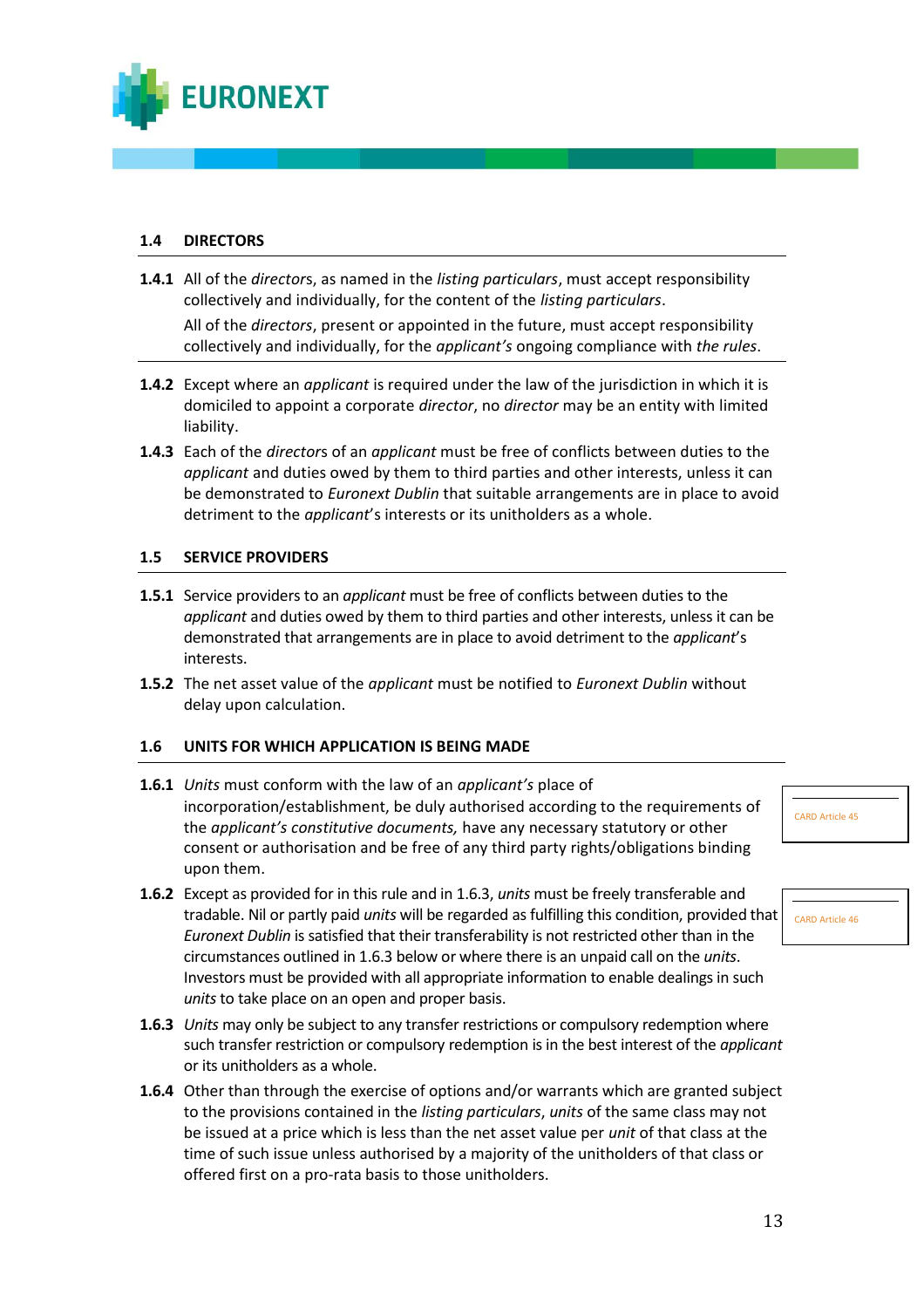

- **1.6.5** An application for listing of *units* of any class must relate to all *units* of that class, issued or proposed to be issued at the date of listing and to all further *units* of that class, issued or proposed to be issued.
- **1.6.6** A listed class may not be converted into a different class without the approval of a majority of the unitholders of that listed class except where such conversion is for the purpose of consolidation of classes and is provided for and explained fully in the *listing particulars*.
- **1.6.7** An *applicant* must ensure equality of treatment for all unitholders who are in the same position.
- **1.6.8** *Units* which are *convertible securities* may only be admitted to listing if:
	- (a) the securities into which they are convertible are already, or will become at the same time listed on a regulated regularly operating, recognised exchange; or
	- (b) *Euronext Dublin* is satisfied that holders of the *units* have at their disposal all the information necessary for them to form an opinion concerning the value of the underlying securities to which the *units* relate.
- **1.6.9** *Units* that are admitted to trading on the *Global Exchange Market* must be capable of being traded in a fair, orderly, efficient and transparent manner.
- **1.6.10**To be admitted to trading, *units* must be eligible for electronic settlement or some other equally efficient protocol.
- **1.6.11***Units* admitted to listing and trading on the *Global Exchange Market* must have a corresponding International Securities Identification Number (ISIN).
- **1.6.12**An *applicant* with units admitted to listing and trading on the *Global Exchange Market* must have a Legal Entity Identifier (LEI).
- **1.6.13**To be admitted to trading, *units* must be traded in a currency recognised by *Euronext Dublin*.

#### **1.7 INVESTMENT RESTRICTIONS**

- **1.7.1** Except as provided for in 8.1.1 and 8.6.1, an *applicant* may not take or seek to take legal or management control of the issuer of any of its underlying *investments*.
- **1.7.2** Listing requirement 1.7.1 does not apply to an *applicant's* investment in other *openended funds*.

For the avoidance of doubt, the requirement that a *fund* remains a passive investor as set out in 1.3.2 remains, and 1.7.1 is disapplied for an *applicant's* investment in other *open-ended funds* only, and not for general investment purposes.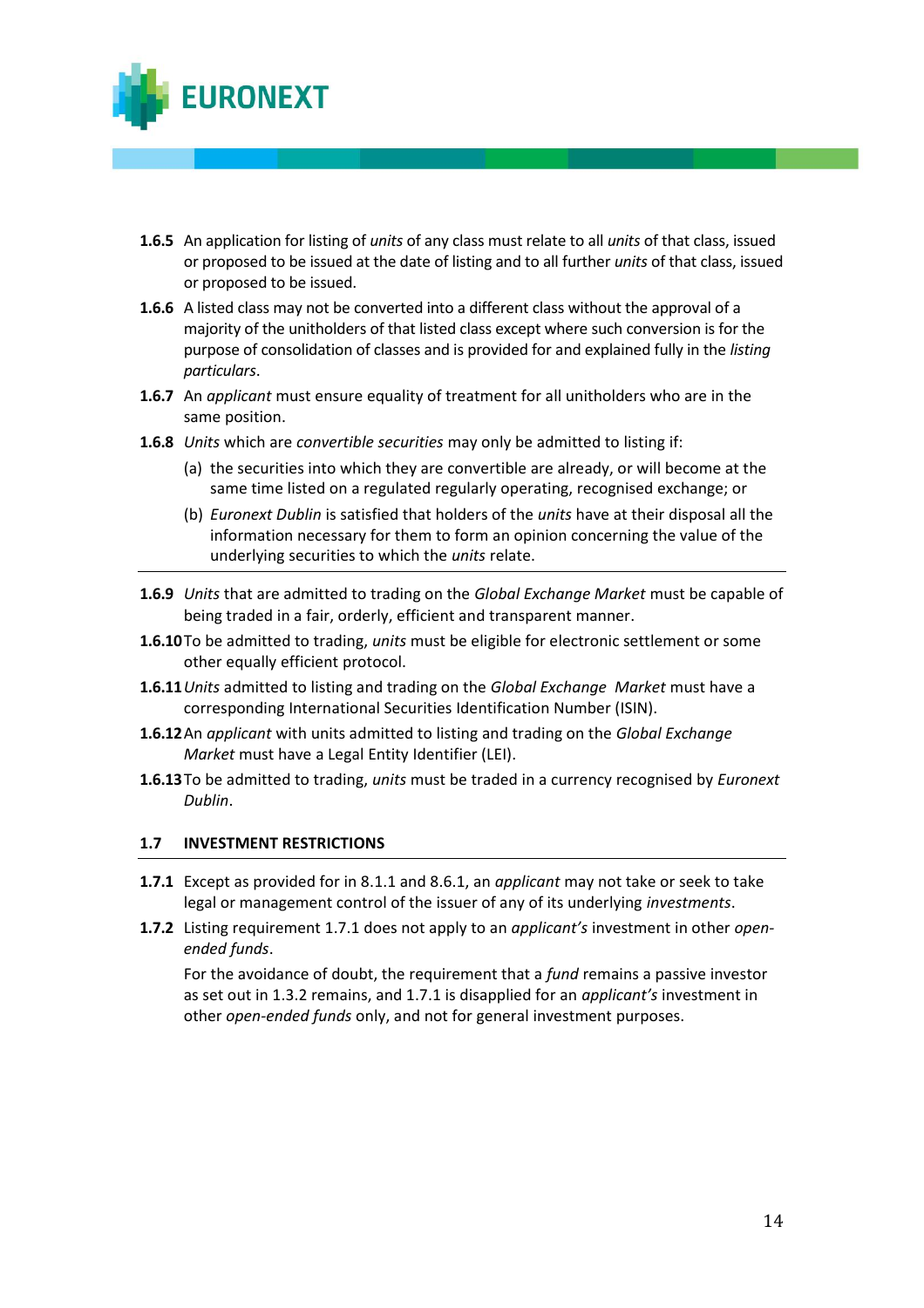

#### **CHAPTER 2 CONTENT OF LISTING PARTICULARS**

This chapter sets out the items of information that must be included in the *listing particulars* of all open-ended *applicants* making an application to list on *GEM.*

- 2.1 General
- 2.2 The persons responsible for the *listing particulars*
- 2.3 The *units* for which application is being made
- 2.4 Valuations, redemptions and transfer of *units*
- 2.5 Miscellaneous disclosures
- 2.6 Audited & unaudited financial information
- 2.7 Other financial information

### **2.1 GENERAL**

**2.1.1** An *applicant* must publish *listing particulars*, approved in advance of publication by *Euronext Dublin*, which include all the information which is relevant and necessary to allow an investor or potential investor to make an informed assessment of the *applicant* for the purpose of *investment* and which demonstrate compliance with *the rules*.

Information contained in any document used for the purposes of promoting the sale of *units* to investors should not conflict with the information in the *listing particulars*.

- **2.1.2** The *listing particulars* must contain the information contained in Parts A-C or Part D of *the rules* as appropriate, as it applies to the *applicant* and such additional information as may be required by *Euronext Dublin* in any particular case. Negative statements are only required where specifically indicated.
- **2.1.3** Where an item of information required is inappropriate to an *applicant's* legal form, *investment* or general activity, the item should be appropriately adapted so that equivalent information is given, if applicable.
- **2.1.4** The *listing particulars* must provide the information required under Parts A-C or Part D of these *rules* as appropriate, in as easily analysable and comprehensible a form as possible. In applying this requirement, *Euronext Dublin* will have regard to the type of investors to which the *units* in the *applicant* will be marketed. *Euronext Dublin* may require that prominence be given in the *listing particulars* to important information in such a manner as it considers appropriate.
- **2.1.5(a)** The *listing particulars* should not contain cross references to other documents except where a complete summary of the relevant information is included in the *listing particulars*.
- **2.1.5(b)** Without prejudice to 2.1.5(a) information may be incorporated in a *listing particulars* by reference to one or more previously or simultaneously published documents that have been filed with *Euronext Dublin*. Information incorporated by reference must be the latest available to the *listed fund*.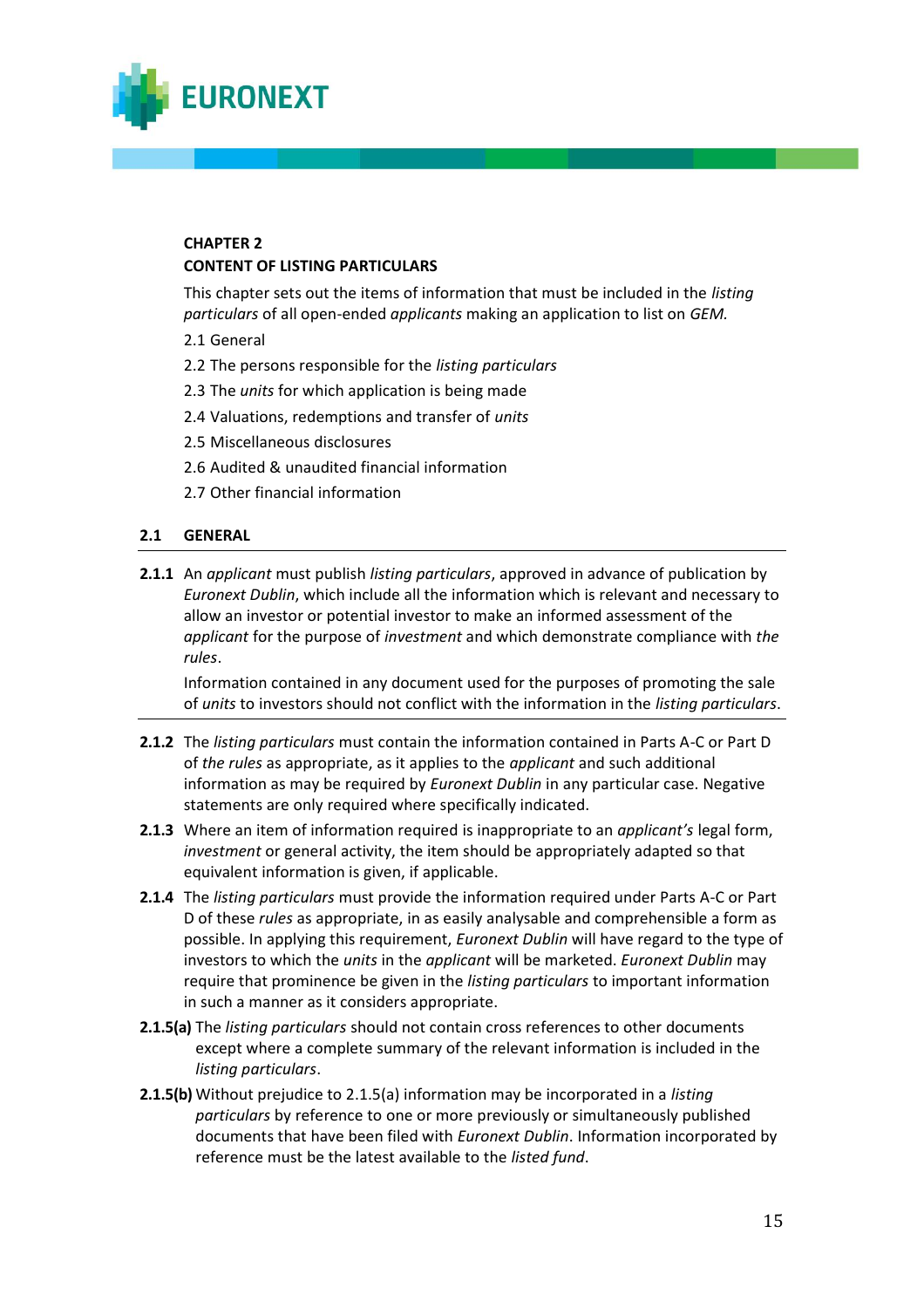

- **2.1.6** Pictures, photographs, charts, graphs or other illustrations may not be included, unless *Euronext Dublin* is satisfied that it is the only way in which relevant, factual information can be clearly and fairly presented.
- **2.1.7** All statistics quoted must be sourced and all opinions expressed must be attributed.
- **2.1.8** The *listing particulars* must not include information the purpose of which appears to *Euronext Dublin* to promote the products or services of the *investment manager* or any other organisation providing services to an *applicant*.
- **2.1.9** Previous net asset value figures relating to the *applicant* may be included in the *listing particulars* provided that any such figures are: (a) either extracted from audited information; or (b) have been made publicly available and are clearly marked as unaudited in the *listing particulars*.
- **2.1.10***Euronext Dublin* may authorise the omission from the *listing particulars* of information which is otherwise required, having regard to whether:
	- (i) such information is of minor importance only and is not such as will influence the assessment of the assets and liabilities, financial position, profits and losses and prospects of the *applicant*; or
	- (ii) disclosure of such information would be contrary to the public interest or seriously detrimental to the *applicant*, provided that, in the latter case, such omission would not be likely to mislead investors with regard to the facts and circumstances, knowledge of which is essential for the assessment of the *units* in question.

*Euronext Dublin* should be consulted in advance in respect of any application for omission of information under this rule.

**2.1.11**An *applicant* which is applying to list *units* which are *convertible securities* must comply with the provisions of Parts A-C of these *rules* (as appropriate) as if the application relates to the underlying securities to which such *units* relate.

## **2.2 THE PERSONS RESPONSIBLE FOR THE LISTING PARTICULARS**

**2.2.1** A declaration in the following form:

"The *directors* of the *applicant*, whose names appear on page < >, accept responsibility for the information contained in this document. To the best of the knowledge and belief of the *directors* (who have taken all reasonable care to ensure that such is the case) the information contained in this document is in accordance with the facts and does not omit anything likely to affect the import of such information."

**2.2.2** Where the declaration set out in 2.2.1 is given for part only of the *listing particulars*, that part must be indicated.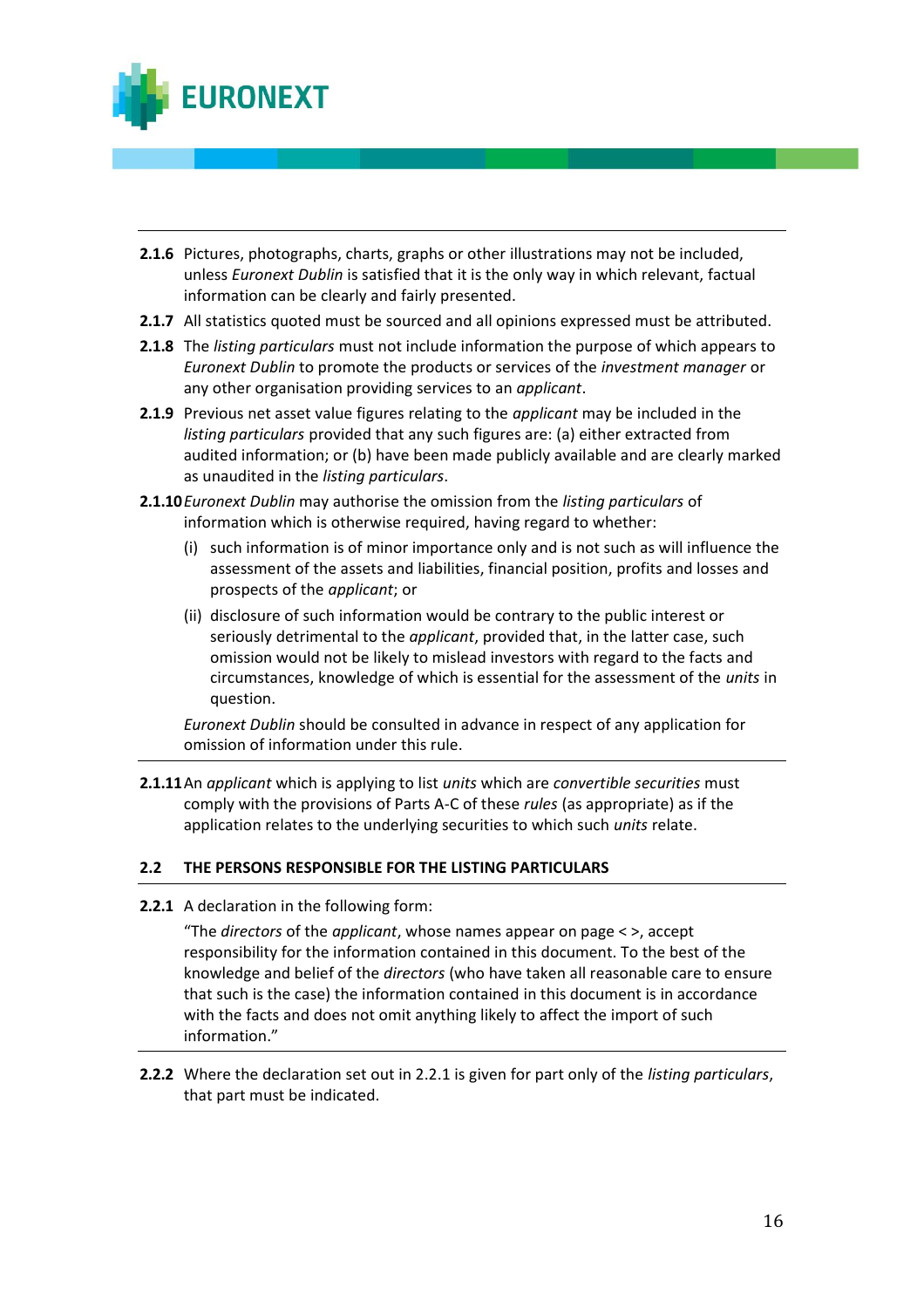

- **2.2.3** The names and address of each of the *directors* giving the declaration set out in 2.2.1; and the following information:
	- (a) any unspent convictions in relation to indictable offences;
	- (b) details of any bankruptcies, receiverships, liquidations, administrations, voluntary arrangements of such person or of any company or partnership where such person was a *director* with an executive function or partner at the time of or within the 12 months preceding such events;
	- (c) details of any official public incrimination and/or sanctions of such person by statutory or regulatory authorities (including designated professional bodies) and whether such person has ever been disqualified by a court from acting as a *director* of a company or from acting in the management or conduct of the affairs of any company;
	- Or, if there is no such information to be disclosed, a statement of that fact.
- **2.2.4** The interests of each *director* including any *person closely associated,* the existence of which is known to, or could with reasonable diligence be ascertained by, that *director* whether or not held by another party, in the *units* of the *applicant* together with any options in respect of such *units*, or an appropriate negative statement.

#### **2.3 THE UNITS FOR WHICH APPLICATION IS BEING MADE**

- **2.3.1** A statement that "Application [has been] [will be] made to *Euronext Dublin* for the [*units*] to be admitted to the *official list* and to trading on the *Global Exchange Market* of *Euronext Dublin*". This statement must set out the relevant *units*, classes and *sub-funds* and the date, if known, on which the *units* will be admitted to listing.
- **2.3.2** Except where *Euronext Dublin* otherwise agrees, a statement, either in the introductory pages or in the section of the *listing particulars* relating to risks of *investment,* to the effect that the *directors* do not anticipate that an active secondary market will develop in any of the *units* of the *applicant*.
- **2.3.3** A description of how the *units* will be settled in compliance with 1.6.10.

#### **2.4 VALUATIONS, REDEMPTIONS AND TRANSFER OF UNITS**

- **2.4.1** Arrangements for transfer of the *units* and (where permitted under 1.6.3) any restrictions on their free transferability and any provisions requiring transfers to be approved.
- **2.4.2** A statement to the effect that any suspension of valuation or redemption will be *notified* to *Euronext Dublin* without delay.
- **2.4.3** Details of the circumstances in which *units* may be compulsorily redeemed as permitted in 1.6.3.
- **2.4.4** A statement to the effect that *Euronext Dublin* will be notified of the Net Asset Value of the *applicant* without delay, upon its calculation.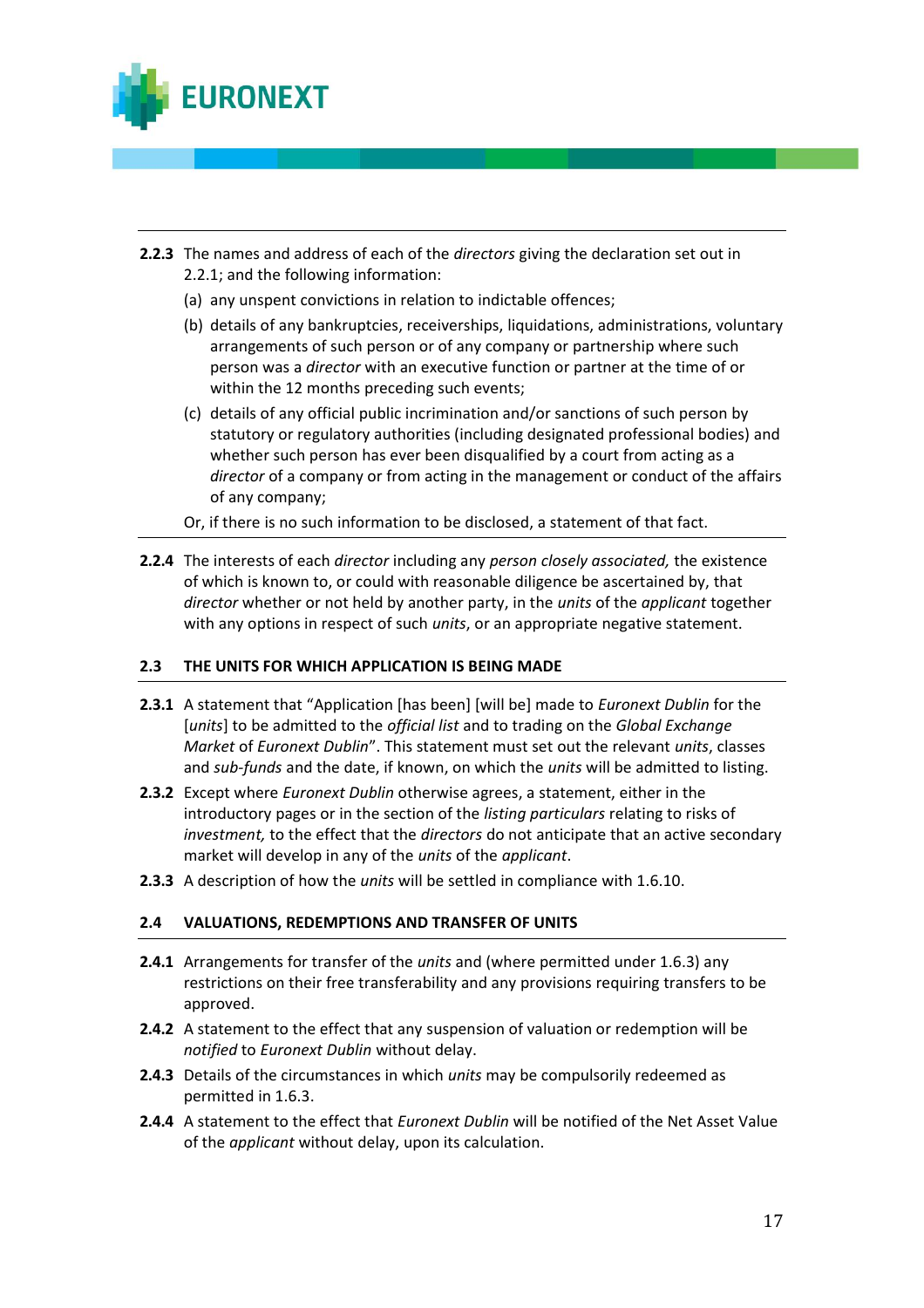

#### **2.5 MISCELLANEOUS DISCLOSURES**

- **2.5.1** A prominent risk warning in bold as follows: "GEM is not a 'regulated market' as defined under the Directive on Markets in Financial Instruments 2014/65/EU."
- **2.5.2** A statement in the following form (words in  $\lt$  > to be modified appropriately):

"Neither the *admission* of <the *units*> to the *official list* and to trading on the *Global Exchange Market* of *Euronext Dublin* nor the approval of <the *listing particulars*> pursuant to the listing requirements of *Euronext Dublin* shall constitute a warranty or representation by *Euronext Dublin* as to the competence of the service providers to or any other party connected with the <*listed fund*>, the adequacy of information contained in the <*listing particulars*> or the suitability of the <*listed fund*> for investment purposes".

- **2.5.3** A statement that the *listing particulars*, including all information required to be disclosed by these *rules*, comprise *listing particulars* for the purpose of the listing of the *units* on *Euronext Dublin*.
- **2.5.4** The interests of any *investment manager* in the *units* of the *applicant* together with any options in respect of such *units*.

### **2.6 AUDITED & UNAUDITED FINANCIAL INFORMATION**

- **2.6.1** An *applicant* must provide audited annual accounts (except where the *applicant* has been in operation for less than 18 months and whose audited accounts are not available prior to the date of listing) relating to the last financial year of operations. The period to which the audited accounts relate must not end more than eighteen months prior to the date of the *listing particulars*.
- **2.6.2** An *applicant* must provide a comprehensive and meaningful analysis of all *investments* made or to be made (if known) up to the date of listing, demonstrating compliance with 1.7.1, 5.5.1 – 5.6.1 and 5.11.3. Such analysis must be clearly marked as unaudited and must be prepared as of the nearest practicable date, but in any event no more than one month prior to the date of the *listing particulars*, or such other reasonable period as agreed with *Euronext Dublin.* The source of the information provided in the analysis must be clearly stated.

This analysis should be compiled taking into consideration:

- (i) the market value of each *investment;*
- (ii) the percentage of gross or net assets of the *applicant* which that *investment*  represents;
- (iii) the name of the issuer or counterparty;
- (iv) the type of security; or
- (v) the strategy, or the broad industrial or commercial sector and geographical area, as applicable.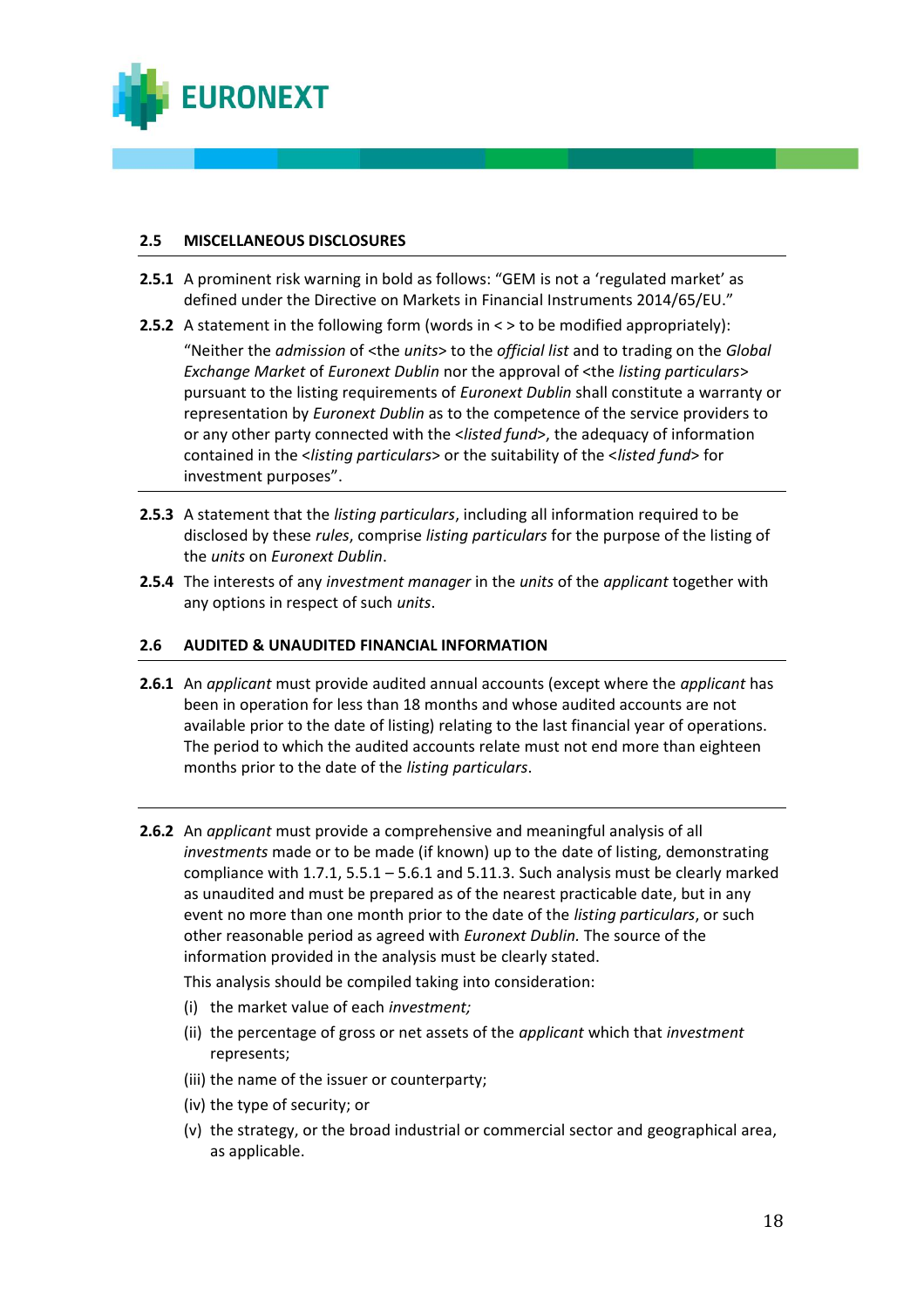

**2.6.3** An *applicant* which has subsidiaries must provide the financial information required in the *listing particulars* for each of the *applicant* and any such subsidiaries either in single or consolidated form, or both, where one form contains significant additional information not set out in the other.

### **2.7 OTHER FINANCIAL INFORMATION**

This section sets out the items of information that must be included for any *investment* made or to be made (if known) up to the date of listing by an *applicant* that has commenced operations.

The provisions of this section apply to any *fund* or *sub-fund* which is required to prepare and submit *listing particulars* under *the rules* for the *admission* of any *units* or classes of *units* to listing on *Euronext Dublin*.

- **2.7.1** A statement of the date on which and the price at which *units* were issued by the *applicant* prior to commencement of operations.
- **2.7.2** The most recently calculated net asset value per *unit* as of a date no more than one month from the date of the *listing particulars*, or such other reasonable period as agreed with *Euronext Dublin,* clearly marked as unaudited.
- **2.7.3** A statement to the effect that the *directors* confirm there has been no significant change in the financial or trading position of the *applicant* since the end of the period for which the audited financial statements included in the *listing particulars* are prepared. *Euronext Dublin* may permit a qualification of the statement in exceptional circumstances, and only where the effect of the change on the financial position of the *applicant* is clear, quantified and explained fully in the *listing particulars*.
- **2.7.4** The amount of the dividend per *unit* for the last financial year, where applicable.
- **2.7.5** Where no accounts have been made up and/or no dividends have been declared a statement to that effect as at the date of the *listing particulars*.
- **2.7.6** A statement to the effect that annual reports (in English) for the *applicant,* once listed, will be sent to the *CAO* within six months of the end of the period to which they relate and that annual reports will be sent to unitholders within the same period.
- **2.7.7** Details at the most recent practicable date (which must be stated and which in the absence of exceptional circumstances, to be agreed by *Euronext Dublin*, must not be more than 42 days prior to the date of publication of the *listing particulars*) of the following, if material.
	- (i) the total amount of any loan capital outstanding, loan capital created but unissued, and term loans, distinguishing between loans guaranteed, unguaranteed, secured (whether the security is provided by the *applicant* or by third parties), and unsecured;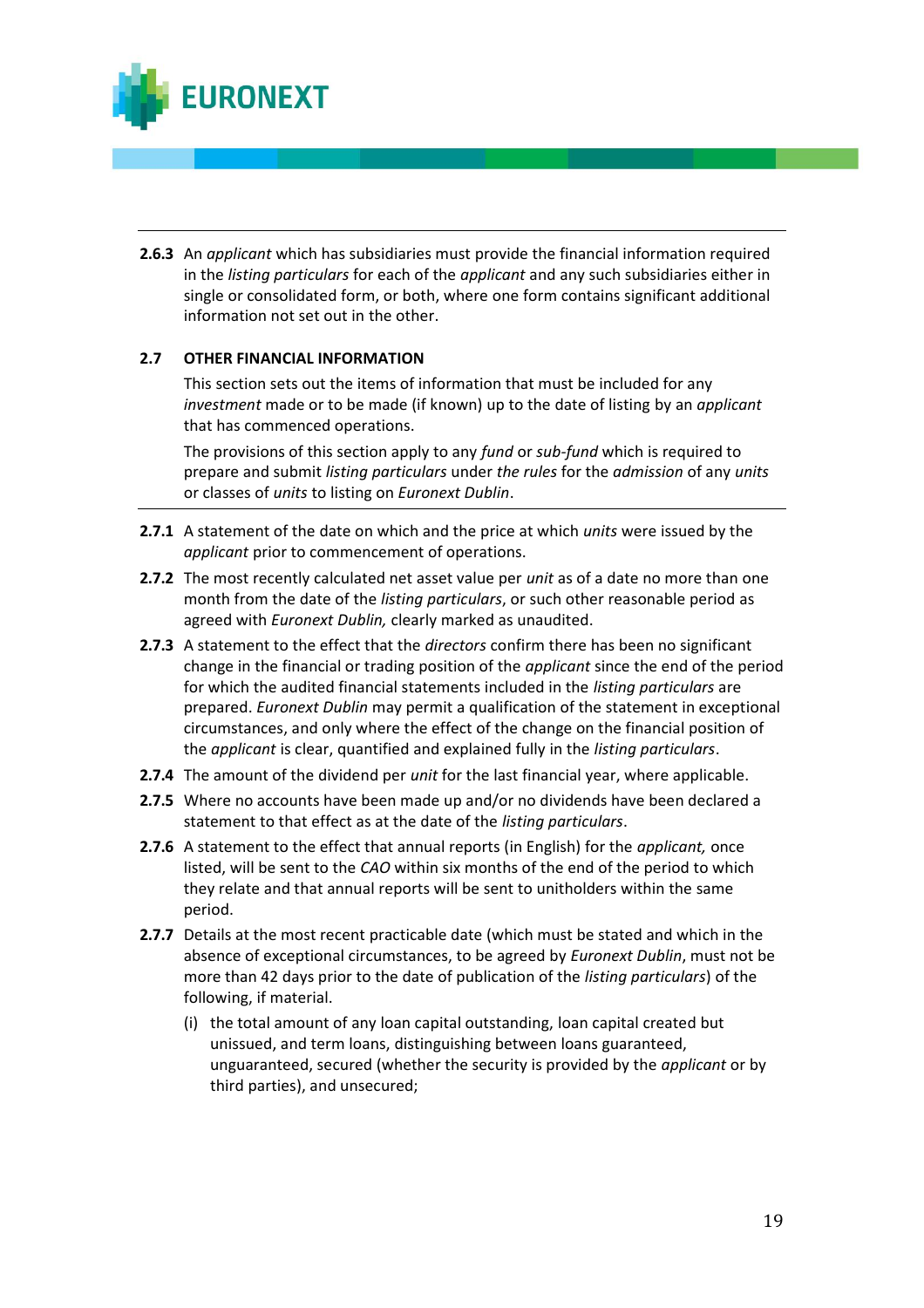

- (ii) the total amount of all other borrowings and indebtedness in the nature of borrowing of the *applicant* and any *underlying fund*, distinguishing between guaranteed, unguaranteed, secured and unsecured borrowings and debts, including bank overdrafts, liabilities under acceptances (other than normal trade bills) or acceptance credits, hire purchase commitments and obligations under finance leases; and
- (iii) the total amount of any contingent liabilities or guarantees of the *applicant* or any *underlying fund*;
- Or an appropriate negative statement.
- **2.7.8** In the case of an *applicant* which is an *umbrella fund* with no segregation of liability between *sub-funds*, a statement, in a prominent position, to the effect that;
	- a) the assets of any *sub-fund* may be exposed to the liabilities of other *sub-funds* within the *umbrella fund* and that at the date of the *listing particulars*, the *directors* are not aware of any such existing or contingent liability; and,
	- b) audited information of a *sub-fund* of an *umbrella fund* is required to be available to unitholders and prospective investors as set out in 2.6.1. This information will be sent, on request, to any such unitholders or prospective investor.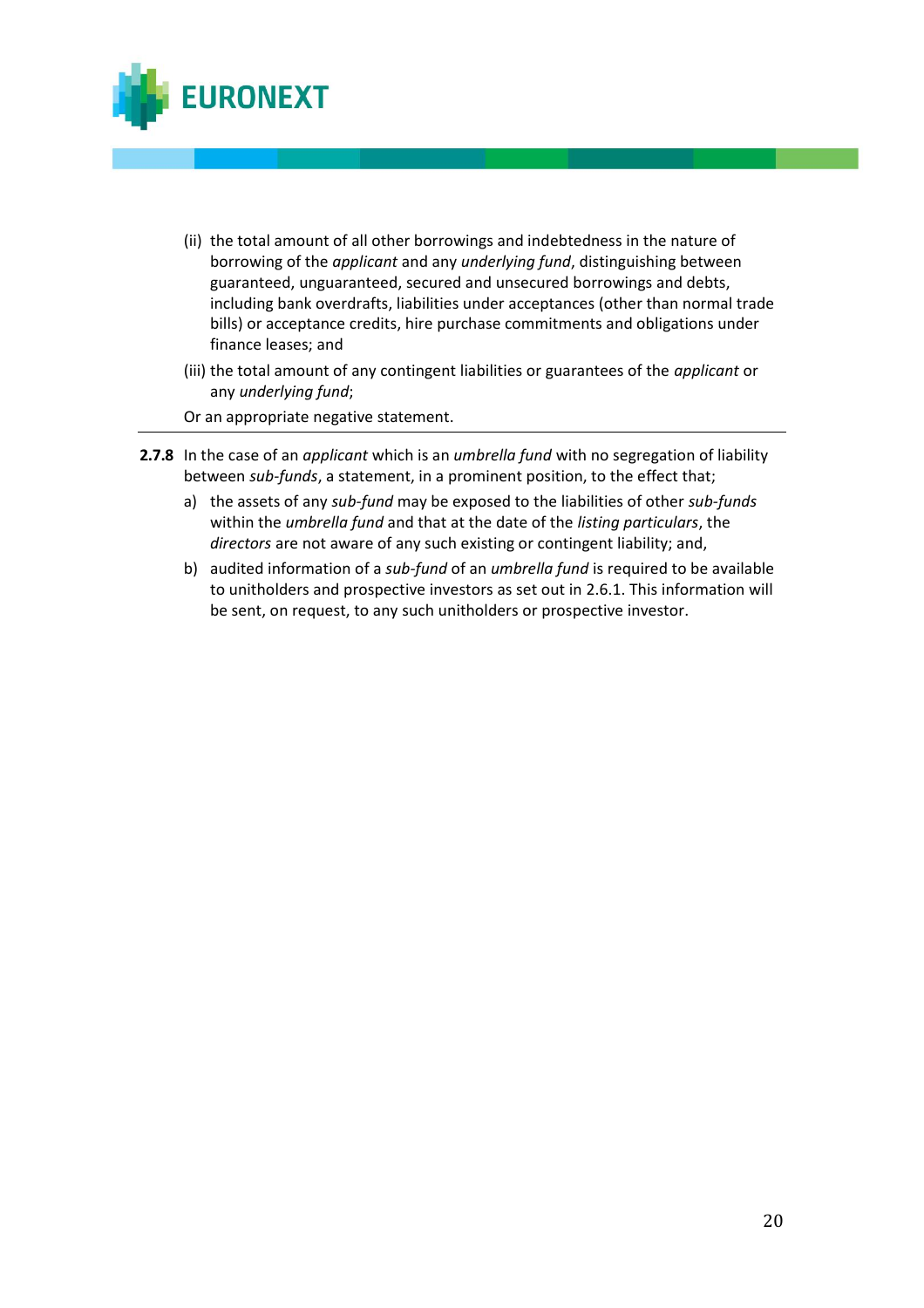

## **CHAPTER 3 LISTING APPLICATIONS – GENERAL**

## **3.1 SUBMISSIONS RELATING TO ELIGIBILITY FOR LISTING**

**3.1.1** A *sponsor* may apply in writing to *Euronext Dublin* for approval in principle as to the eligibility of an *applicant* for listing, giving brief details of the securities, method of issue, and stating whether an application has been or will be made to any other stock exchange.

### **3.2 APPROVAL AND PUBLICATION OF LISTING PARTICULARS**

- **3.2.1** The *listing particulars* must be formally approved by *Euronext Dublin* prior to publication. Such approval will only be given where *Euronext Dublin* considers that the information in the *listing particulars* is complete and has received and approved drafts of the letters referred to in 3.4.2.
- **3.2.2** The following documents must be submitted to *Euronext Dublin* for review and approval prior to publication of the *listing particulars*:
	- (a) the *listing particulars* with references to indicate compliance with the requirements of Parts A-C or Part D of these *rules*;
	- (b) a checklist detailing the pages of the *listing particulars* where the requirements of Parts A-C or Part D of these *rules* have been complied with;
	- (c) a letter, in draft form, from the *sponsor* or the *directors* outlining the provisions of Parts A-C or Part D of these *rules*, which are not applicable to an *applicant* and for which no equivalent information is available; and
	- (d) the letter referred to in 3.4.2, in draft form.
- **3.2.3** *Listing particulars* must be published by making them available to the public.

#### **3.3 SUPPLEMENTARY LISTING PARTICULARS**

- **3.3.1** *Euronext Dublin* must be advised without delay and supplementary *listing particulars* prepared if, at any time after *listing particulars* have been formally approved by *Euronext Dublin* and before the date of *admission* to listing the *applicant* becomes aware of any significant new factor, material mistake or inaccuracy relating to the information included in the *listing particulars* which is capable of affecting the assessment of the *units*.
- **3.3.2** Supplementary *listing particulars* must:
	- (a) give the name of *applicant*;
	- (b) give details of the new factor, material mistake or inaccuracy;
	- (c) contain the statement required by 2.2.1 to apply to both the supplementary *listing particulars* and the *listing particulars*;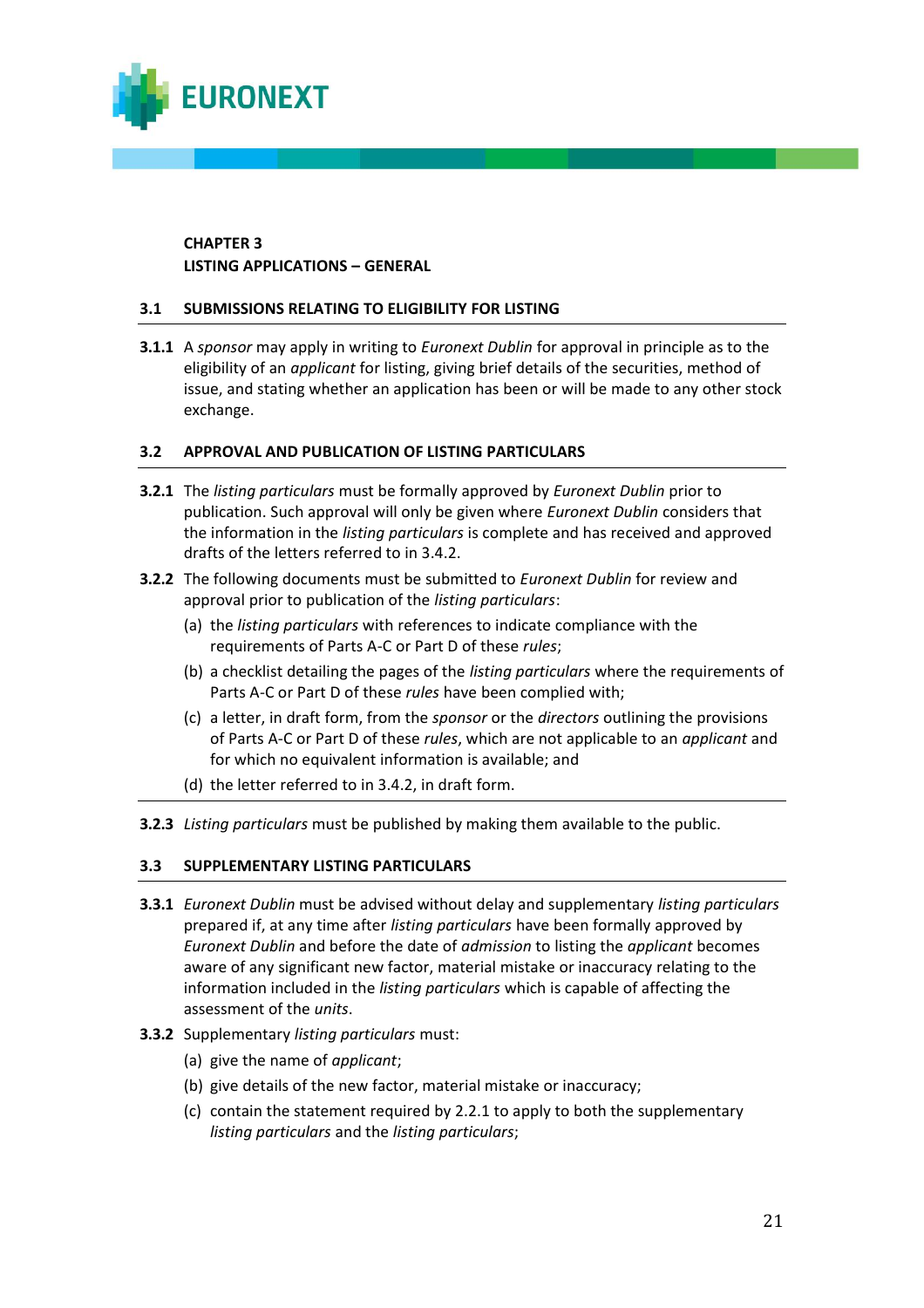

- (d) contain a statement that, save as disclosed, no significant new factor, material mistake or inaccuracy has arisen since publication of the previous *listing particulars*;
- (e) contain a statement that the supplementary *listing particulars* are supplementary to and should be read in conjunction with the *listing particulars*; and
- (f) a statement that the supplementary *listing particulars* and *listing particulars* together comprise *listing particulars* for the purposes of the application.

#### **3.4 ADMISSION TO LISTING/FINAL DOCUMENTS**

- **3.4.1** *Admission* will not be granted unless the *listing particulars* have first been published and *units* are issued or allotted.
- **3.4.2** The *director*s as named in the *listing particulars* must provide *Euronext Dublin* with a letter, signed by every such *director* (or by his agent or attorney) confirming that the *listing particulars* include all of the information within their knowledge, or which it would be reasonable for them to obtain by making enquiries, that investors and their professional advisers would reasonably require and reasonably expect to find, in order to make an informed assessment of the assets and liabilities, financial position, profits and losses and future prospects of the *applicant* and of the rights attaching to the *units* to which the *listing particulars* relate, having regard to:
	- (a) the nature of the *applicant*;
	- (b) the nature of the persons likely to consider acquisition of *units*;
	- (c) the nature of the *units* and the markets in which the *applicant* may invest including any potential risks attaching thereto;
	- (d) any actual or potential conflicts of interest of any individual or entity involved in the management or administration of the *applicant*; and
	- (e) the provisions of the *constitutive documents,* material contracts or any ancillary documentation of the *applicant*.

This letter should also confirm that the *applicant* will operate on the principle of risk spreading.

- **3.4.3** The following documents must be submitted (electronically) in final form to *Euronext Dublin* by at least the close of business on the day prior to listing:
	- (a) listing application form signed by a duly authorised officer of the *applicant*, and including the sponsor's declaration signed by a duly authorised officer of the sponsor;
	- (b) payment of the appropriate application fee and the annual fee for the first year of listing;
	- (c) the letter referred to in 3.4.2, signed by each *director* or his agent or attorney authorised in writing;
	- (d) a certified copy of the authority of any agent or attorney which has signed the letter referred to in (c) or the document in (e);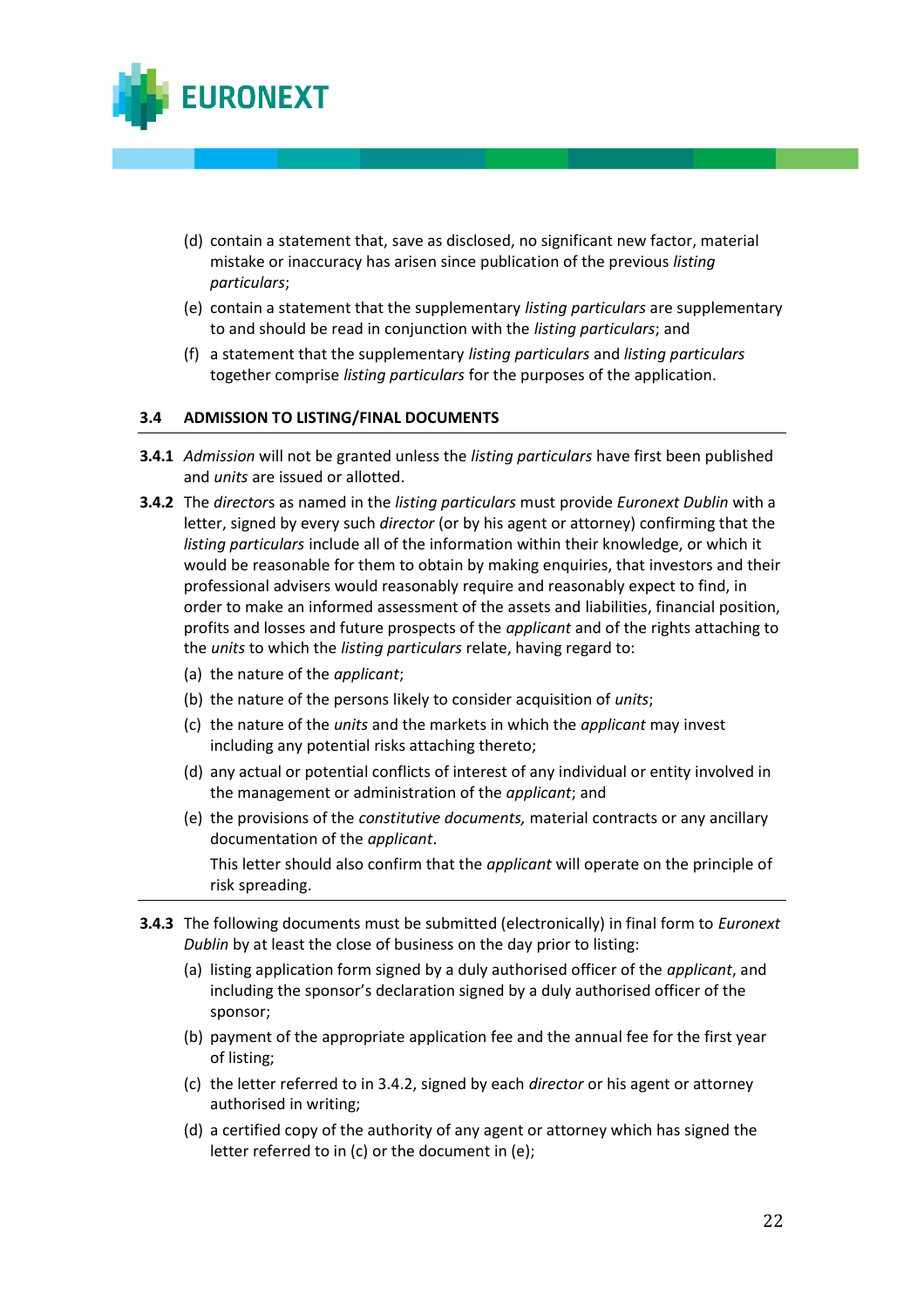

- (e) copy of the final listing *particulars* as approved by *Euronext Dublin*, dated and signed by every *director* or by his agent or attorney authorised in writing;
- (f) confirmation of allotment, where the *applicant* has not commenced operations;
- (g) a copy of the formal notice (see below);
- (h) final copy of the comments sheet; and
- (i) final letter of non-applicable items.

**3.4.4** The following documents must be held by the *sponsor:*

- (i) a copy of the executed trust deed and any supplemental trust deeds, if applicable;
- (ii) a copy of every letter, report, valuation, contract or resolution referred to in the *listing particulars;*
- (iii) in the case of a new *applicant*, a copy of the certificate of incorporation and the *constitutive documents.* In the case of a listed *applicant*, a letter from the *directors* of the *applicant* confirming that no amendments have been made to these documents, or otherwise a copy of the amended documents;
- (iv) a certified copy of the authorisation by the relevant regulatory authority;
- (v) a copy of the board resolution giving the necessary authority for the issue or allotment of *units* for which listing is sought and/or any resolution of the holders relating to the issue.

#### **3.5 FORMAL NOTICE**

- **3.5.1** Where the *units* for which *admission* is sought are of a class not already listed, the *applicant* must insert a formal notice in *Euronext Dublin*'s *official list.* The formal notice must state that application has been made for the *units* in question to be admitted to listing and must contain the following information:
	- (a) the name and country of incorporation of the *applicant*;
	- (b) the amount and title of the *units* for which listing is sought;
	- (c) the name and country of incorporation of any guarantor of the issue;
	- (d) a statement that *listing particulars* have been published and the addresses and times at which copies are available to the public;
	- (e) the date of the notice;
	- (f) the name of the *sponsor.*

#### **3.6 FURTHER ISSUES NOT REQUIRING LISTING PARTICULARS**

**3.6.1** *Listing particulars* are not required (unless *Euronext Dublin* so requires either on application by the *applicant* or in circumstances considered by *Euronext Dublin* to be exceptional) for issues of *units* by an *applicant* whose *units* of the same class are already listed.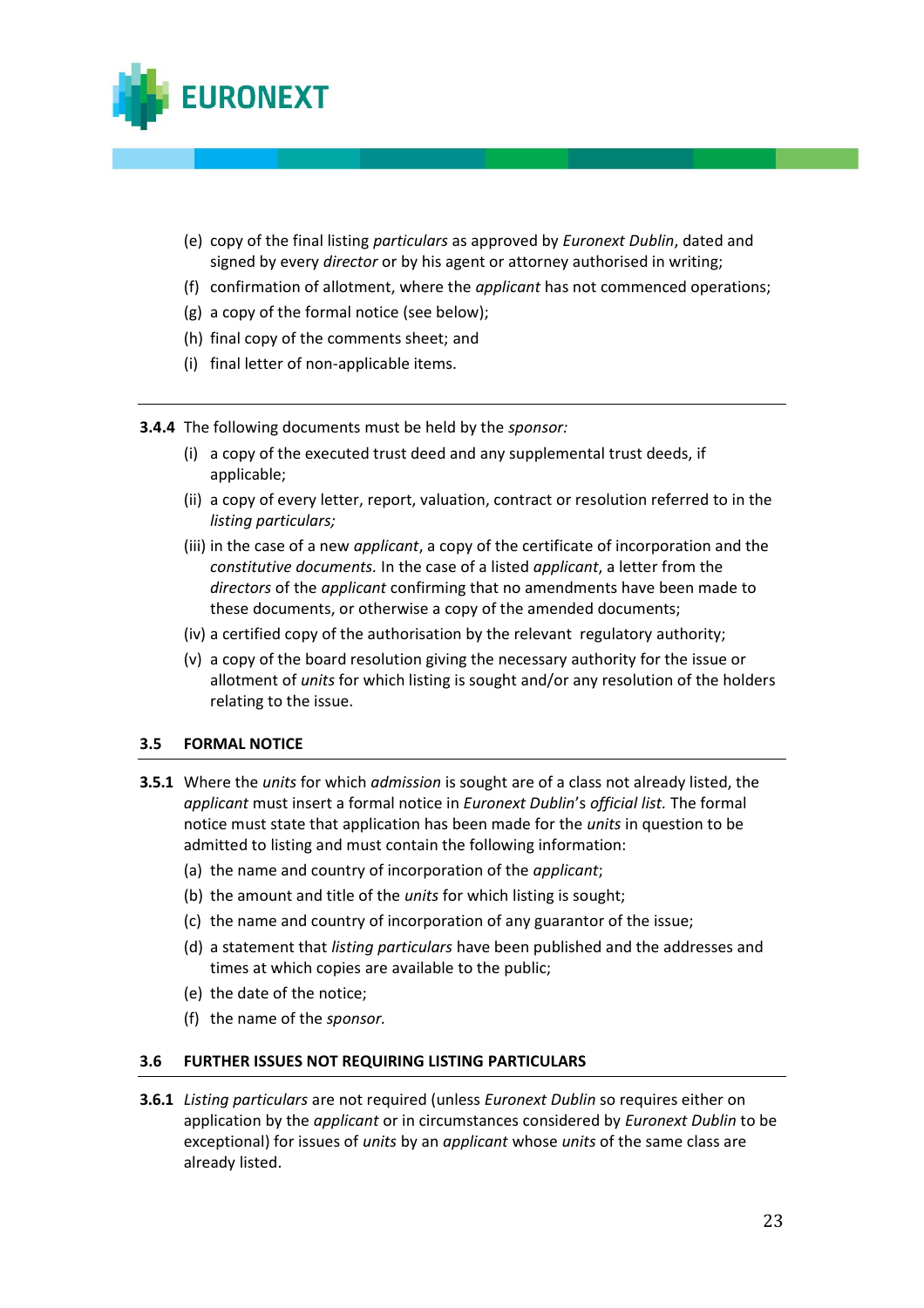

**3.6.2** Where *listing particulars* are not required under this section, but an *applicant* proposes to issue *units* in series or equivalent, information concerning the number and type of *units* to be admitted to listing and the circumstances in which such *units* have been issued must be announced on *Euronext Dublin* website.

### **3.7 STAGGERED LISTING**

- **3.7.1** Where an *applicant* has *units* admitted to listing on *Euronext Dublin* and a significant change or a significant new matter has arisen as outlined in the section entitled "Supplementary Listing Particulars", supplementary *listing particulars* may not be required if the *directors* confirm to *Euronext Dublin* in writing that:
	- (a) any significant new factor, material mistake or inaccuracy has been disclosed to investors;
	- (b) details of any significant new factor, material mistake or inaccuracy will be made available to potential investors on a timely basis to be read in conjunction with the *listing particulars*;

or the *applicant's listing particulars* contain a statement to the effect that details of any significant new factor, material mistake or inaccuracy will be made available to existing and potential investors on a timely basis to be read in conjunction with the *listing particulars* and an indication of how this information will be made available.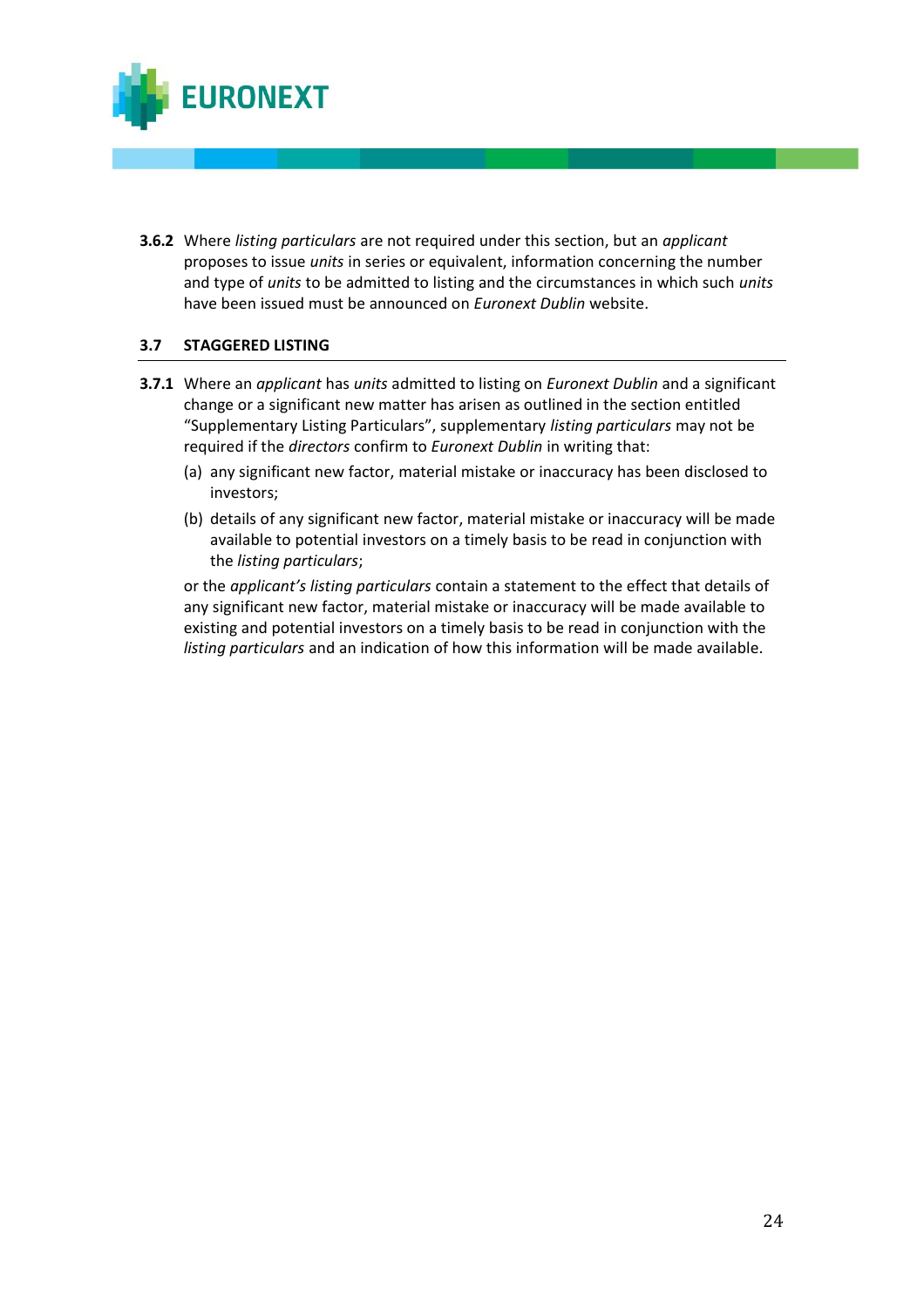

## **CHAPTER 4 ONGOING OBLIGATIONS – ALL APPLICANTS**

This chapter sets out the continuing obligations which any *listed fund* or *sub-fund*  must comply with. Compliance by a *listed fund* or *sub-fund* with these continuing obligations is essential to maintain an orderly market in the *units* and to ensure that holders of listed *units* ('unitholders') and potential investors have simultaneous access to the same information and are kept informed of developments in the nature and conduct of the activities of a *listed fund*.

Failure by a *listed fund* to comply with any applicable continuing obligation or to continue to comply with the conditions for listing contained in *the rules* may result in *Euronext Dublin* taking disciplinary action as provided for in Chapter 10. Where a requirement of this chapter is inappropriate to a *listed fund's* legal form, that requirement should be appropriately adapted so that equivalent information is given or action taken as the case may be. In cases of doubt, *Euronext Dublin* should be consulted in advance.

A *listed fund* or its *sponsor* should inform *Euronext Dublin* in advance of any matter of which the *listed fund* or its *sponsor* is aware and which, in the *listed fund* or its *sponsor's* reasonable opinion, is relevant to the continuation of the listing or may materially adversely affect the interests of unitholders as a whole or a significant proportion thereof.

The requirements set out herein apply to the *underlying fund* of a *feeder fund* as appropriate.

## **4.1 INSIDE INFORMATION**

- **4.1.1** A *listed fund must* disclose inside information without delay.
	- Note: *In order to comply with rule 4.1.1 a listed fund must comply with Article 17 (disclosure of inside information) of the Market Abuse Regulation (EU) No 596/2014 which may be accessed at http://eur-lex.europa.eu/.*

## **4.2 ANNUAL REPORT & ACCOUNTS**

**4.2.1** A *listed fund* must issue audited annual accounts & report each year. The first annual report and accounts of a *listed fund* must be prepared for a period not exceeding 18 months from the date of the first issue of *units*.

The audited annual accounts & report must:

- (a) have been prepared in accordance with the *listed fund's* national law;
- (b) have been independently audited, and reported on, in accordance with *the auditing standards;*
- (c) if the *listed fund* has subsidiary undertakings, include any such subsidiaries either in single or consolidated form, or both, where one form contains significant additional information not set out in the other; and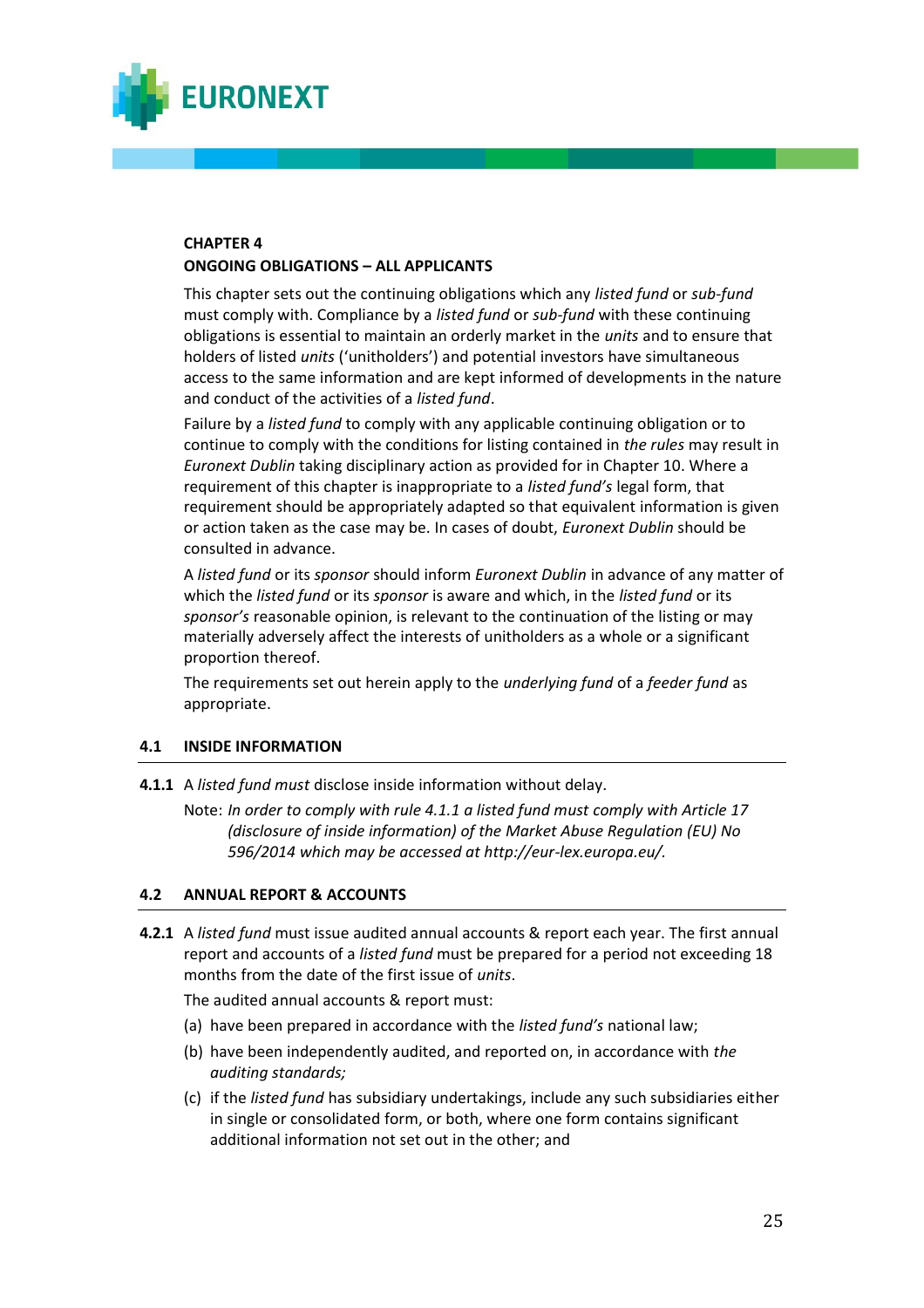

- (d) be made available to unitholders and the *CAO* as soon as possible after the accounts have been approved and in any event within six months of the end of the financial period to which they relate.
- **4.2.2** If the *listed fund* prepares consolidated annual accounts only, it shall include those accounts. If the *listed fund* prepares both own and consolidated annual accounts, it shall include both sets of accounts. However, the *listed fund* may include either own or consolidated annual accounts on condition that, in the opinion of the *directors* of the *listed fund*, the accounts which are not included do not provide any significant additional information.
- **4.2.3** A *listed fund* which is a *feeder fund* must provide the annual accounts & report for both the *feeder fund* and any *underlying fund* as if that *underlying fund* were itself listed.

A *listed Fund* which is a *sub-fund* must provide the audited financial information required relating to the *sub-fund* itself. Where the *sub*-*fund* is not part of a segregated liability umbrella *fund*, audited financial information relating to the umbrella of which the *sub-fund* is a part, existing at the date of the annual accounts, should be provided for review.

- **4.2.4** The following information must be included in the annual report and accounts,
	- (a) a balance sheet, income statement & explanatory notes;
	- (b) a report by the *directors* or the *investment manager* on the results for the period under review;
	- (c) the identity of independent non-executive *directors* required under 5.3.1;
	- (d) details of any interests in the *units* of the *listed fund* by any legal entity appointed as *investment manager* disclosed to the *listed fund*;
	- (e) an analysis of the *investment* portfolio prepared in accordance with 2.6.2.
- **4.2.5** A *listed fund* must provide details of any *investments* held at the end of the financial period. If the value of any securities has been based on the *investment manager's* or the *directors'* estimate of fair value, this should be stated.

## **4.3 OTHER INFORMATION**

## **NOTIFICATION REQUIREMENTS**

A *listed fund* which has securities admitted to trading on the *Global Exchange Market* of *Euronext Dublin* should consider its obligations under the Market Abuse Regulation (EU) No 596/2014 (MAR) and other applicable European legislation. Any announcement made under the provisions of this chapter must include all material information relating to the matter being announced.

A *listed fund* must disclose information required under this chapter, either: to the CAO by publishing the announcement through [https://direct.euronext.com](https://direct.euronext.com/) or directly to a RIS.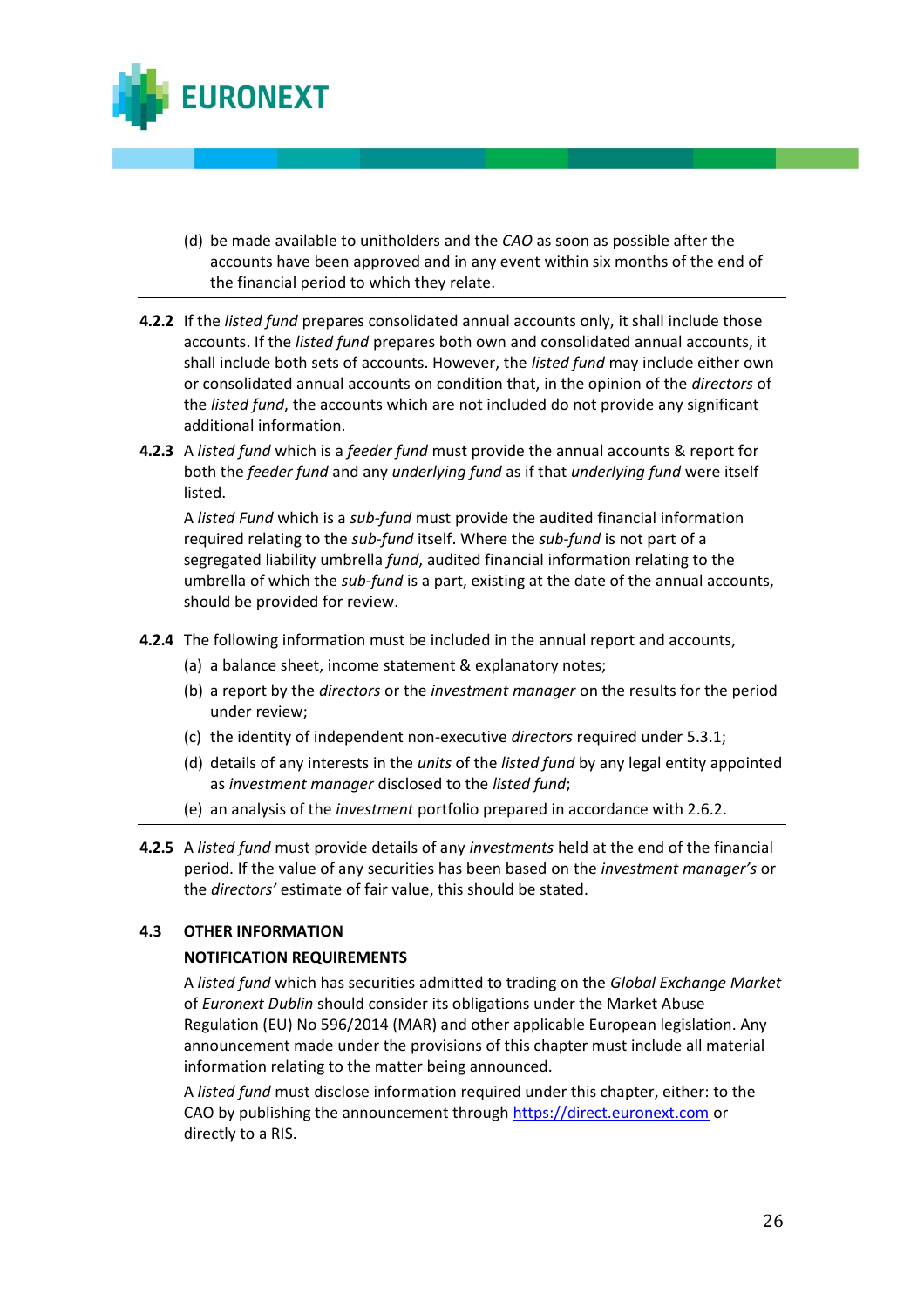

Note: Where a *listed fund* discloses *regulated information* directly to a *RIS*, it must simultaneously notify the CAO by filing the announcement through [https://direct.euronext.com](https://direct.euronext.com/)

- **4.3.1(i)** The *listed fund* should communicate without delay to *Euronext Dublin* any proposed or actual material change in the general character or nature of the operation of the *listed fund*.
- **4.3.1(ii)** Information to be *notified* to a *RIS* includes, but is not limited to;
	- (a) *regulated information;*
	- (b) any decision to cancel the listing of a *listed fund*, *sub-fund*, class or series;
	- (c) any change of name of the *listed fund*, *sub-fund* or class;
	- (d) the net asset value per unit, upon calculation, or any material amendment thereto;
	- (e) any material change in the *listed funds constitutive documents;*
	- (f) any change in the financial year end of the *listed fund*;
	- (g) any change of *director*, *investment manager*, administrator, *depositary, prime broker* or any entity appointed as per 8.7; or
	- (h) any change of *sponsor* or auditor.

Any matters to be announced in accordance with 4.3.1 must, wherever possible, be notified to a *RIS* before 5.30 p.m. (Irish time) on the day on which the decision is made.

## **4.4 NOTIFICATION RELATING TO CAPITAL**

**4.4.1** A *listed fund* must *notify* the *CAO* without delay of the following information relating to its capital:

#### **Alterations to capital structure**

(a) Any proposed change in its capital structure.

Changes in issued capital for a *listed fund* need not be disclosed under (a) above as a result of issues and redemptions in the normal course of business as described in the *listing particulars*.

#### **Changes of rights attaching to listed units**

(b) Any change in the rights attaching to any class of listed *units* or to any *units* into which the listed *units* are convertible; and

#### **Issues affecting conversion rights**

(c) The effect, if any, of any issue of further *units* on the terms of the exercise of rights under options or warrants and *convertible securities*.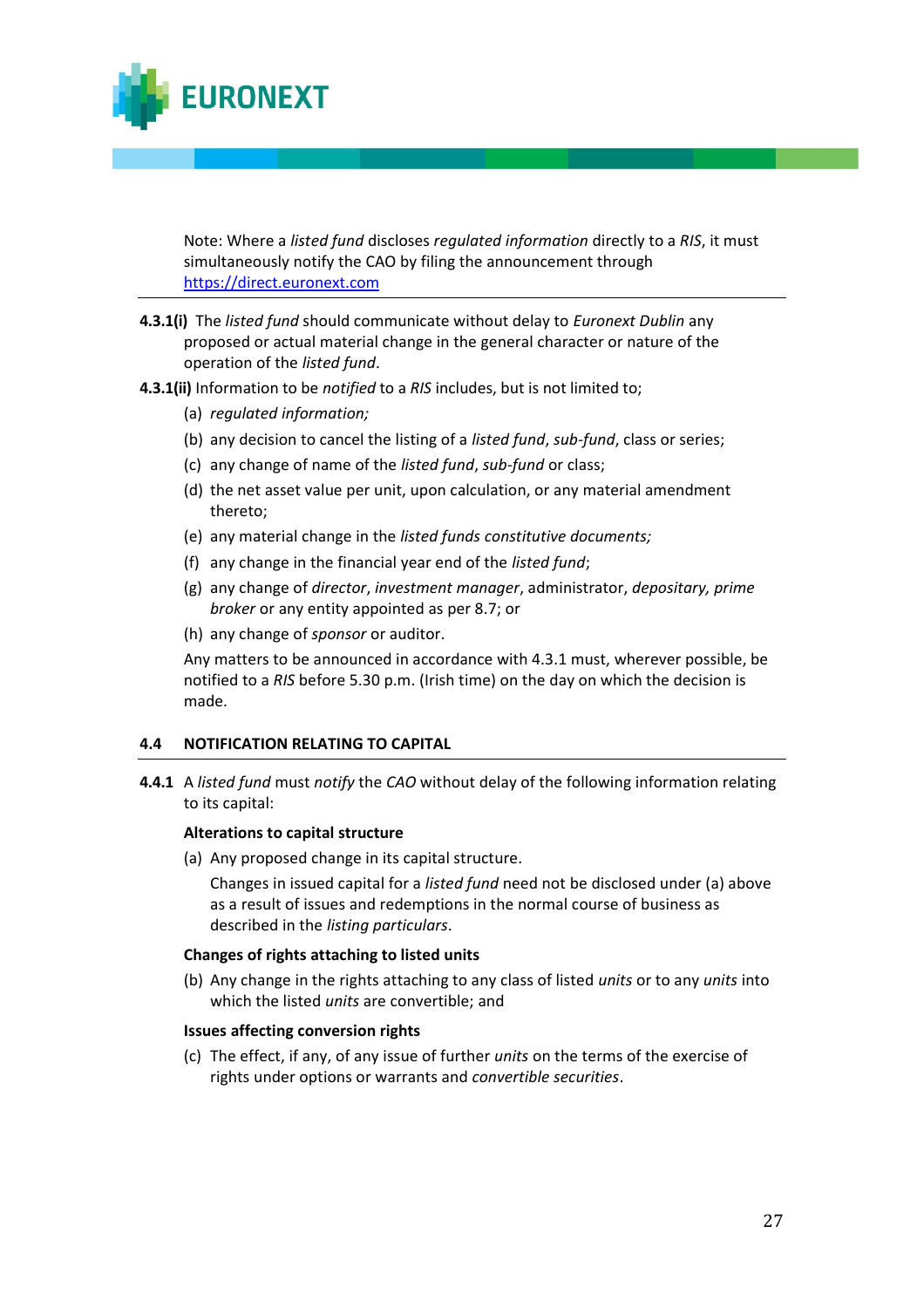

#### **4.5 NOTIFICATION OF INTERESTS IN UNITS**

**4.5.1** A *listed fund* must *notify* a *RIS* without delay of the following information relating to interests in *units*, of which the *listed fund*, its *directors* or *investment manager* are aware and where such interests vary from the date of first or subsequent notification, such information should be updated at least on a six monthly basis:

where any *listed fund* is subject to the *Companies Act 2014*, any information disclosed to it in accordance with sections, 1047-1062 (incl) and 1069 of the *Companies Act 2014*.

### **4.6 NOTIFICATION OF DEALINGS BY THE INVESTMENT MANAGER**

- **4.6.1** A *listed fund* must *notify* a *RIS* without delay of any change, of which it is or becomes aware, in the holding of *units* by the legal entity appointed as *investment manager*. The information *notified* must include:
	- (a) the date on which the *listed fund* became aware of such holding;
	- (b) the date on which the transaction giving rise to the change was effected;
	- (c) the price, amount and class of the *units* concerned;
	- (d) the nature of the transaction and the nature and extent of the *investment manager's* interest in the transaction;
	- (e) the number of *units* and percentage holding of the *investment manager* following the transaction; and
	- (f) details of any options in the listed *units* granted to the *investment manager.*

For the avoidance of doubt, a *listed fund* is only required to notify such information under this rule of which it is aware, or becomes aware; however, a *listed fund* must take appropriate steps to inform the relevant entity that they must disclose to the *listed fund* any changes in their holding of *units* and to provide the *listed fund* with the information required by (a) to (f) above.

#### **4.7 UNITHOLDER RIGHTS**

- **4.7.1** A *listed fund* must ensure equality of treatment for all unitholders who are in the same position. Where unitholders within the same class receive equality of treatment *Euronext Dublin* will be satisfied that this condition has been met.
- **4.7.2(i)** Without prejudice to 4.8.1(i) 4.8.1(iii),a *listed fund* must ensure that all the necessary facilities and information are available to enable unitholders to exercise their rights. In particular, it must:
	- (a) inform unitholders of meetings which they are entitled to attend;
	- (b) enable them to exercise their right to vote, where applicable; and
	- (c) *notify* a *RIS* or distribute *circulars* providing information on matters relevant to (a) & (b) above.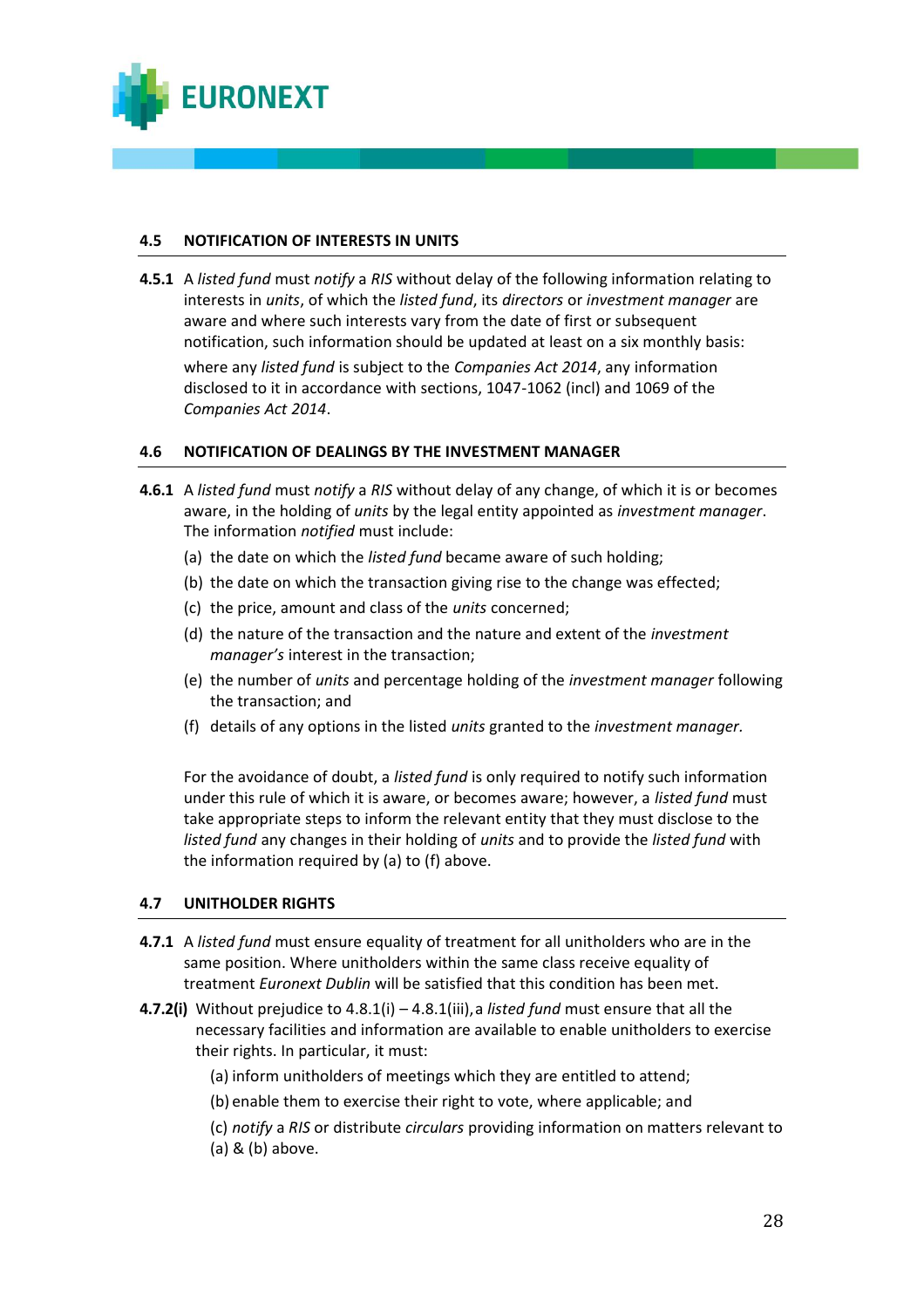

**4.7.2(ii)** A *listed fund* shall ensure that all appropriate arrangements are in place to facilitate the efficient settlement and registration of *units* for all transfers, subscriptions, redemptions, exchanges, conversions and other dealings in its *units*.

## **4.8 CIRCULARS TO UNITHOLDERS**

- **4.8.1(i)** In order to obtain the approval of unitholders, a *listed fund* must send a *circular* to unitholders in accordance with  $4.8.1$ (ii) –  $4.8.1$ (iii). If the proposal is to be voted on at an annual general meeting of a *listed fund*, the contents of the *circular* may be incorporated in the *director*s' report circulated to unitholders in advance of such meeting.
- **4.8.1(ii)** Any *circular* sent to unitholders must contain full details in respect of the proposal and such information as will enable the unitholders to appraise its merits.
- **4.8.1(iii)**If a *circular* is issued to unitholders of a particular class of unit, a *listed fund* must issue a copy or summary of that *circular* to unitholders of all other listed *units* where the contents of that *circular* may materially adversely affect the rights of that other listed class.

#### **4.9 TRANSFER OF LISTING**

Where a *listed fund* is transferring its listing from *MSM* to *GEM* or from *GEM* to *MSM*  an announcement must be submitted to *Euronext Dublin* for prior approval detailing the date of the transfer. For listings which are moving from *MSM* to *GEM* the announcement must make the disclosure set out in 2.5.1.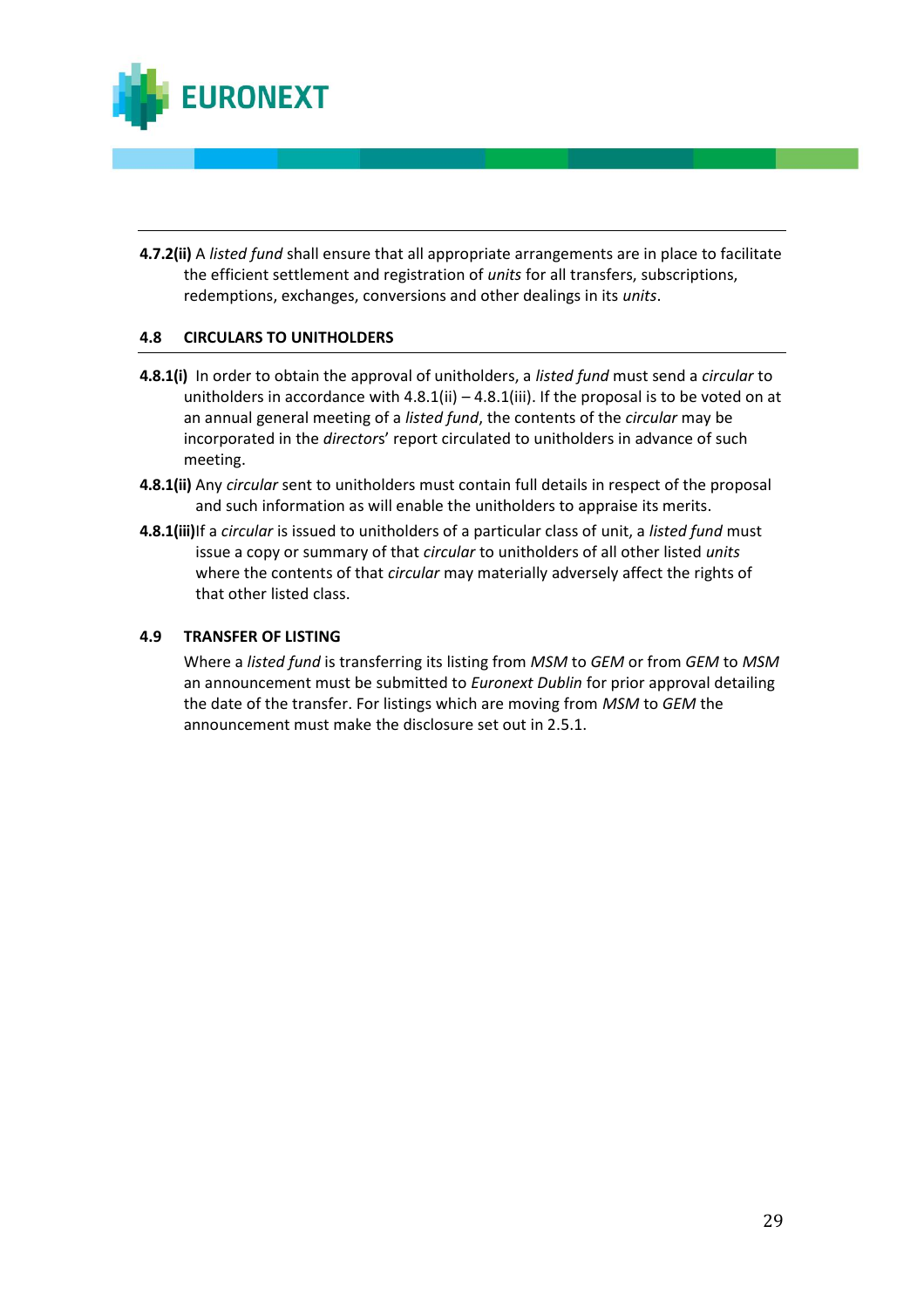

#### **B OPEN – ENDED UNREGULATED APPLICANTS**

This section sets out the additional conditions for listing and items of information that must be included in the *listing particulars* of *applicant*s not authorised by the *Central Bank* or the competent authority of another *Member State* deemed equivalent by *Euronext Dublin*.

## **CHAPTER 5 ADDITIONAL CONDITIONS FOR LISTING**

### **5.1 SALE OF UNITS TO SOPHISTICATED INVESTORS**

**5.1.1** An *applicant* must confine the sale of listed *units* in the *listed fund* to *sophisticated investors* where the *applicant* is not domiciled and regulated in a *Member State*, Hong Kong, the Isle of Man, Jersey, Guernsey, Bermuda, Australia, Canada, Japan, Singapore or the United States. Where an *applicant* is not domiciled in any of the foregoing jurisdictions, *Euronext Dublin* will accept that the *applicant* need not so confine the sale of its listed *units* provided that it can be demonstrated that the *applicant* is, and will continue to be, subject to the same regulatory supervision in any of the foregoing jurisdictions as if the *applicant* were so domiciled.

## **5.2 DIVIDEND POLICY**

**5.2.1** Any dividend payment must be in line with the *applicant's* adopted *accounting standards.* 

## **5.3 DIRECTORS**

**5.3.1\***The *directors* must have, collectively, appropriate and relevant expertise and experience.

At least two of the *directors*, in the case of an *applicant* which is a company, must be independent. A *director* will be considered to be independent where:

- (a) (i) he has no executive function with the *investment manager, investment adviser* and/or their affiliated companies; and/or
	- (ii) he has an executive function with any other service provider but is not responsible for carrying out work on behalf of the *applicant*; and
- (b) he has the ability to exercise decision-making and judgement on behalf of the *applicant* and its unitholders as a whole:
	- (i) objectively and reasonably; and
	- (ii) independently of the views of parties related to the *applicant* and of any external parties.

\*Where a *fund* is constituted other than as a company, *Euronext Dublin* will require the principles of 5.3.1 to be addressed.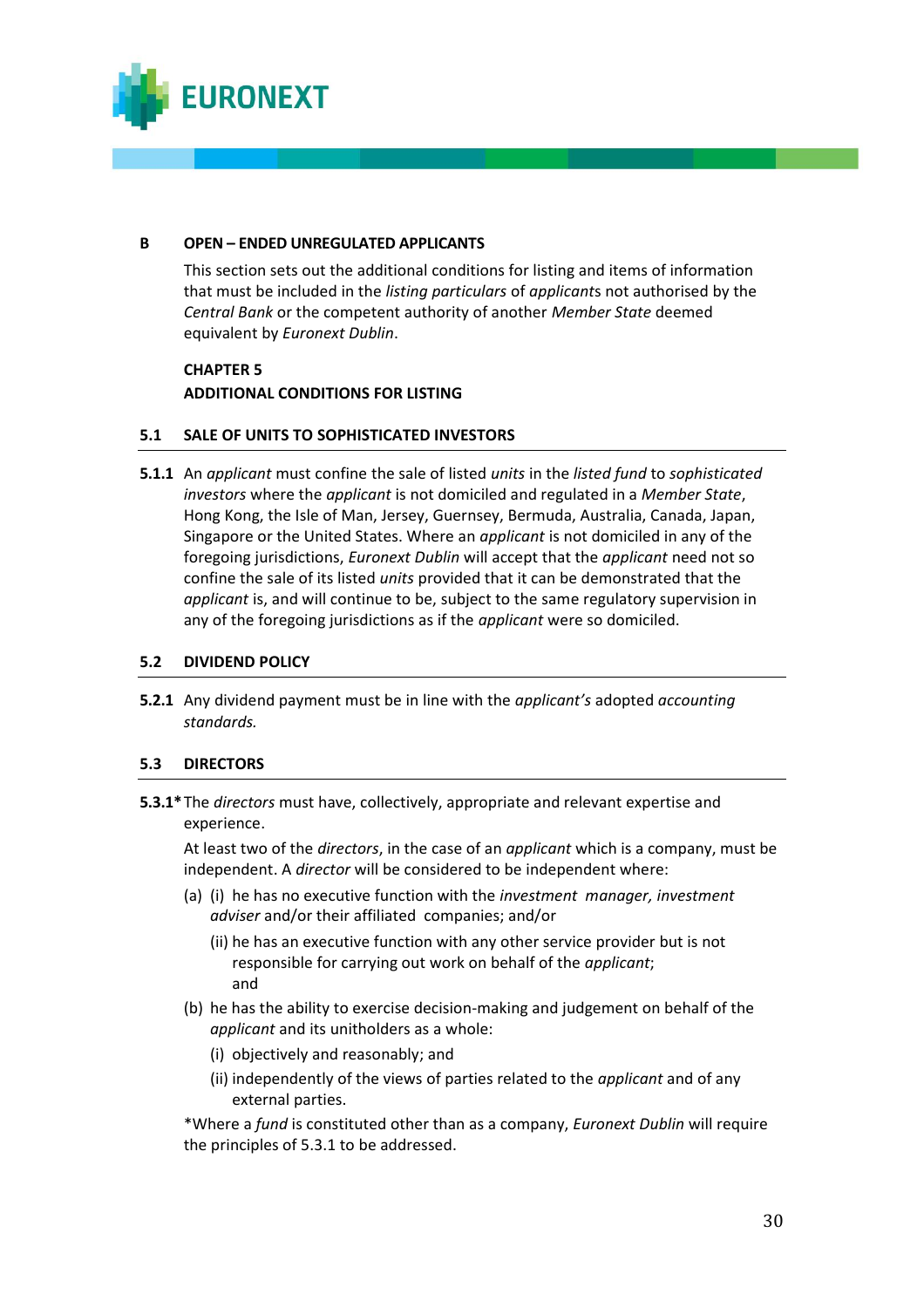

### **5.4 VOTING RIGHTS AND CONTROLLING UNITHOLDERS**

**5.4.1** *Units* may be voting or non-voting.

Where a unitholder is:

- (a) entitled to exercise, or to control the exercise of, 30% or more of the rights to vote at general meetings of an *applicant*; or
- (b) able to control the appointment of *directors* who are able to exercise a majority of votes at board meetings of an *applicant*,

it shall be considered to be a controlling unitholder and the provisions of 5.4.2 must be satisfied.

**5.4.2** An *applicant* must be capable at all times of operating and making decisions independently of any controlling unitholder (e.g. by an adequate independent representation on the board) and all transactions and relationships in the future between the *applicant* and any controlling unitholder must be at arm's length and on a normal commercial basis. Where potential conflicts exist between the interests of an *applicant* and those of a controlling unitholder the *applicant* must demonstrate that arrangements are in place to avoid detriment to the general body of unitholders of an *applicant*. The *sponsor* should draw the attention of *Euronext Dublin* to any such potential conflicts of which they become aware, at an early stage.

## **5.5 INVESTMENT RESTRICTIONS**

- **5.5.1** An *applicant* must demonstrate a spread of investment risk.
- 5.5.2 Except as provided for in 5.5.3, 5.5.7, 5.5.8, 8.1.1, 8.2.1, 8.2.2 and 8.7, no more than 20%\* of the value of the *gross assets* of an *applicant* may be:
	- (a) Lent to or invested in the securities of any one issuer (including the issuer's subsidiaries or affiliates); or
	- (b) Exposed to the creditworthiness or solvency of any one counterparty (including that counterparty's subsidiaries and affiliates). This restriction will not apply to any exchange-traded *derivative contract* entered into by the *applicant* directly with a clearing member of the exchange on which such contracts are listed or traded, provided that the clearing members matching contract is cleared by a *recognised clearing house.*

In relation to investments in *derivative contracts*, the investment restrictions in 1.7.1, 5.5.2(a) & 5.5.3 – 5.5.5 will apply to the underlying *investments* upon which the value of the *derivative contract* is based and, for these purposes, the 20% limit will be applied to the *applicant's* net long or short position in such underlying *investments* (as determined using the *delta adjusted notional amount*  of any derivatives contracts to which it is party, calculated in accordance with normal market practice).

\*an *applicant* may conduct its investment via special purpose vehicles subject to compliance with *Euronext Dublin* requirements in this regard.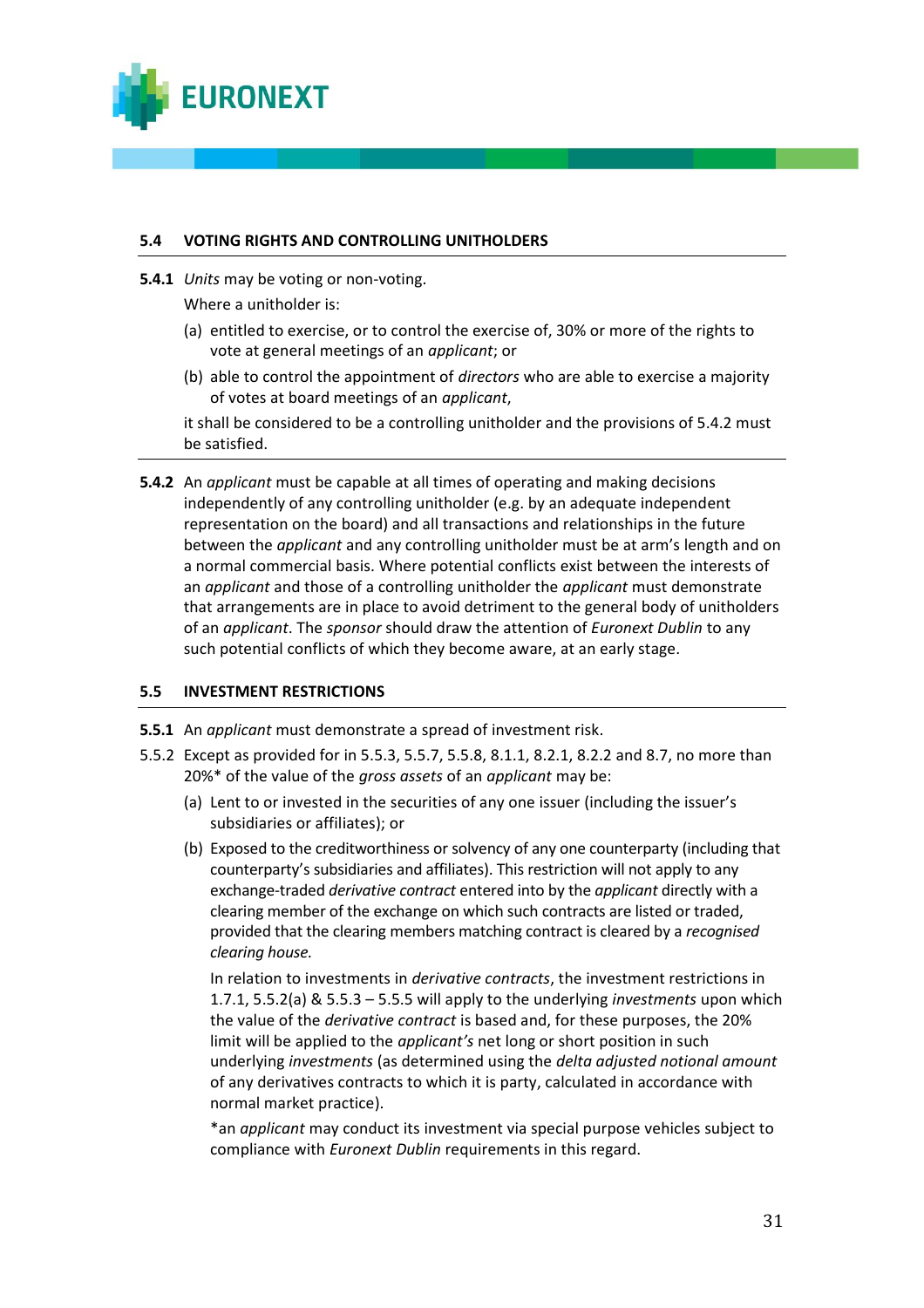

- **5.5.3** Up to 40% of the value of the *gross assets* of an *applicant* may be invested in any other *fund* or may be allocated by the *investment manager* to any manager to manage on a discretionary basis, provided that other *fund* or manager operates on the principle of risk spreading.
- **5.5.4** Where 5.5.3 applies, the *investment manager* of an *applicant* must undertake to monitor the underlying *investments* to ensure that, in aggregate, the restrictions in 5.5.2 are not breached. If 5.5.2 is breached other than as provided for in 5.5.6 the *investment manager* must take immediate corrective action, having regard to 5.5.6.
- **5.5.5** No more than 20%, in aggregate, of the value of the *gross assets* of an *applicant* which is a *fund of funds* may be invested in other *funds* whose principal investment objectives include investing in other *funds*.
- **5.5.6** The investment restrictions in 5.5.2 5.5.5 apply to any *investment* at the time that investment is made. Where any restriction is breached, the *investment manager*  must ensure that immediate corrective action is taken except where the breach is due to appreciations or depreciations, changes in exchange rates, or by reason of the receipt of rights, bonuses, benefits in the nature of capital or by reason of any other action affecting every holder of that investment. However, the *investment manager*  must have regard to the investment restrictions when considering changes in the investment portfolio of the *applicant*.
- **5.5.7** 5.5.2 does not apply to investment in securities issued or guaranteed by a government, government agency or instrumentality of any *Member State* or OECD member state or by any supranational authority of which one or more *Member State* or OECD member states are members, and any other state approved for such purpose by *Euronext Dublin*.
- **5.5.8** 5.5.2 does not apply to *index tracker funds*.
- **5.5.9** The limit in 5.5.2 which may be exposed to any one counterparty does not apply to transactions effected with any counterparty which advances full and appropriate collateral to an *applicant* in respect of such transactions.
- **5.5.10**Where an *applicant* appoints more than one *investment manager,* each *investment manager* must comply with 5.5.2 in respect of the assets allocated to that *investment manager.*

## **5.6 INVESTMENT MANAGER**

*Where the investment manager is authorised as an AIFM under the AIFMD, 5.6.1 – 5.6.2 will be deemed to be met.* 

**5.6.1** The *investment manager* must have adequate and appropriate expertise and experience in the management of *investments*.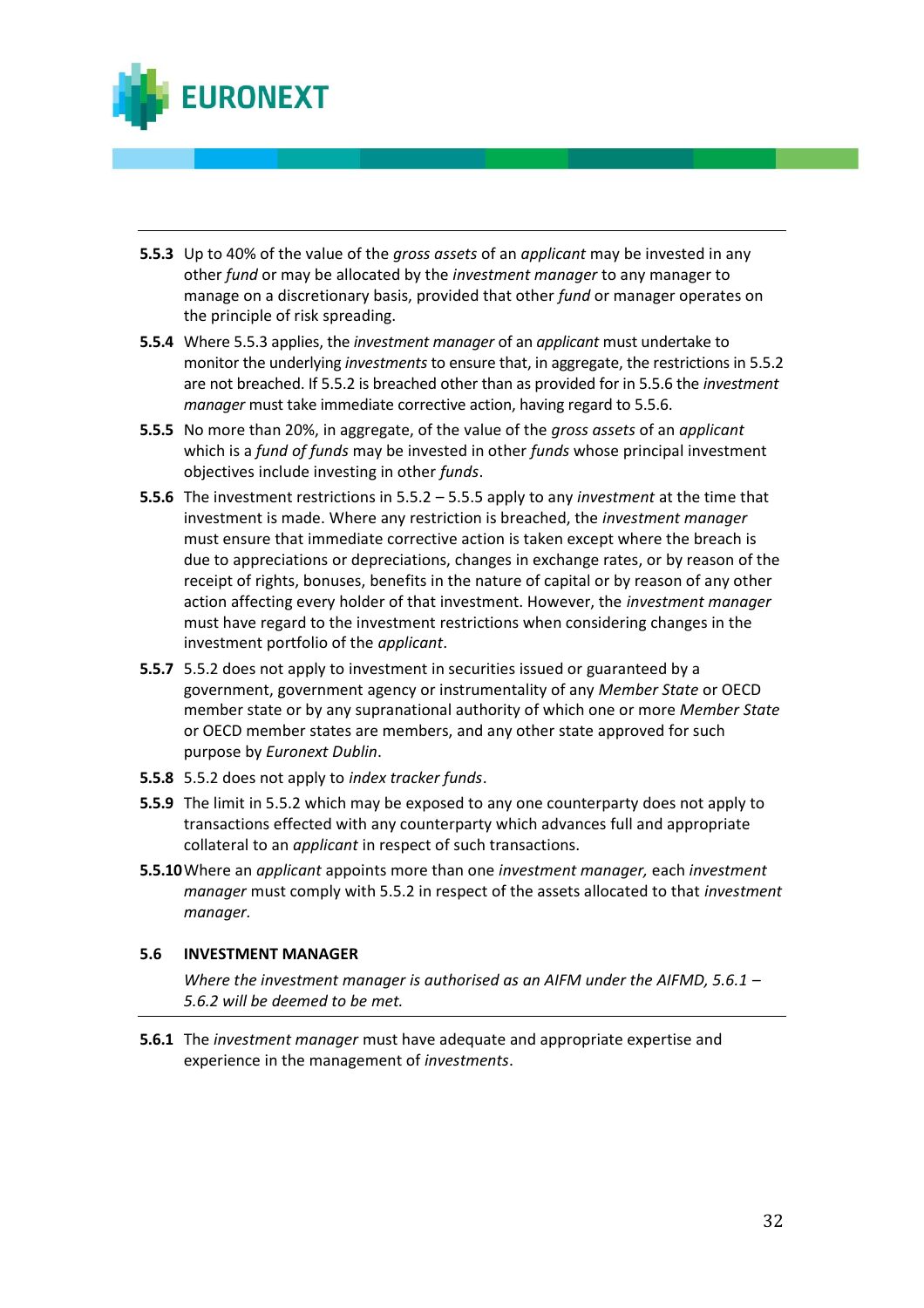

**5.6.2** The *investment manager* may offer unitholders and other entities the opportunity of investing directly in the *investments* of an *applicant* ('co-investment opportunities') only where arrangements are in place to avoid any conflicts of interest arising from such *investments* and the *investment manager* is satisfied that any such offer does not unfairly prejudice the interests of the *applicant* or its unitholders as a whole.

## **5.7 DEPOSITARY**

*Where the AIFM authorised under the AIFMD has appointed the depositary and the depositary is charged with the safekeeping and custody of the applicants assets, 5.7.3 – 5.9.1 shall be deemed to be met.*

- **5.7.1** An *applicant* must have a *depositary/s* which is/are charged with responsibility for the safekeeping and custody of the assets of the *applicant* and for compliance with the specific requirements outlined in 5.7.3 – 5.9.1. Any such *depositary* must be a separate legal entity to the *investment manager* and any *investment adviser.* It is permissible that the aforementioned service providers be affiliated companies.
- **5.7.2(a)** In relation to derivatives contracts that are not *securitised derivatives,* the provision in 5.7.1 regarding "safe-keeping and custody" of the assets shall not apply to such derivatives contracts that have been entered into by the *applicant* with a particular counterparty nor to the related *derivative cash position* held with that counterparty, provided that an amount of that related *derivative cash position* that is, in aggregate, at least equivalent to the *applicant's* exposure to that counterparty is held in a manner that meets the following requirements:
	- (i) to the extent that the relevant portion of the *derivative cash position* consists of cash, it is: (A) subject to the requirements for holding client money set out in Chapter 7 of the *FCA's* client assets sourcebook (CASS) or to equivalent or similar levels of protection under the rules of the *CFTC,* or another *recognised public authority* or; (B) held with an entity which: satisfies the *financial resources requirement*, or
	- (ii) to the extent that the relevant portion of the *derivative cash position* consists of items other than cash, it is: (A) held such that the *applicant* (or its *depositary*) retains beneficial ownership of the *liquid assets* comprised in the *derivative cash position* and therefore does not take credit risk in respect of such *liquid assets* on the counterparty or other person with which they are held; or (B) held with an entity which: satisfies the *financial resources requirement*.

Provided that

- (iii) the *directors* of the *applicant*:
- (a) take all reasonable steps to ensure that the amount of *liquid assets* that the *applicant* holds with the relevant counterparty pursuant to parts (i)(B) and (ii)(B) does not exceed the level that the *directors* reasonably consider to be prudent, having regard to the counterparty's creditworthiness;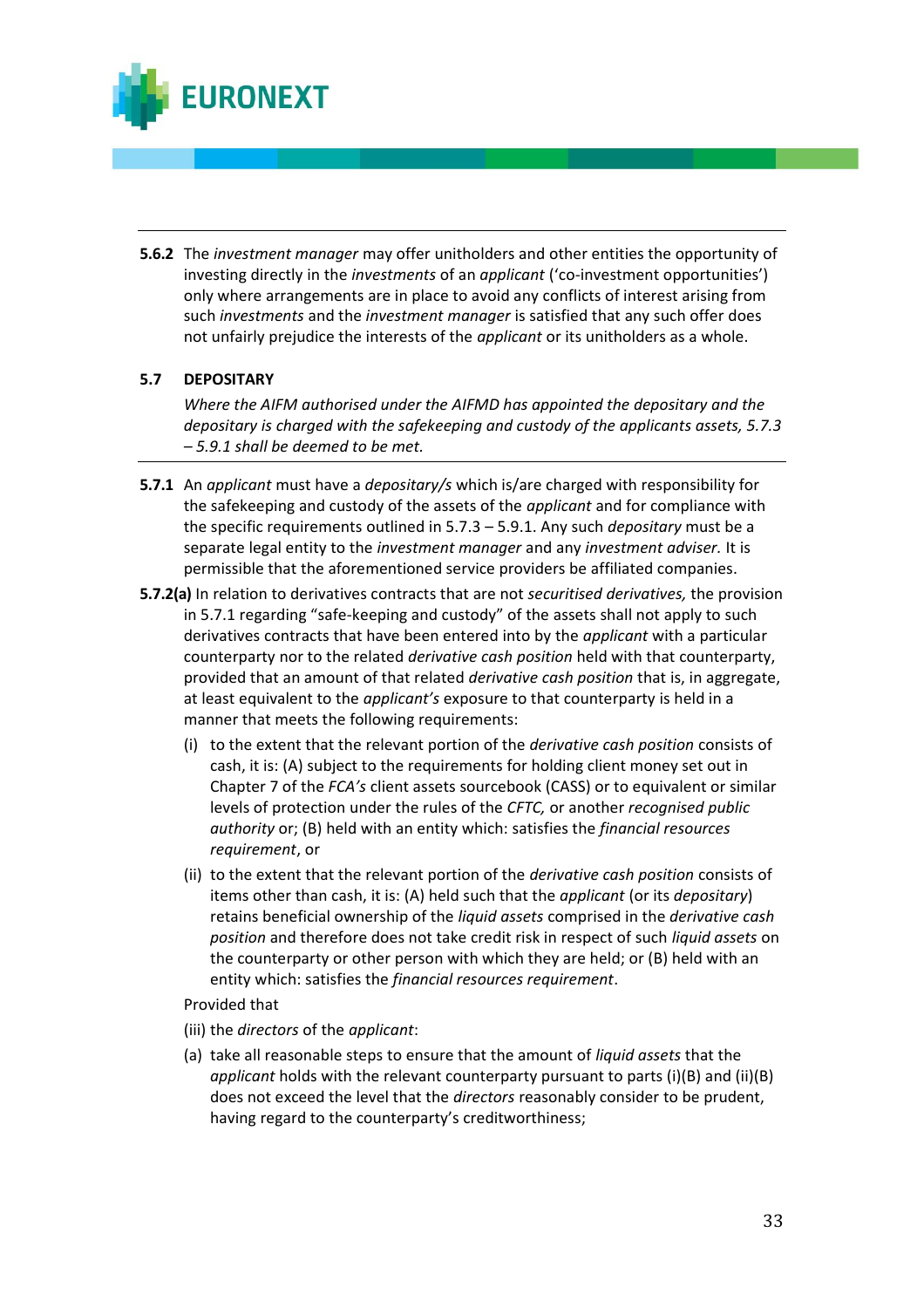

- (b) appoint an administrator or other entity responsible for carrying out a periodic verification and reconciliation of the *applicant's* positions from such derivatives contracts (such reconciliation to be performed each time that the net asset value of *units* in the *applicant* is calculated in accordance with 5.11.1) and such appointment must be, initially and on an ongoing basis, in the opinion of the *directors* a suitable entity to carry out the function. The administrator or other entity responsible must be a separate legal entity to the *investment manager* and counterparty to the *derivative contract*. The *directors* must, in accordance with their obligations under Chapter 4 and Chapter 7 report to *Euronext Dublin* any significant discrepancies identified as a result of this verification and reconciliation process;
- (c) appoint a person to verify the value of its OTC derivative positions in accordance with 5.11.2 and takes all reasonable steps to ensure that the policies and procedures to be applied by that person in valuing those positions and the *applicant's* procedures for monitoring the activities of that person and the risks inherent in the *applicant's* OTC derivatives positions are, and at all times remain appropriate and are described in the *listing particulars*.
- **5.7.2(b)** Where *derivative contracts* to which the *applicant* is party (and their related *derivatives cash positions*) are such that they fall outside of the scope of the exemption in 5.7.2(a), the provision in 5.7.1 regarding "safe-keeping and custody" of the assets shall not apply to any such derivatives contracts (and any such related *derivatives cash positions*) to the extent that the *applicant's* aggregate exposure to its counterparties under all such *derivative contracts* (and all such related *derivatives cash positions*) does not exceed 20% of the *gross assets* of the *applicant* and further provided that the *directors* of the *applicant*:
	- (i) take all reasonable steps to ensure that the amount of *liquid assets* that the *applicant* holds with each relevant counterparty referred to above does not exceed the level that the *directors* reasonably consider to be prudent, having regard to the counterparty's creditworthiness;
	- (ii) appoint an administrator or other entity responsible for carrying out a periodic verification and reconciliation of the *applicant's* positions from such derivatives contracts (such reconciliation to be performed each time that the net asset value of *units* in the *applicant* is calculated in accordance with 5.11.1) and such appointment must be, initially and on an ongoing basis, in the opinion of the *directors* a suitable entity to carry out the function. The administrator or other entity responsible must be a separate legal entity to the *investment manager* and counterparty to the *derivative contract*. The *directors* must, in accordance with their obligations under Chapter 7 report to *Euronext Dublin* any significant discrepancies identified as a result of this verification and reconciliation process;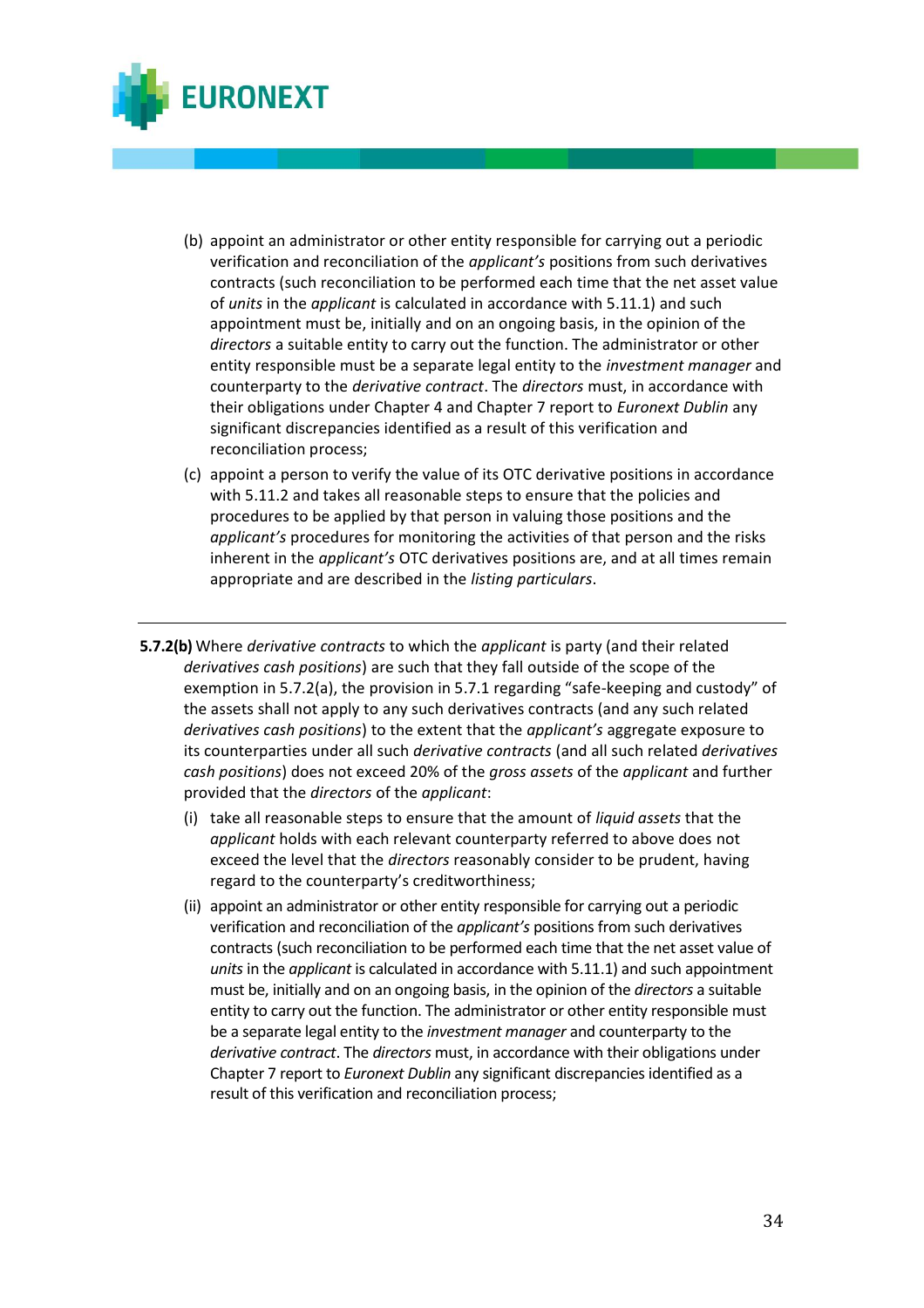

(iii) appoint a person to verify the value of its OTC derivative positions in accordance with 5.11.2 and takes all reasonable steps to ensure that the policies and procedures to be applied by that person in valuing those positions and the *applicant's* procedures for monitoring the activities of that person and the risks inherent in the *applicant's* OTC derivatives positions are, and at all times remain appropriate and are described in the *listing particulars*.

The above exemption in 5.7.2(b) shall not apply to *securitised derivatives.*

- **5.7.3** There must be a written legal agreement with any *depositary* ('the *depositary* agreement') outlining the responsibilities of that *depositary* with regard to the assets of the *applicant*.
- **5.7.4** Any *depositary* appointed pursuant to 5.7.1 must have suitable and relevant experience and expertise in the provision of custody services. *Euronext Dublin* must be satisfied as to a *depositary's* suitability to act as *depositary* for the *applicant*. Where the *depositary* is a financial institution regulated in a *Member State* or is subject to equivalent prudential regulation and supervision by a third country regulatory authority, this will generally be accepted as prima facie compliance with this rule. In the absence of such regulation, *Euronext Dublin* may consider the prior experience that the *depositary* has in the provision of custody services in respect of the asset type and the jurisdiction/s in which the *applicant* will invest, the amount of assets which the *depositary* already has under custody, and any other relevant factor *Euronext Dublin* deems necessary to determine the *depositary's* suitability.
- **5.7.5** Any *depositary*, *sub-custodian, prime broker*, *broker* or any other entity holding any of the assets of an *applicant* should have no decision making discretion relating to the investment of those assets.
- **5.7.6** The *investment manager, directors*, *depositary* or other appropriate person approved by *Euronext Dublin*, of an *applicant* which is a *multi-manager fund* or a *fund of funds* must satisfy itself that adequate custody arrangements have been entered into by the *investment manager* or *fund* to which the assets of the *applicant* will be allocated or invested.

## **5.8 SUB-CUSTODIANS**

**5.8.1** Where a *sub-custodian* has been appointed to take custody of any of the assets of an *applicant* and the *depositary* does not take full responsibility for the safekeeping of those assets, the *depositary* shall exercise reasonable skill, care and diligence in the selection of a suitable *sub-custodian* and shall be responsible to the *applicant* for the duration of the *sub-custodian* agreement for satisfying itself as to the on-going suitability of the *sub-custodian* to provide custodial services to the *applicant*. The *depositary* must maintain an appropriate level of supervision over the *subcustodian*/s and make appropriate enquiries, periodically, to confirm that the obligations of the *sub-custodian*/s continue to be adequately discharged.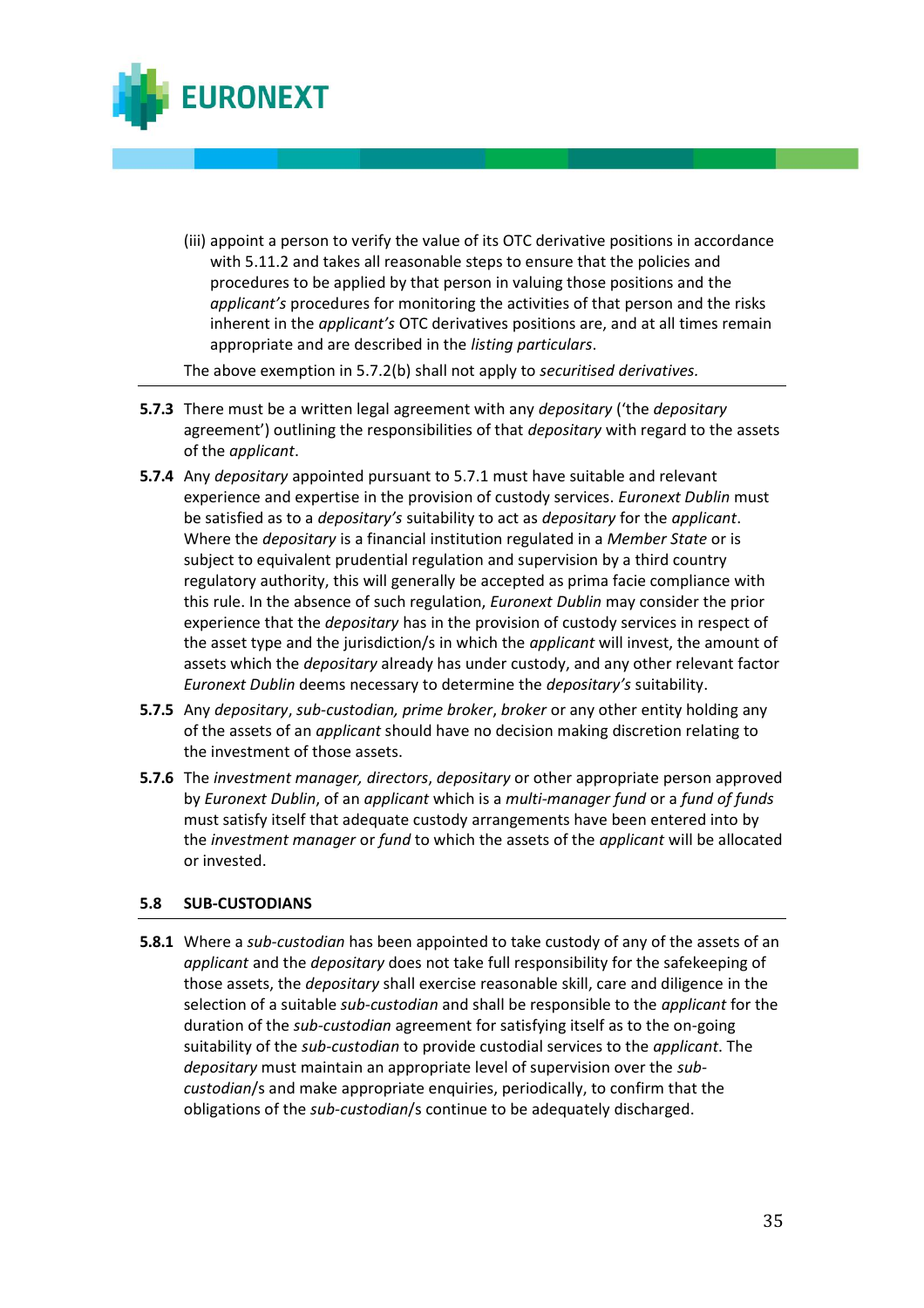

#### **5.9 BROKERS**

**5.9.1** The *directors* or *depositary* or *investment manager* to an *applicant*, or the *applicant* itself, shall require any *broker* (except where 8.2.2 applies) which holds assets of the *applicant*, other than *margin deposits,* to segregate those assets, either in segregated customer or omnibus client accounts, and separately identify them as belonging to the *applicant* or the *depositary* as nominee or fiduciary for the *applicant*, in order to ensure that such assets are unavailable to the creditors of the *broker* or any other entity.

### **5.10 AUDITOR**

**5.10.1**An *applicant* must appoint an independent auditor to carry out the audit of the *applicant's* financial statements in accordance with the *auditing standards.*

### **5.11 CALCULATION OF NET ASSET VALUE**

**5.11.1**The net asset value of the *units* must be calculated at least annually. The method of valuation of the assets should be in accordance with the applicable *accounting standards.*

An *applicant* must appoint an entity, which must be a separate legal entity to any entity appointed under  $5.7.1 - 5.9.1$ , to be responsible for the determination and calculation of the net asset value of the *applicant*. It is permissible that these entities be part of the same group.

- **5.11.2**Where the provisions of 5.7.2(a) and/or 5.7.2(b) are availed of, the valuation must be verified by a person who is independent of the *applicant*, the *investment manager*  and the counterparty on at least an annual basis in compliance with 5.11.1. The OTC value must be communicated directly to the entity responsible for calculating the net asset value of *units* in the *applicant* per 5.11.1 by the counterparty to the trade.
- **5.11.3**Where an *applicant* invests or proposes to invest in special situations or illiquid *investments* through a separate share class ("S shares"):
	- (a) no more than 30% of the *gross assets* of the *applicant* may be invested in such S shares:
	- (b) direct investment solely in S shares is not permitted by the *applicant*.
	- For the avoidance of doubt, the investment restrictions shall apply to the *applicant*.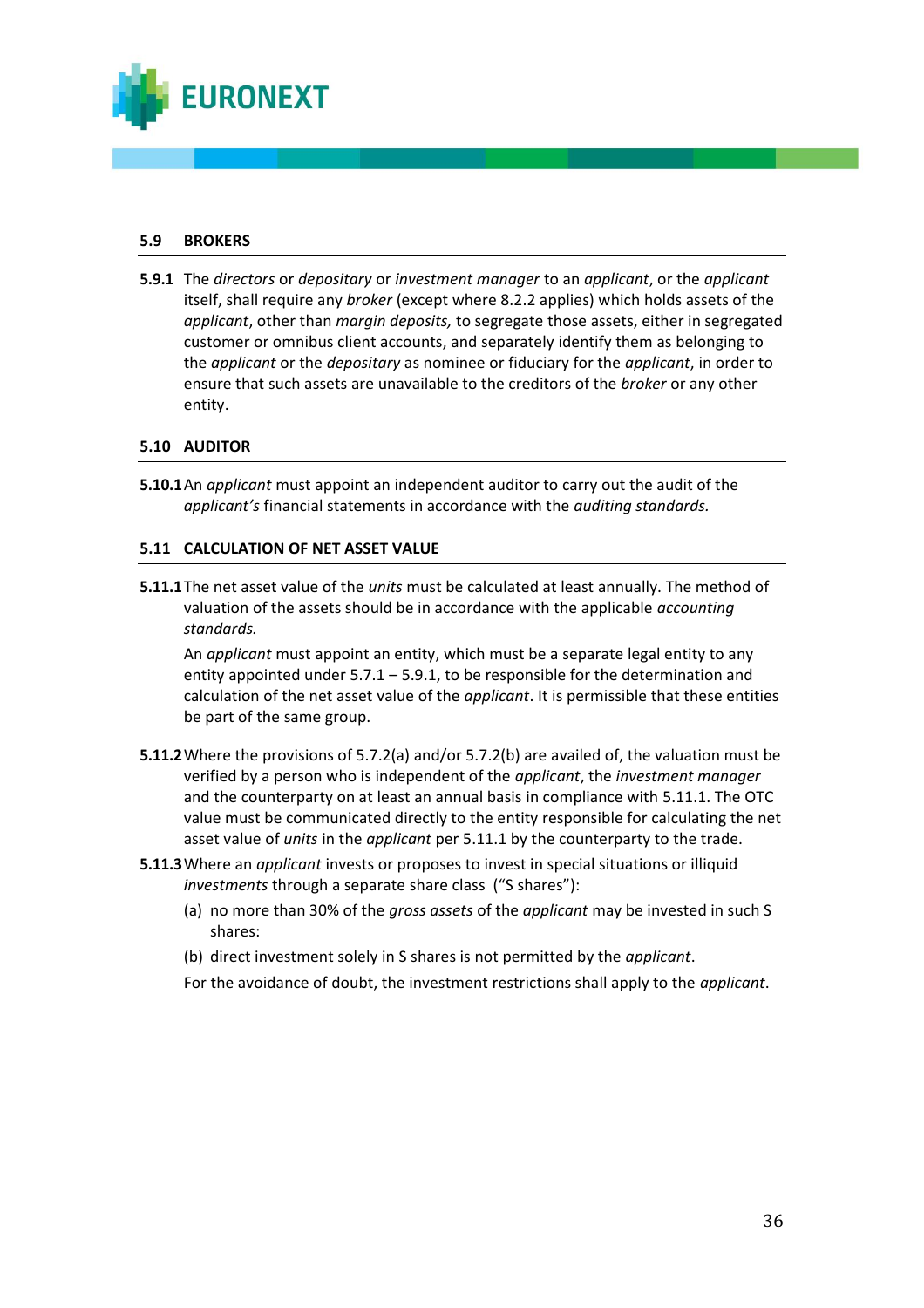

### **CHAPTER 6 ADDITIONAL CONTENT OF LISTING PARTICULARS**

#### **6.1 GENERAL**

- **6.1.1** The names and addresses of the *applicant's* bankers, *investment manager, investment adviser,* administrator, *depositary*, *prime broker,* legal advisers, *sponsor,*  reporting accountants and any other expert to whom a statement or report included in the *listing particulars* has been attributed.
- **6.1.2** Information on any legal or arbitration proceedings (including any such proceedings which are pending or threatened of which the *directors* or the *applicant* are aware) which may have or have had in the recent past (covering at least the previous 12 months) a significant effect on the *applicant* or any *underlying fund's* financial position or an appropriate negative statement. Where an *applicant* is a *sub-fund*, this statement should be given in respect of the *umbrella fund* of which it is a part.
- **6.1.3** A description of all material risks, as far as they are known at the date of the *listing particulars*, associated with investing in the *units* of the *applicant*.
- **6.1.4** A description of any potential conflicts of interest which the *directors* or any of the service providers to the *applicant* have as between their duty to the *applicant* and duties owed by them to third parties and their other interests. A description of the arrangements which are in place under 1.4.3 and 1.5.1 to address such potential conflicts to ensure they will not unfairly prejudice the *applicant*.
- **6.1.5** The actual or estimated maximum amount of all material fees payable by the *applicant* for any services under arrangements entered into on or prior to the date of the *listing particulars*.
- **6.1.6** Where an *applicant* has not commenced operations a statement to the effect that since the date of incorporation or establishment the *applicant* has not commenced operations, no accounts have been made up and no dividends have been declared as at the date of the *listing particulars*.

#### **6.2 UNITS FOR WHICH APPLICATION IS BEING MADE**

- **6.2.1** Other stock exchanges (if any) where *admission* to listing of the same class is being or will be sought or on which such *units* are already listed.
- **6.2.2** If *units* of the same class have not yet been admitted to listing but are dealt in on one or more other regulated, regularly operating, recognised open markets, an indication of such markets.
- **6.2.3** A description of the *units* for which application is made and, in particular, the number of *units* and nominal value per *unit* or, in the absence of nominal value, the accounting par value or the total nominal value, the exact designation or class, and coupons attached, and, where *units* are in bearer form, this fact must be disclosed.
- **6.2.4** A statement of any requirement for a minimum subscription amount, which must be in compliance with 5.1.1, 8.2.5 and 8.4.8 as applicable.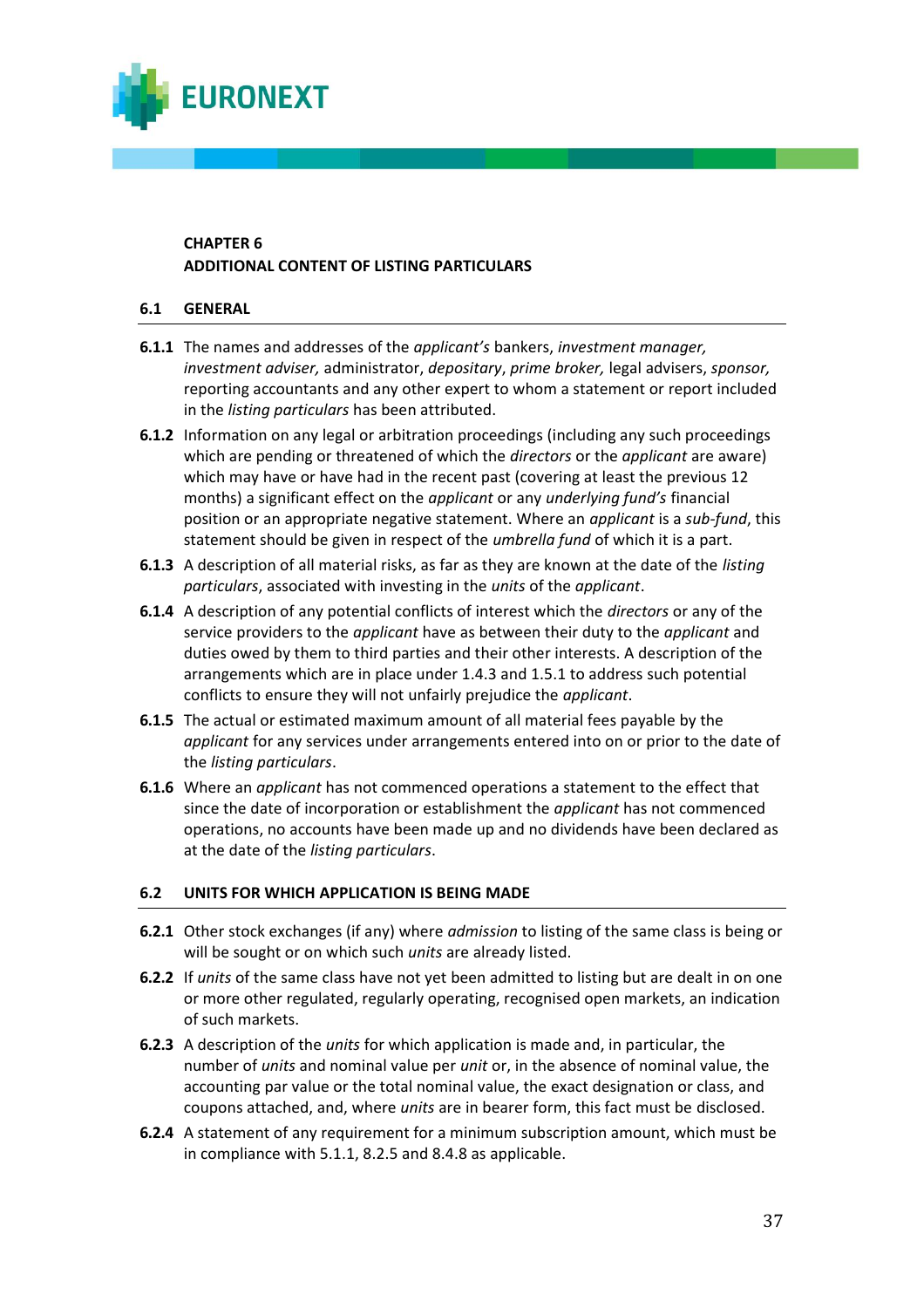

- **6.2.5** An indication of the resolutions, authorisations and approvals by virtue of which the *units* have been or will be created and/or issued.
- **6.2.6** A summary of the rights attaching to the *units*, and in particular the extent of the voting rights, entitlement to share in the profits and, in the event of liquidation or any other circumstances, in any surplus and any other special rights including conversion rights. Where there is, or is to be more than one class of *units* in issue, like details must be given for each class.
- **6.2.7** Where the *applicant* is an *umbrella fund* or a *fund* with more than one class, details of the various classes or designations of securities intended to be issued by the *applicant*, whether they are to be listed or otherwise. Where any *sub-fund* or class is not to be listed, any other information in addition to 6.2.6 which may affect the rights of the listed class or listed *sub-fund*.
- **6.2.8** All material terms and conditions in respect of the *units* for which application is being made, must be disclosed, including, but not limited to, the following:
- **6.2.8(a)** A statement of any right of pre-emption (and the procedure for the exercise of any such right) of unitholders exercisable in respect of the *units* or of the disapplication of such right (and where applicable, a statement of the reasons for the disapplication of such right; in such cases, the *directors*' justification of the issue price where the issue is for cash; if the disapplication of the right of pre-emption is intended to benefit specific persons, the identity of those persons);
- **6.2.8(b)** (i) the issue price or offer or placing price, stating the nominal value or, in its absence, the accounting par value or the amount to be capitalised, and as regards partly paid *units* the amount which must be paid up upon subscription; (ii) the issue premium and the amount of any expenses specifically charged to any subscriber or purchaser; and

(iii) the methods of payment of the price, particularly as regards the paying-up of *units* which are not fully paid and the methods of, and time limits for, delivery of the *units*;

- **6.2.8(c)** (i) the names, addresses and descriptions of the persons underwriting or guaranteeing the issue for the *applicant*; and
	- (ii) where not all of the issue has been or is being underwritten or guaranteed, a statement of the portion not covered;
- **6.2.8(d)** the estimated cost of establishment of the *applicant* and a statement or estimate of the overall amount or of the amount per *unit* of the charges, if any, relating to the issue payable by the *applicant*, stating the total remuneration of the financial intermediaries, including the underwriting commission or margin, guarantee commission, placing commission or selling agent's commission.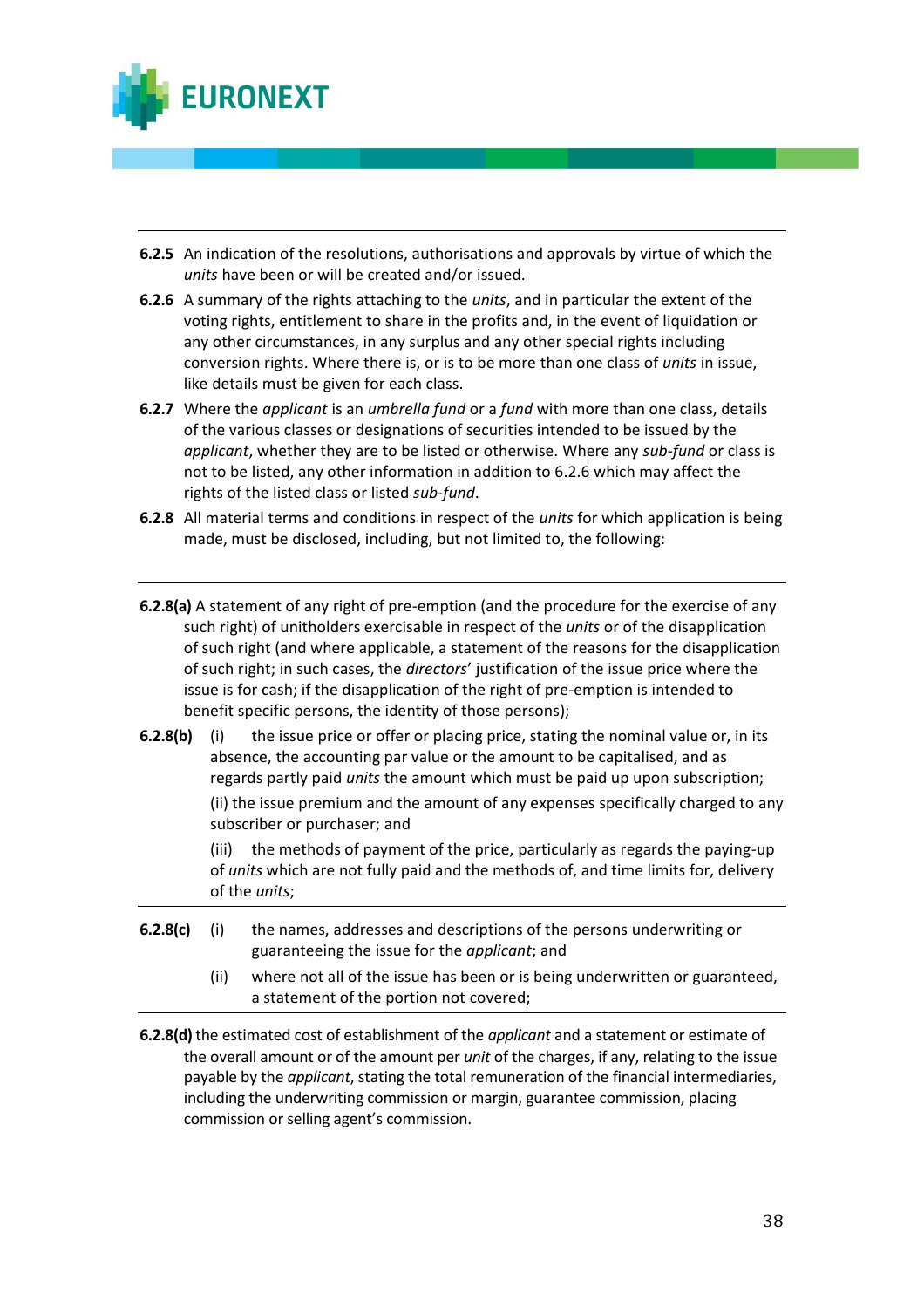

- **6.2.9** Where subscription amounts are being satisfied by way of *in specie* transfers of assets, a description of the basis for acceptance of those assets, the method of valuation, delivery and timing of such delivery, proof of title and the name of the persons responsible for such valuation.
- **6.2.10**Details of the method by which and the circumstances in which one class may be converted into another in compliance with 1.6.3.
- **6.2.11**A description of any fees payable by investors on subscription, redemption or conversion of their *units*.
- **6.2.12**A statement regarding the *applicant's* dividend policy, which must be in compliance with 5.2.1. Where there is a fixed date(s) on which entitlement to dividends arise an indication of that date(s). Where there is a time limit after which entitlement to dividend lapses an indication of that limit and of the person in whose favour the lapse operates. Where an arrangement under which future dividends are waived or agreed to be waived is in place, a description of such arrangement.
- **6.2.13**A statement regarding tax on the income or capital gains from the *units* charged in the country of domicile of the *applicant* and any other material taxes applicable in the principal countries in which the *applicant* invests.

## **6.3 VALUATIONS, REDEMPTIONS AND TRANSFER OF UNITS**

- **6.3.1** Details of all circumstances in which valuations and redemptions may be suspended and a statement to the effect that any such suspension will be *notified* to *Euronext Dublin* without delay and that where possible all reasonable steps will be taken to bring any period of suspension to an end as soon as possible.
- **6.3.2** A description of how often, and the method by which, *units* in the *applicant* can be redeemed.
- **6.3.3** A description of how often, the valuation principles and the method by which the net asset value of the *applicant* will be determined, distinguishing between categories of *investments* as appropriate; and the name of the service provider to the *applicant* which is responsible for the determination and calculation of the net asset value and a statement to the effect that such valuation will be notified to *Euronext Dublin* without delay upon its calculation.
- **6.3.4** The name of the entity appointed in compliance with 5.11.2 and disclosure of the intended manner of compliance with the requirements of 5.11.2 and 5.7.2(a)(iii)(c) and 5.7.2(b)(iii).
- **6.3.5** If the *applicant* has power to meet redemptions by way of distribution in specie other than on the winding up of the *applicant*, a statement to the effect that any such distributions in specie will not materially prejudice the interests of remaining unitholders.
- **6.3.6** Details of any provisions for limiting the amount of outstanding *units* which may be redeemed on any day and any special arrangements for dealing with requests in excess of such limits.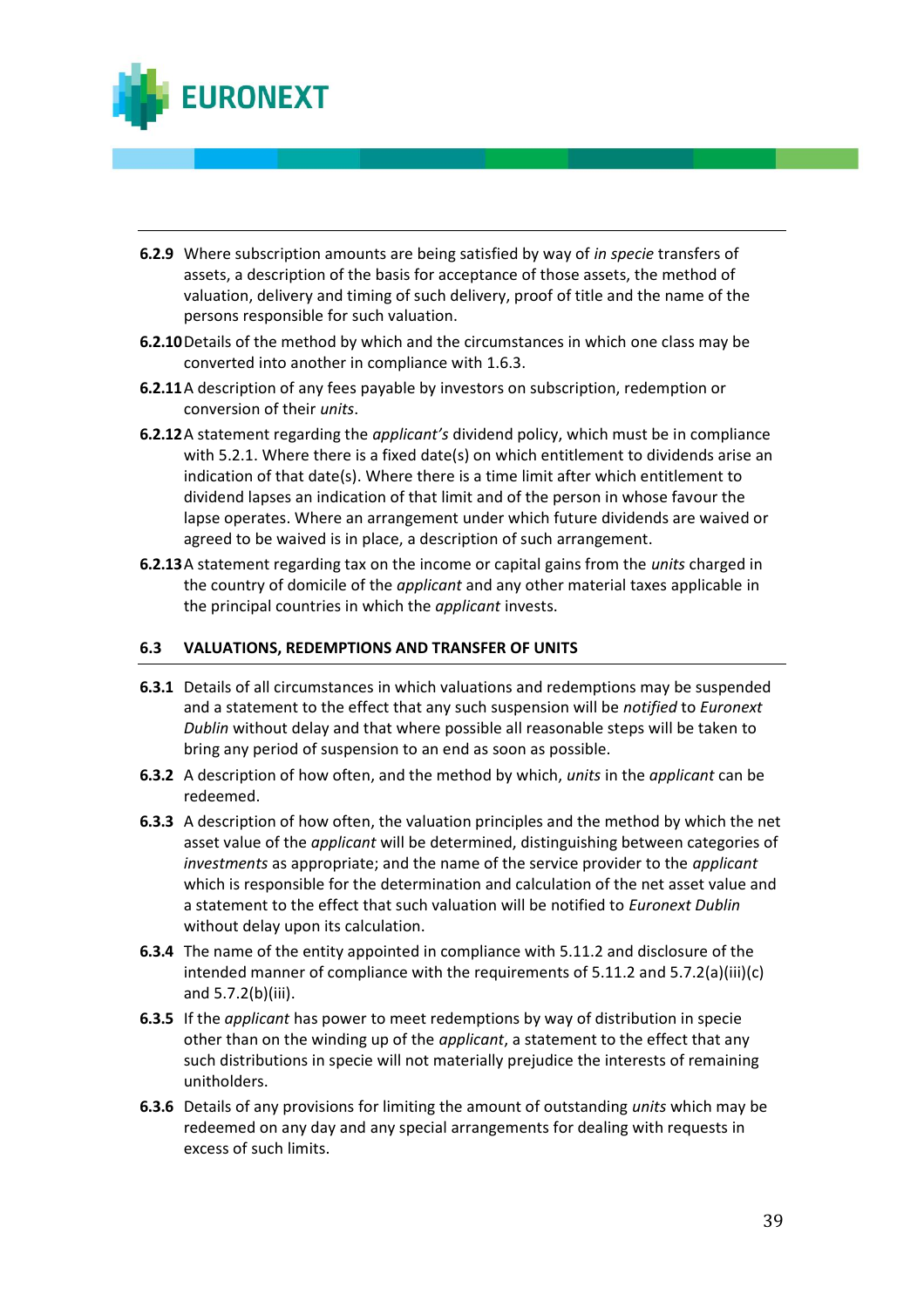

#### **6.4 THE APPLICANT AND ITS CAPITAL**

- **6.4.1** The place of registration, registered office, registration number, and country of incorporation or establishment of the *applicant*.
- **6.4.2** The date of incorporation/establishment and the length of life of the *applicant*, except where the *applicant's* life is indefinite.
- **6.4.3** The legislation under which the *applicant* operates and the legal form which it has adopted under that legislation.
- **6.4.4** The name of any regulatory body which directly supervises the *applicant*.
- **6.4.5** A description of the *applicant's* principal objects and reference to the clause of the *constitutive documents* in which they are described and a summary of the provisions of the *applicant's constitutive documents* regarding changes in the capital and in the respective rights of all classes of *units*.
- **6.4.6** The amount of any outstanding debt securities, convertible or otherwise, and warrants, and a summary of the conditions governing and the procedures for conversion, exchange or subscription of such securities.
- **6.4.7** The names of the persons, so far as they are known to the *applicant*, who, directly or indirectly, jointly or severally, exercise or could exercise control over the *applicant*, and particulars of the proportion of the voting capital held by such persons. For these purposes, joint control means control exercised by two or more persons who have concluded an agreement which may lead to their adopting a common policy in respect of the *applicant*.
- **6.4.8** If the *applicant* has subsidiary undertakings or parent undertakings, a brief description of the group of undertakings and of the *applicant's* position within it stating, where the *applicant* is a subsidiary undertaking, the name of and number of *units* in the *applicant* held (directly or indirectly) by each parent undertaking of the *applicant*.
- **6.4.9** Details of the name of any promoter and/or distributor, and the amount of any cash, securities or benefits paid, issued or given within the two years without delay preceding the date of the *listing particulars*, or proposed.

## **6.5 INVESTMENT POLICY**

- **6.5.1** A description of the investment objectives and policy which the *applicant* will pursue, an indication of the risk profile of the *applicant*, and a summary of the types of instruments, geographical areas and, where relevant, the industry sector or market capitalisation of the entities in which the *applicant* will invest in seeking to achieve its investment objectives.
- **6.5.2** A description of the procedures by which the *applicant* may change its investment objective and policy or both.
- **6.5.3** A statement of the investment restrictions which apply to the *applicant* demonstrating compliance with 1.7.1 & 5.5.1 – 5.5.10.
- **6.5.4** The borrowing, gearing and/or leverage limits for the *applicant*. If there are no such limits a statement to that effect.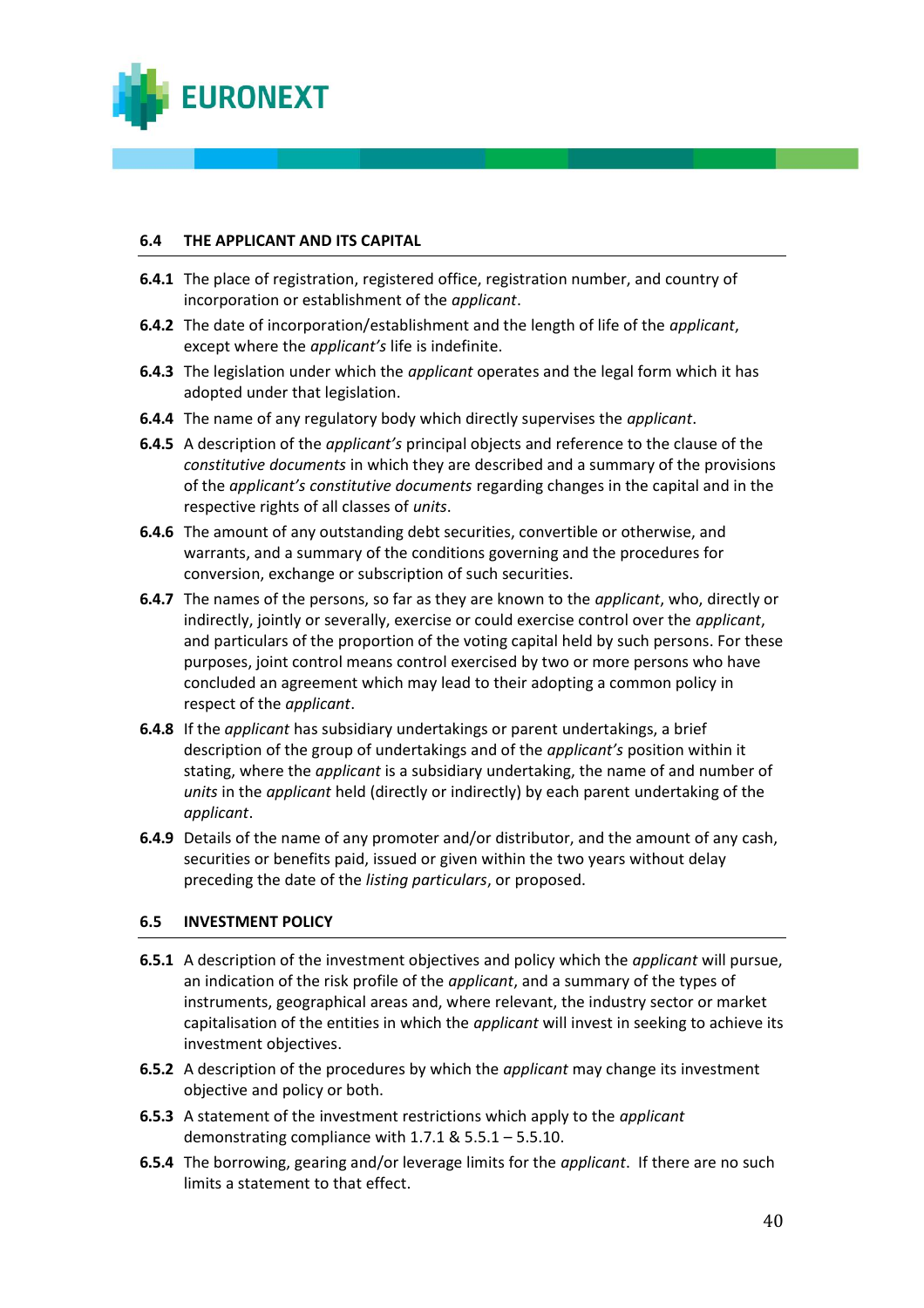

**6.5.5** Where the *investment manager* may offer unitholders and other entities coinvestment opportunities as permitted under 5.6.2 a statement of that fact and to the effect that such opportunities will only be offered where the *investment manager* is satisfied that the *applicant's* interests are not unfairly prejudiced by any such offer.

### **6.6 DIRECTORS**

- **6.6.1** The total amount of any outstanding loans granted by the *applicant* to the *directors* and any guarantees provided by the *applicant* for their benefit.
- **6.6.2** An estimate of the amounts payable to *directors* for the last financial year, by the *applicant* under the arrangements in force at the date of the *listing particulars* and an estimate of *directors*' remuneration in the forthcoming financial year.
- **6.6.3** Details of existing or proposed *directors*' service contracts, where applicable.
- **6.6.4** A summary of the provisions of the *constitutive documents* of the *applicant* with regard to:
	- (a) any power enabling a *director* to vote on a proposal, arrangement, or contract in which he is materially interested;
	- (b) any power enabling the *directors*, in the absence of an independent quorum, to vote remuneration (including pension and other benefits) to themselves or any members of their body and
	- (c) borrowing powers exercisable by the *directors* and how such borrowing powers can be varied.
- **6.6.5** Unless otherwise disclosed in the *applicant's* audited financial statements, all relevant particulars regarding the nature and extent of any interests of *directors* of the *applicant* in transactions which are or were unusual in their nature or conditions or significant to the *applicant*, within the current or without delay preceding financial year, or during an earlier financial year and which remain in any respect outstanding or unperformed.

#### **6.7 SERVICE PROVIDERS**

- **6.7.1** A summary of the principal contents of the *depositary*, administration and management agreements and any other material contract (not being a contract entered into in the ordinary course of business) entered into by the *applicant* including particulars of dates, parties, terms and conditions, fees/remuneration provisions, termination provisions and details of any indemnification provisions contained therein.
- **6.7.2** If any service provider to the *applicant* is in receipt of any benefits from third parties by virtue of providing any services to the *applicant*, and those benefits may not accrue to the *applicant* a statement of that fact.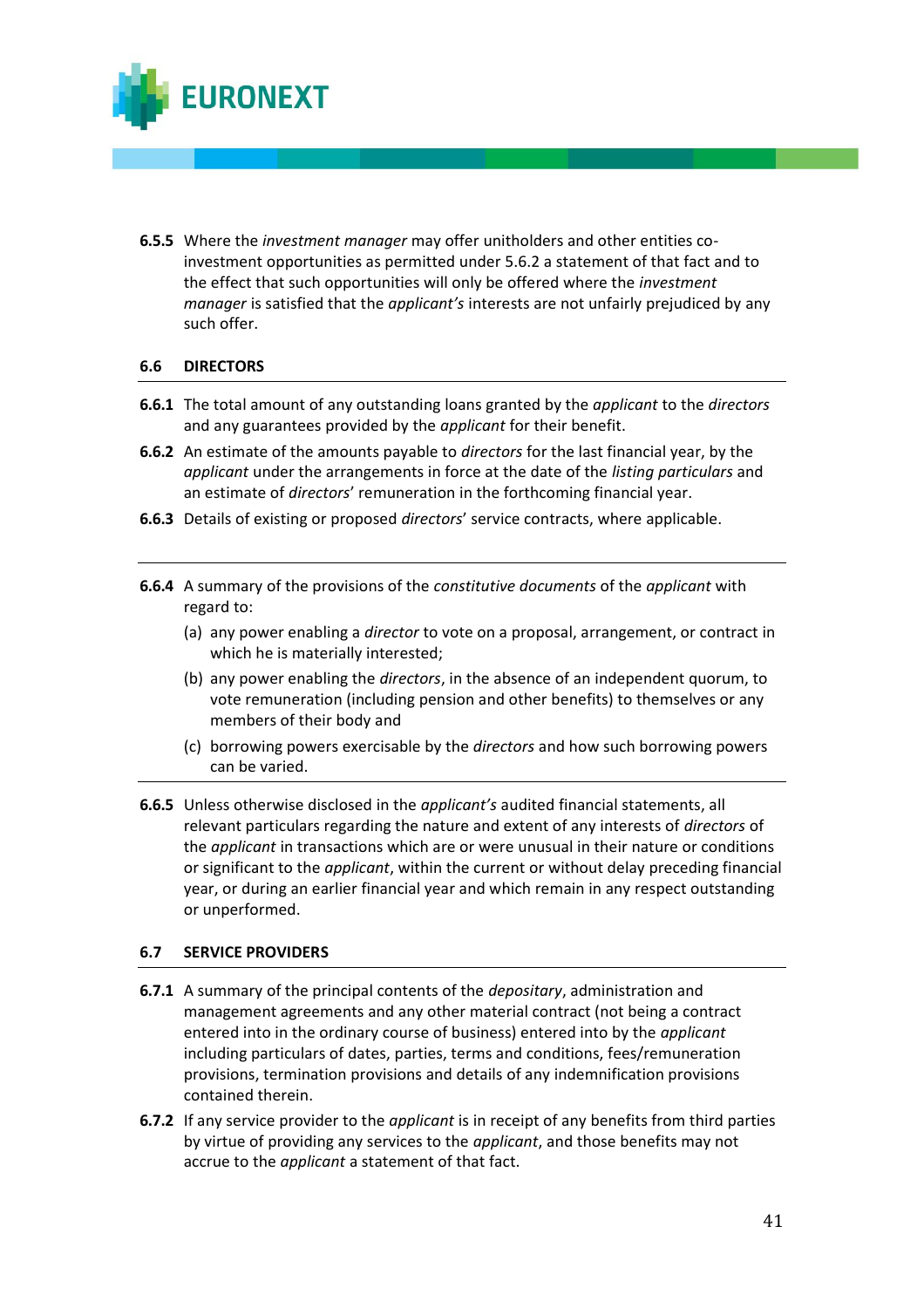

- **6.7.3** The name, address and qualifications of the auditors. Where an *applicant* has commenced operations, details should be given of the auditors who have audited the *applicant's* annual accounts in accordance with national law for the last three financial years or such lesser period during which the *applicant* has been in operation.
- **6.7.4** Where an *applicant* has commenced operations and the most recent audit report has been qualified, such qualification shall be re-produced in full in the annual report.
- **6.7.5** If the appointed auditors have resigned, or have been removed or have not been reappointed during the last three years, or such lesser period for which the *applicant* has been in operation, and have deposited a statement with the *applicant* of circumstances which they believe should be brought to the attention of the unitholders of the *applicant*, details of such matters must be disclosed if material.

### **6.8 INVESTMENT MANAGER**

*Where the investment manager is authorised as an AIFM under the AIFMD, and a description of the investment manager's experience is provided in the listing particulars, 6.8.1 – 6.8.3 will be deemed to be met.* 

- **6.8.1** The name of any *investment manager* together with a summary of the terms and duration of his appointment.
- **6.8.2** Information on the remuneration arrangements entered into by the *applicant* with any *investment manager* (including the amount of preliminary and annual charges levied).
- **6.8.3** A description of the *investment manager's* experience in the management of *investments* and an indication of the amount of assets which the *investment manager* has under third party discretionary management.

## **6.9 DEPOSITARY**

*Where the AIFM authorised under the AIFMD has appointed the depositary and the depositary is charged with the safekeeping and custody of the applicants assets, as per Euronext Dublin definition of depositary and a description of the depositary's experience and custody arrangements in place is provided in the listing particulars, 6.9.1 – 6.9.6 will be deemed to be met.*

- **6.9.1** The name of the *depositary* appointed in compliance with 5.7.1 and such information relating to the *depositary* as is required to be included by *Euronext Dublin* under 5.7.4, if applicable.
- **6.9.2** A description of the arrangements entered into or to be entered into for the custody of the assets of the *applicant* which demonstrate compliance with 5.7.1 – 5.7.4 and 5.7.6 – 5.9.1, as applicable, specifying whether any *sub-custodians* or *brokers* will be holding any of the assets of the *applicant*.
- **6.9.3** A description of any *depositary's* liabilities in the event of loss to the *applicant* as a result of the loss of assets by any party holding such assets.
- **6.9.4** Where multiple depositaries other than *sub-custodians* and/or *brokers* are appointed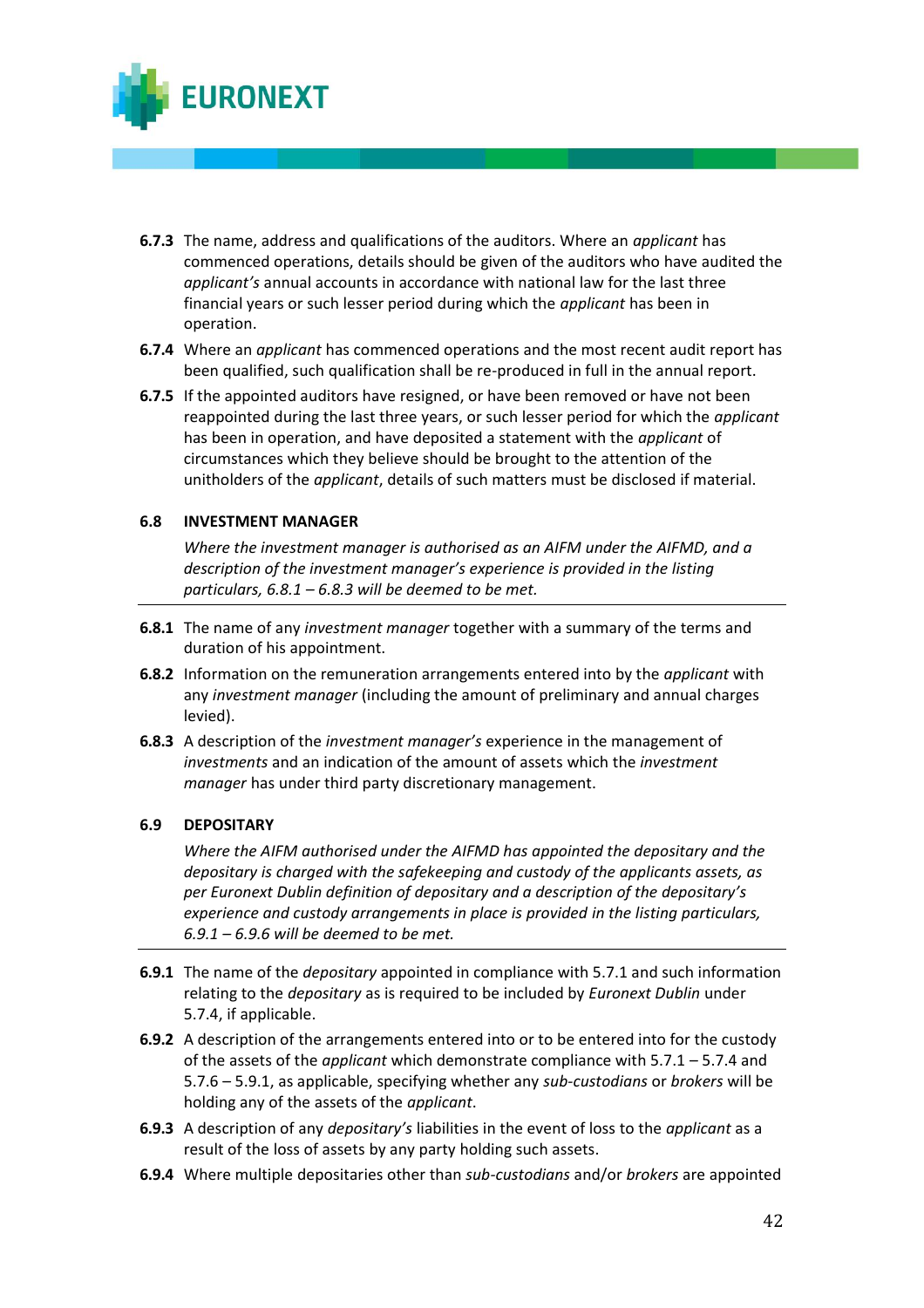

to hold the assets of the *applicant*, a description of how such assets will be allocated between each entity which demonstrates that all of the assets of the *applicant* will be held in a manner acceptable to *Euronext Dublin*.

- **6.9.5** A description, where relevant, of any material custody, settlement, registration of title or other similar risks associated with particular *investments* and a description of the measures, if any, which will be taken to remove or mitigate those risks.
- **6.9.6** Where 5.7.6 applies, the name of the entity which is responsible for satisfying itself as to the adequacy of the custody arrangements entered into by the *investment managers* to which the assets of the *applicant* are allocated or *funds* in which the assets of the *applicant* are invested and a statement to that effect.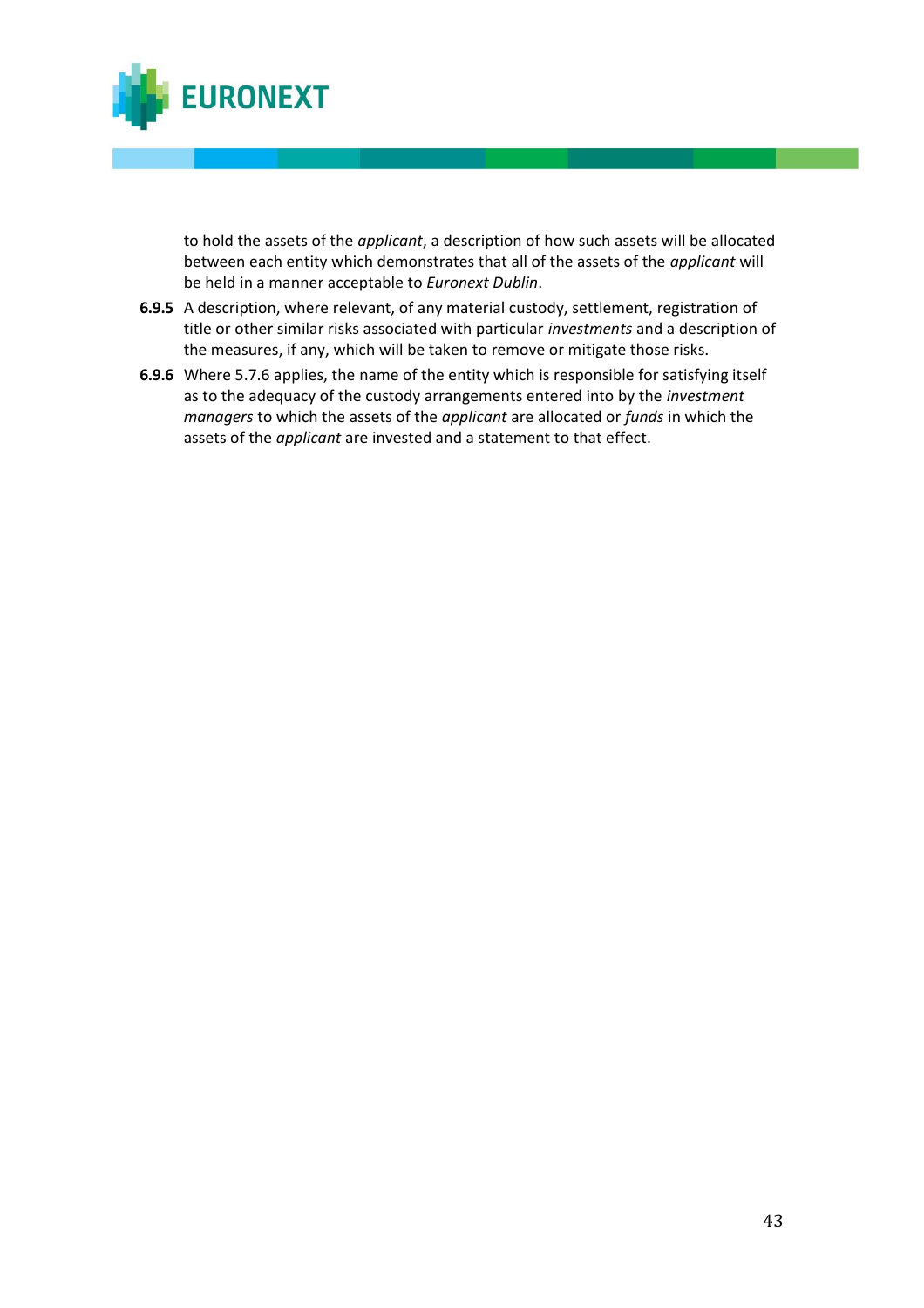

#### **CHAPTER 7 ONGOING OBLIGATIONS**

The additional requirements in rules 7.1 to 7.9 below are applicable to *applicants* not authorised by the *Central Bank* or the competent authority of another *Member State* deemed equivalent by *Euronext Dublin*.

The requirements set out herein apply to the *underlying fund* of a *feeder fund* as appropriate.

### **7.1 NOTIFICATION OF INTERESTS IN UNITS**

**7.1.1** A *listed fund* must *notify* a *RIS* without delay of any person which would be treated as a controlling unitholder under 5.4.1 of *the rules,* of which the *listed fund*, its *directors* or *investment manager* are aware, stating the name of the person and the amount of that person's interest and where such interests vary from date of first or subsequent notification, such information should be updated at least on a six monthly basis.

A *listed fund*, which has securities admitted to trading on the *Global Exchange Market* of *Euronext Dublin* should consider its obligations under EU Regulation 596/2014 on market abuse (MAR) and other applicable European legislation.

#### **7.2 NOTIFICATIONS RELATING TO THE LISTED FUND'S OPERATIONS**

- **7.2.1** Information to be *notified* to a *RIS* includes, but is not limited to;
	- (a) any proposal to, or development which may, vary the class rights of unitholders;
	- (b) any proposed or actual material change in the *investment* policy and/or objective and investment strategy;
	- (c) any proposed or actual material change in investment, borrowing and/or leverage restrictions;
	- (d) any material change in the valuation policy;
	- (e) any material change in dividend policy;
	- (f) any material change in the tax status of the *listed fund;*
	- (g) any material change in the minimum subscription;
	- (h) any change in the frequency of calculation of the net asset value or any material change in the *listed fund's* redemption policy;
	- (i) any proposal to change or change in the open or closed-ended status of the *listed fund*;
	- (j) any general suspension of redemptions, transfers or calculation of net asset value;
	- (k) any material changes in the fees payable by the *listed fund* or material change in its material contracts;
	- (l) any intention or proposal to terminate or (where the *listed fund* is established for a finite period) to renew or extend the life of the *listed fund*;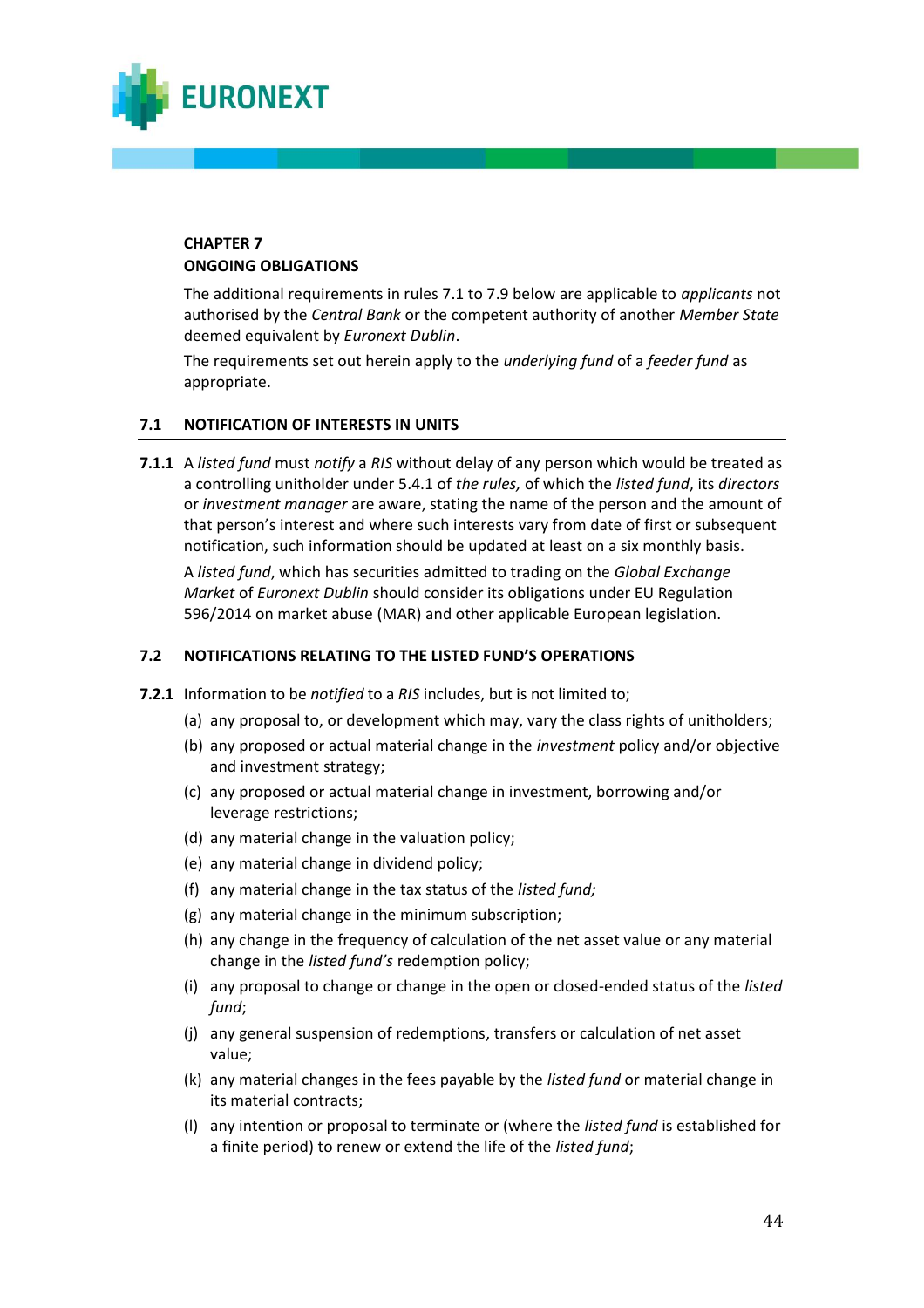

- (m) any change in *directors* or material change in any *director*'s function. A notification in relation to the appointment of a new *director* must contain the information required under 2.2.3 or the required statement, and an indication whether the *director* is acting in an independent capacity in accordance with 5.3.1;
- (n) any proposed transaction which is subject to Chapter 7 of the *listing rules* under 7.7.1 of *the rules;*
- (o) any proposed or actual transaction which would be treated as a transaction with a related party within the meaning of Chapter 8 of the *listing rules;*
- (p) any dividend paid and to be paid when determined the announcement should include details of the record date, the period covered and payment date for the dividend and of the amount of any such dividend;
- (q) notice of any annual general meeting or extraordinary general meeting.

Any matters to be announced must, wherever possible, be notified to a *RIS* before 5.30 p.m. (Irish time) on the day on which the decision is made.

### **7.3 MATTERS REQUIRING PRIOR APPROVAL BY EURONEXT DUBLIN**

- **7.3.1** A *listed fund* or its *sponsor* should inform *Euronext Dublin* in advance of any matter of which the *listed fund* or its *sponsor* is aware and which, in the *listed fund* or its *sponsor's* reasonable opinion, is relevant to the continuation of the listing or may materially adversely affect the interests of unitholders as a whole or a significant proportion thereof. *Euronext Dublin* may require any such information to be *notified* to a *RIS* in addition to any requirement which may arise under 7.4.1.
- **7.3.2** Without prejudice to the generality of the foregoing, the following matters must be referred to *Euronext Dublin* for prior approval:
	- (a) 4.3.1(i)
	- (b) 4.3.1(ii)(b) (except in the case of a series)
	- (c) 4.3.1(ii)(e)
	- (d) 4.3.1(ii)(g) (except in the case of a director)
	- (e) 7.2.1(a)
	- (f) 7.2.1(b)
	- (g) 7.2.1(g) (where the change may affect the suitability of the *listed fund* for listing under 5.1.1)
	- (h) 7.2.1(i) (except where such change was provided for an explained fully in the *listing particulars*)
	- (i) 7.2.1(l) (where unitholder approval for such a proposal is not being sought)
	- $(j)$  7.2.1(n)
	- (k) 7.2.1(o)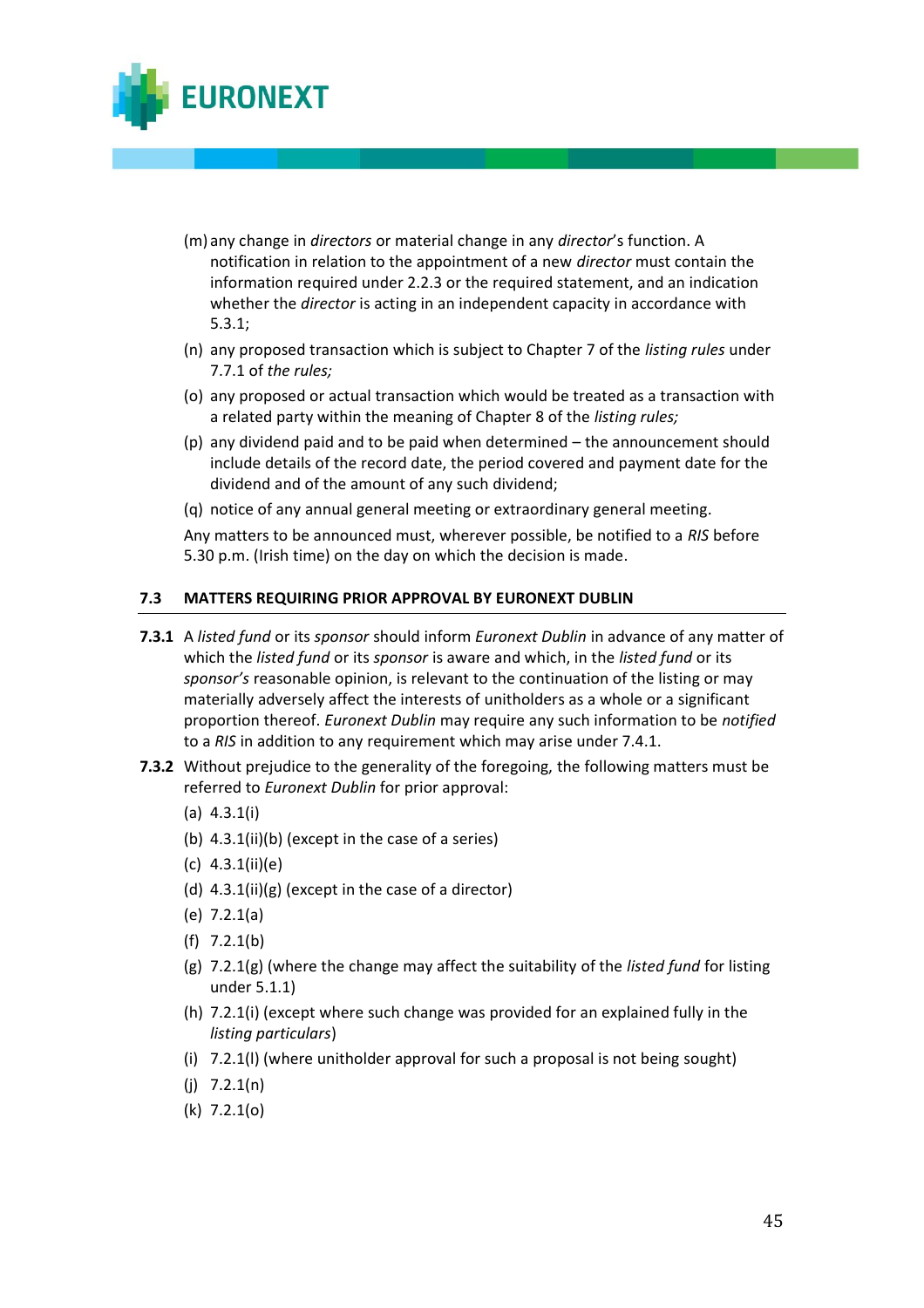

### **7.4 MATTERS REQUIRING PRIOR APPROVAL BY UNITHOLDERS**

- **7.4.1** A *listed fund* must obtain unitholders approval in advance of implementation of any proposal which would fall under the following provisions:
	- (a) 7.2.1(i) (except where such change was provided for in the *listing particulars* of the *listed fund*);
	- (b) 7.2.1(n) (where the transaction would require the prior approval of unitholders under Chapter 7 of the *listing rules*);
	- (c) 7.2.1(o)
	- (d) 7.3.1 (where such event may materially adversely affect the rights attaching to the listed *units* in a manner which is not provided for in the *listing particulars*);
	- (e) any proposal to issue *units* at less than net asset value where those *units* are not offered first on a pro-rata basis to unitholders (see 1.6.4).
	- (f) any proposal which would result in a *listed fund* changing its status to a *super sophisticated fund* (such proposal should offer dissenting unitholders an opportunity to redeem prior to the change taking place).
	- (g) where any action proposed by or for a *listed fund* may lead to a substantial change in the nature and substance of a *listed fund*, including in certain circumstances where the delisting of a *listed fund* is proposed, *Euronext Dublin* may require that the proposal be approved by unitholders in advance.

#### **7.5 CIRCULARS TO UNITHOLDERS**

- **7.5.1** In order to obtain the approval of unitholders required under 7.4.1 of these *rules* a *listed fund* must send a *circular* to unitholders in accordance with 7.5.2 - 7.5.5. If the proposal is to be voted on at an annual general meeting of a *listed fund*, the contents of the *circular* may be incorporated in the *directors'* report circulated to unitholders in advance of such meeting.
- **7.5.2** Any *circular* to unitholders required under 7.4.1 and any other *circular* sent to unitholders must:
	- (a) contain full details in respect of the proposal and such information as will enable the unitholders to appraise its merits; and
	- (b) be prepared in compliance with Chapter 10, and, where relevant, Chapter 7 or 8 (where the *circular* relates to a transaction), of the *listing rules*;
	- (c) (except where 7.5.5 applies), not be circulated or made available publicly until it has received the formal approval of *Euronext Dublin.*
- **7.5.3** To obtain the approval of *Euronext Dublin*, the *circular* should be submitted at least 5 *business days* prior to the intended date for circulation of the relevant *circular* or such lesser period as *Euronext Dublin* may agree as being reasonable in the circumstances.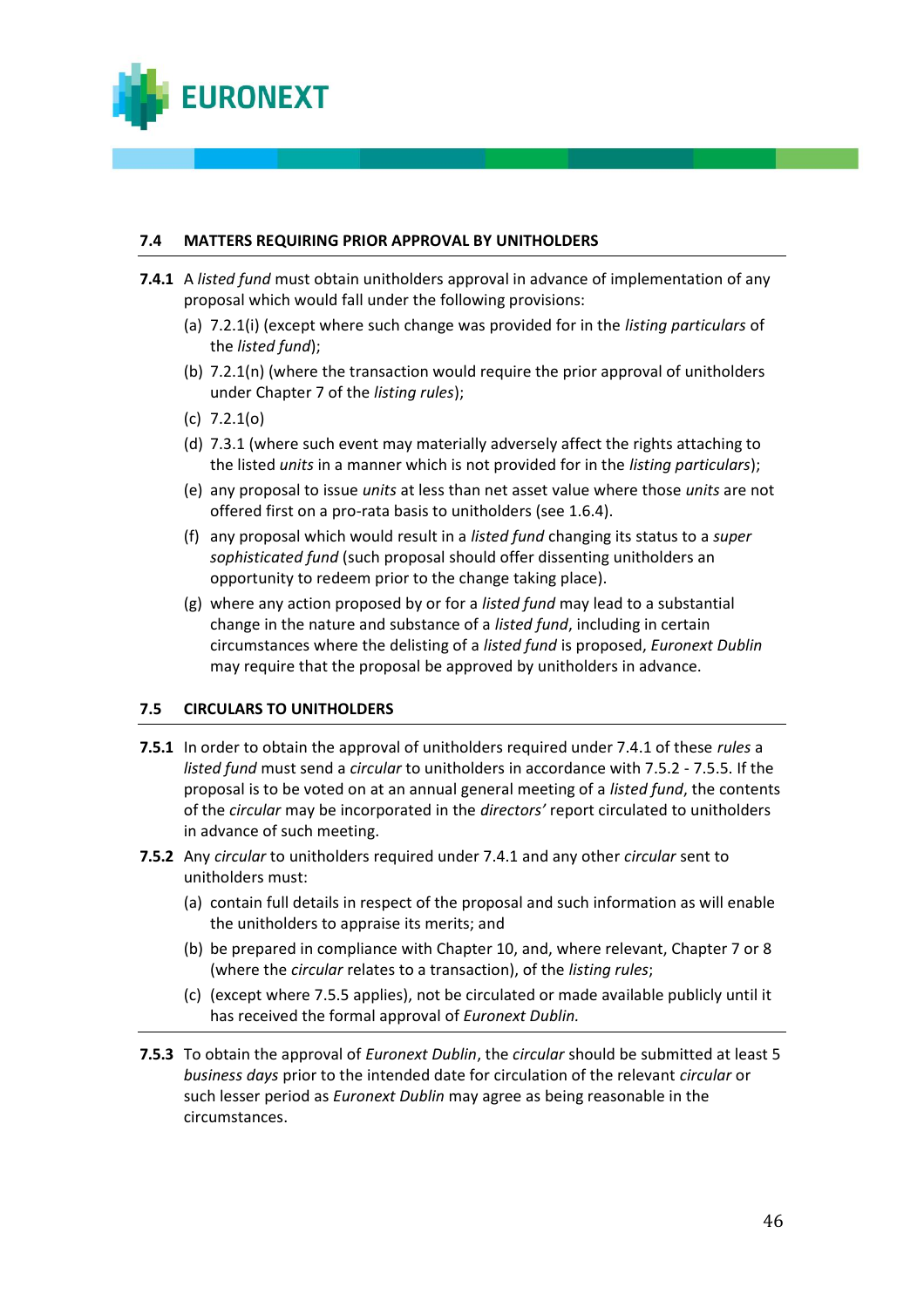

- **7.5.4** Any *circular* must be sent to unitholders at least 10 *business days*, or such shorter period as allowed under the *fund's constitutive documents* or permitted by *Euronext Dublin*, before the date upon which it is proposed or scheduled that unitholders will vote or otherwise take action in respect of the proposals outlined in that *circular*.
- **7.5.5** Any *circular* relating to a matter of an ordinary or routine nature which does not affect the *listed fund's* suitability for listing and is not required under 7.4.1 or a *circular* convening an annual general meeting at which only ordinary business is to be conducted need not be submitted to *Euronext Dublin* for prior approval. The *sponsor*  must in all instances forward a copy of the *circular* to *Euronext Dublin* after publication, together with a confirmation that the *circular* complies with the requirements of 7.5.2(a) and (b), as applicable.

### **7.6 COMMUNICATION WITH UNITHOLDERS**

- **7.6.1** A proxy form must be sent with the notice convening a meeting of unitholders to each unitholder entitled to vote at the meeting, and such proxy must provide for two-way voting on all resolutions intended to be proposed at the meeting.
- **7.6.2** If there is need to communicate with the holders of listed bearer *units* a *listed fund* must:
	- (a) publish an advertisement in at least one international financial newspaper; or
	- (b) where relevant, publish an advertisement in one national financial newspaper where the majority of unitholders are likely to be based; or
	- (c) where relevant, advise the international clearing system or depository through which the listed bearer *units* are settled; or
	- (d) publish a notice on its website for a minimum period of 10 *business days.* Details of the website should be outlined in an announcement to a *RIS* referring to the communications and giving an address or addresses from which copies can be obtained.
- **7.6.3** A *listed fund* must forward to a *RIS* a copy of:
	- (a) all *circulars,* notifications required under this chapter, annual accounts & reports, and announcements at the same time as they are issued to unitholders; and
	- (b) all resolutions passed by unitholders or any listed class thereof of the *listed fund*, other than resolutions concerning ordinary business at an annual general meeting, without delay after the relevant general meeting.

#### **7.7 TRANSACTIONS**

**7.7.1** Chapter 8 of the *listing rules* shall apply to a *listed fund* and for the purposes of that chapter a related party includes any *investment manager* of the *listed fund*. A transaction with a related party which requires prior approval by a majority of unitholders under that chapter shall not require such prior approval where the parties involved are named and the transaction is described in the *listing particulars*.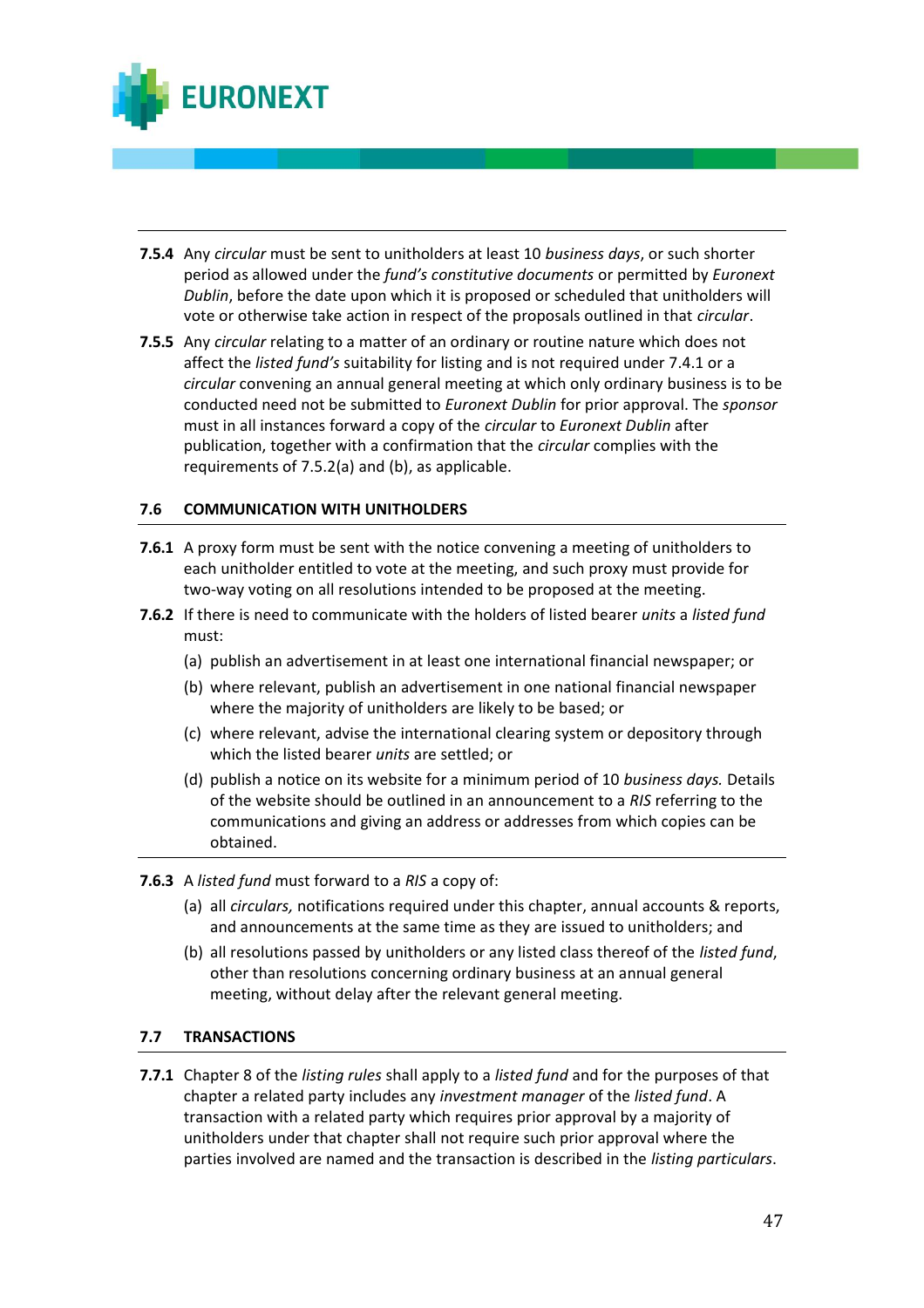

**7.7.2** For the purposes of 7.7.1, a transaction shall:

- (a) include any transaction by any subsidiary of a *listed fund*;
- (b) exclude a transaction which is in the ordinary course of business of a *listed fund* or which falls within a *listed fund's* stated investment policies or strategy;
- (c) exclude transactions by a *listed fund* which does not have equity securities listed.
- In cases of doubt, *Euronext Dublin* should be consulted in advance.

### **7.8 DIRECTORS' SERVICE CONTRACTS**

- **7.8.1** In the case of a *listed fund* which is a company, copies of any *director*'s service contracts must be made available to any unitholder or prospective unitholder:
	- (a) at the registered office of the *listed fund*, or in the case of an overseas *listed fund*, at the offices of the *sponsor* during the normal working hours or on each *business day* from the date of the notice convening the Annual General Meeting (AGM) up to the close of the meeting; and
	- (b) at the place of the annual general meeting for at least fifteen minutes prior to and during the meeting.

## **7.9 CHANGE OF STATUS**

**7.9.1** Any existing *listed fund* which applies to be listed as a *property investment fund* will be treated as a new *applicant* and its current listing will be suspended.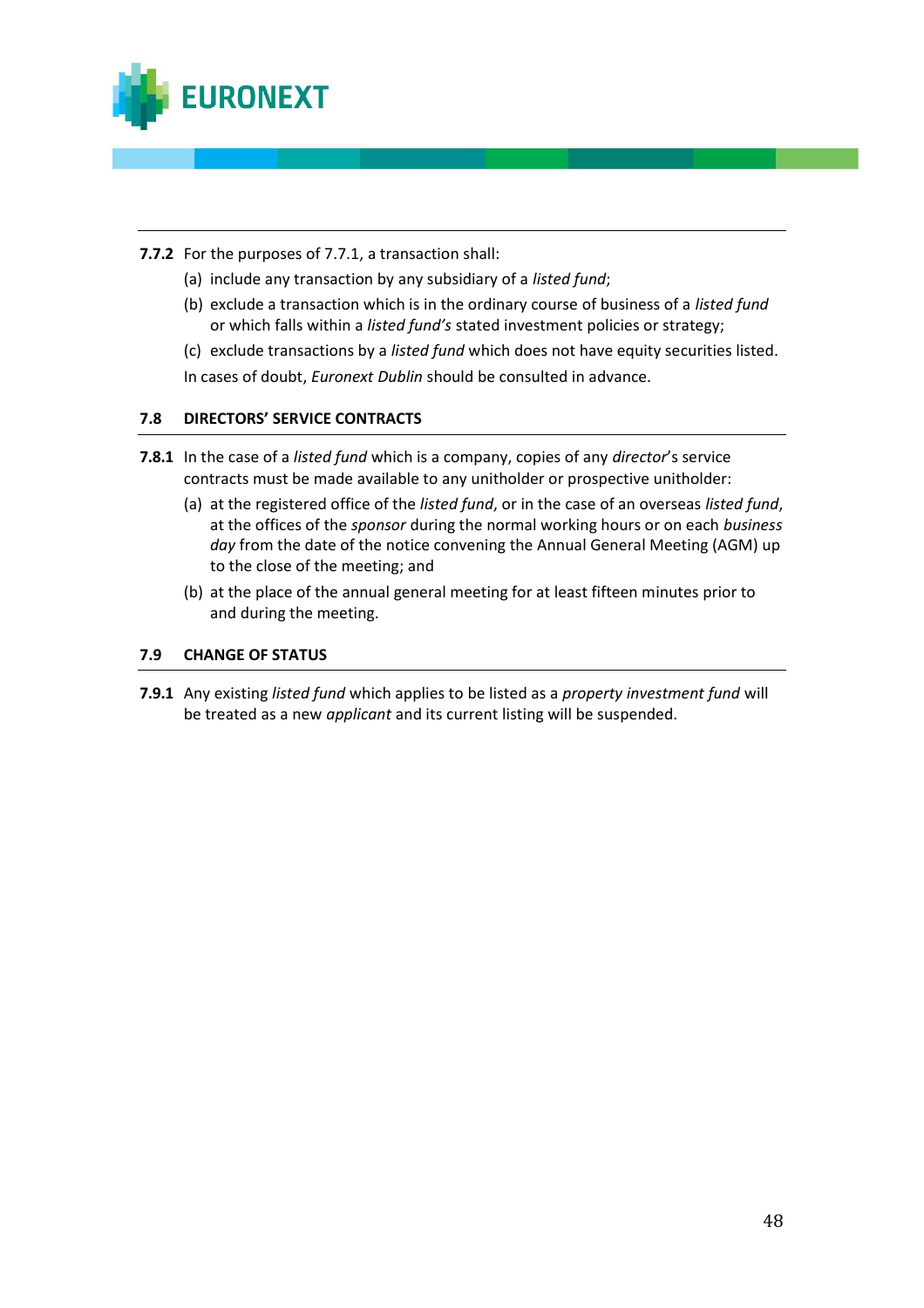

## **C SPECIAL CATEGORY APPLICANT**

The requirements set out in this chapter do not purport to be exhaustive or comprehensive. *Euronext Dublin* may admit other categories of *applicant* to listing and that *applicant* may be subject to additional or amended listing requirements.

**CHAPTER 8 ADDITIONAL LISTING CONDITIONS, CONTENT REQUIREMENTS AND ONGOING OBLIGATIONS**

### **8.1 MASTER-FEEDER STRUCTURES**

- **8.1.1** Where an *applicant* is a *feeder fund*, it must satisfy *Euronext Dublin* that it can, at all times, control the *underlying fund/s* to ensure that the *underlying fund/s* conforms with the following requirements 1.3.1 – 1.3.3, 1.5.1, 1.6.1, 1.7.1, 5.2.1, 5.5.1 – 5.11.3.
- **8.1.2** An *applicant* which is a *feeder fund* must include in its *listing particulars* a description of the method by which the *applicant* can control the *underlying fund*(s) in compliance with 8.1.1.
- **8.1.3** An *applicant* which is a *feeder fund*, must provide in its *listing particulars* the information required under the following rules, as applicable, for an *underlying fund* as if that *underlying fund* were itself applying for listing: 2.6.1 – 2.6.3, 2.7.1 – 2.7.8, 6.1.1 – 6.1.3, 6.1.5 – 6.1.6, 6.2.6, 6.2.11 – 6.2.13, 6.3.1, 6.3.2, 6.3.3 (save that the statements regarding notification in 6.3.1 and 6.3.3 are not required), 6.3.4, 6.3.6, 6.4.1 – 6.4.4,  $6.5.1 - 6.5.5, 6.7.1, 6.7.3 - 6.9.6$ .

## **FEEDER FUNDS AUTHORISED BY THE CENTRAL BANK**

- **8.1.4** Where the *feeder fund* is regulated by the *Central Bank* the requirement for control contained in 8.1.1 will not apply and only the following conditions and requirements will apply to the *underlying fund*: 1.3.2, 1.3.3, 1.7.1, 2.4.2, 2.6.1 – 2.6.3, 2.7.1 – 2.7.8.
- **8.1.5** A statement must be included in its *listing particulars* to the effect that where any of the conditions contained in 8.1.4 are breached, the *listed fund* may be deemed to be unsuitable for listing and may be delisted.
- **8.1.6** A *QIAIF* shall only be considered to be a *feeder fund* for the purposes of *the rules* where it is a *fund*, the principal object of which is to invest in a single *fund*.

#### **8.2 USE OF PRIME BROKERS AND/OR COUNTERPARTIES**

**8.2.1** Where an *applicant* enters into transactions in financial instruments, foreign exchange or physical commodities with any counterparty whereby more than 20% of the value of the *applicant's gross assets* are exposed to the creditworthiness or solvency of that counterparty, the restriction in 5.5.2(b) will be disapplied (in respect of exposures to the counterparty incurred by the *applicant* as a result of, or in connection with, such transactions) where the counterparty satisfies the requirements in 8.2.4 and 8.2.5 and where the proposed intended manner of compliance with these requirements is described in the *listing particulars*.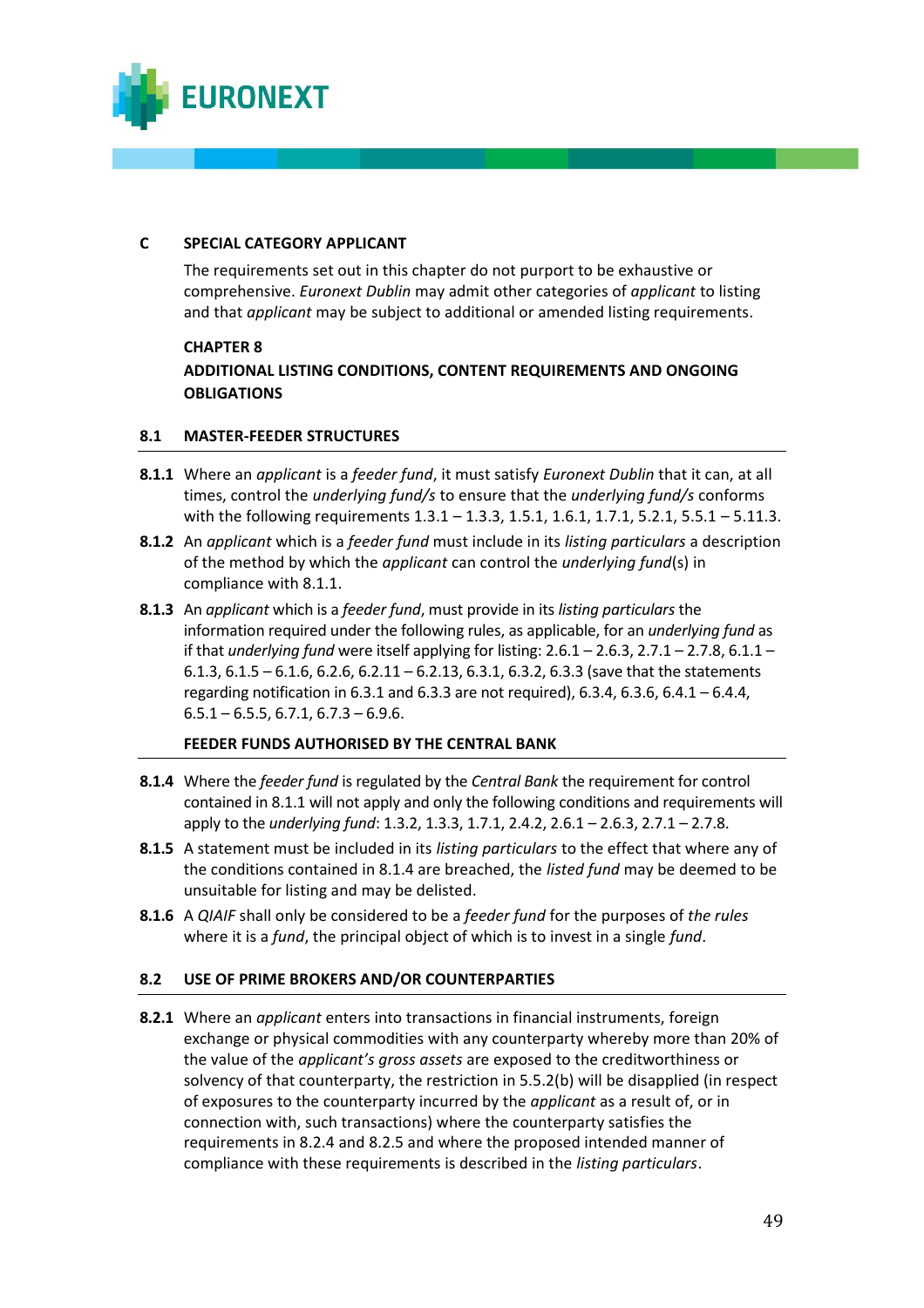

- **8.2.2** Where an *applicant* enters into transactions with or through a *prime broker*, the requirements of 5.9.1 will be disapplied in respect of assets held as collateral by the *prime broker* and the restriction in 5.5.2(b) whereby no more than 20% of the value of the *gross assets* of any *fund* or *sub-fund* may be exposed to the creditworthiness or solvency of any one counterparty will be disapplied, where the *applicant* complies with the requirements contained in 8.2.3 – 8.2.5, and where the proposed manner of compliance with these requirements is described in the *listing particulars*.
- **8.2.3** All material risks relating to the method by which the assets of the *applicant* are held by the *prime brokers* must be clearly described in the *listing particulars*.
- **8.2.4** The counterparty or *prime broker* (as applicable) must satisfy:
	- (a) The *financial resources requirement;* and
	- (b) The *regulatory requirement*
- **8.2.5** Once listed, any investment to be made in the *listed fund* must be confined to *professional investors.* The registrar, transfer agent or *directors*, as the case may be, may not register either a subscription or transfer of *units* until they are satisfied that all the appropriate warranties have been received in respect of any such subscriber or transferee.

#### **8.3 PROPERTY INVESTMENT FUNDS**

#### **CONDITIONS FOR LISTING**

**8.3.1** 1.7.1 will be disapplied where an *applicant* is a *property investment fund* and complies with 8.3.6 – 8.3.15 which are additional to those contained in the other sections of *the rules*:

Where the *applicant* is authorised and regulated by the *Central Bank* or the competent authority of another *Member State* deemed equivalent by *Euronext Dublin* as a *QIAIF* or equivalent*,* 8.3.2 – 8.3.14 will be disapplied.

#### **THE APPLICANT'S SERVICE PROVIDERS AND DIRECTORS**

- **8.3.2** The *investment manager* must demonstrate that it has suitable expertise and experience in *property* investment involving *investments* of a similar size and character as are proposed by the *applicant*.
- **8.3.3** Any *property* acquired by the *applicant* must be valued by a qualified independent valuer acceptable to *Euronext Dublin*.
- **8.3.4** The *directors* appointed under 5.3.1 must be independent (as defined in 5.3.1) of any person appointed under 8.3.2– 8.3.3 and any other *property* manager or other adviser to the *applicant*.
- **8.3.5** The *directors* of the *applicant* must, collectively, have adequate and relevant experience in *property* investment.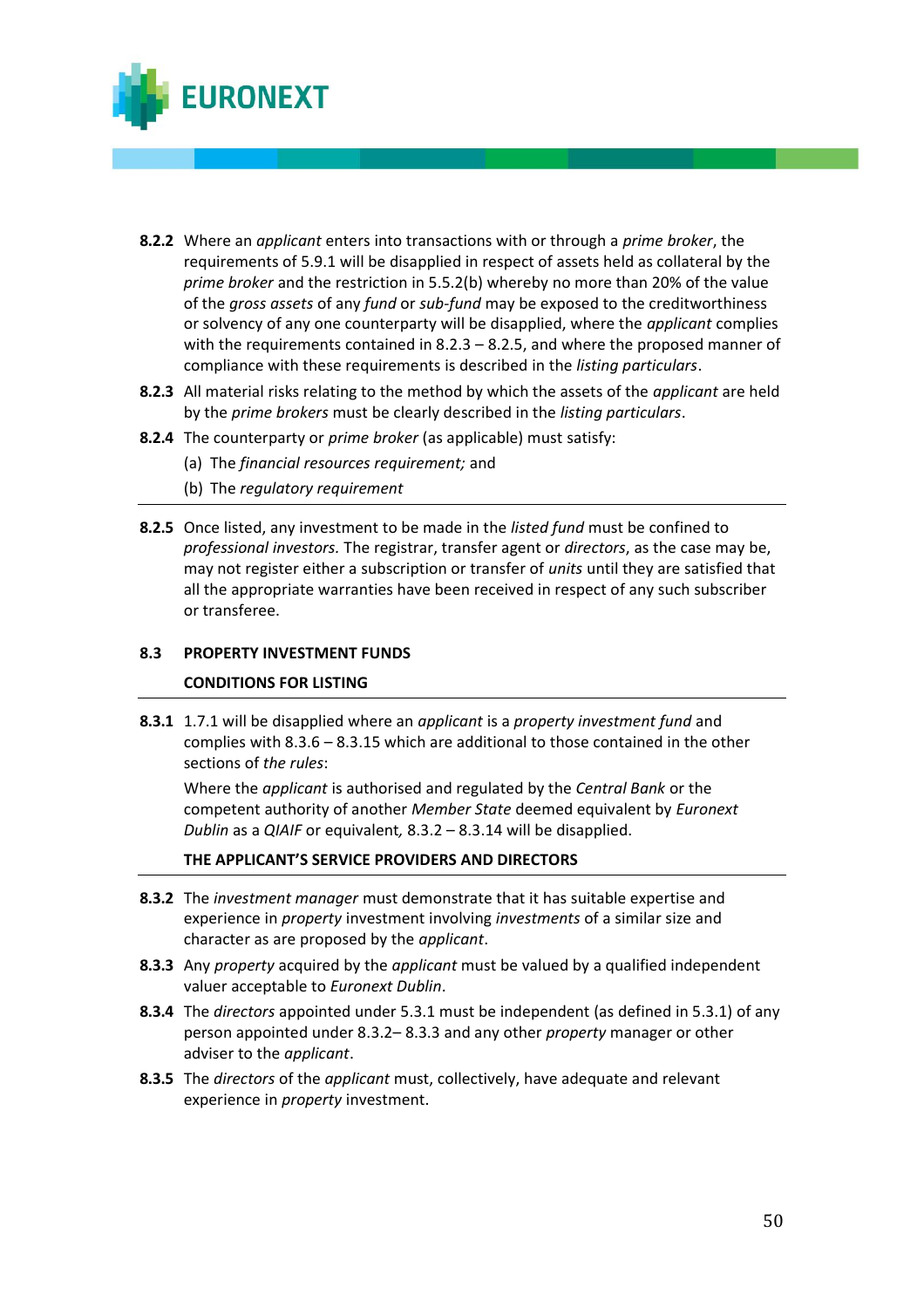

#### **THE APPLICANT**

- **8.3.6** No more than 30% of an *applicant's gross assets* may be invested in any one *property* (including any adjacent or contiguous properties).
- **8.3.7** The *applicant* must demonstrate a spread of income and must not be substantially or predominantly reliant on any one tenant or tenants within the same group.
- **8.3.8** No more than 25%, in aggregate, of the *applicant's gross assets* may be invested in *property* which does not produce rental income or which is in the course of, or requires, substantial redevelopment. Redevelopment for this purpose shall mean any development or refurbishment activity carried out on *property* with a view to materially enhancing the value or changing the use of that *property*.
- **8.3.9** No more than 25% of the *applicant's gross assets* may be invested in *property* which is the subject of a mortgage. The amount of any outstanding mortgage on any one *property* must not represent more than 50% of the value of that *property*.
- **8.3.10**Where an *applicant* issues *units* which are partly paid, the investment restrictions apply to the gross value of assets excluding any uncalled amount. However, during a period of two years from the date of *admission* to listing or date of commencement of operations (if earlier), uncalled capital may be included as part of the gross value of assets, for this purpose, provided always that there is an irrevocable commitment by the holder of the *units* to subscribe to any call made by the *applicant*.
- **8.3.11**The investment restrictions in 8.3.6 8.3.9 shall apply to the *gross assets* of a listed *property investment fund* at any given time. However these restrictions shall not be considered to be breached by virtue of appreciations or depreciations in the value of any *property* which are outside the control of the listed *property investment fund* and its *investment manager.* Any enhancement or other expenditure incurred by the listed *property investment fund* on any *property* must be taken into account in calculating these investment restrictions. In addition, the *investment manager* must have regard to these investment restrictions when considering changes in the *investment* portfolio of the listed *property investment fund*.

#### **INDEPENDENT VALUER**

- **8.3.12**In order to be acceptable to *Euronext Dublin*, any independent valuer appointed by the *applicant*/listed *property investment fund* must:
	- (a) be a member of an institute of chartered surveyors or any other equivalent acceptable to *Euronext Dublin*, recognised as such in the country in which the member conducts its business, with the knowledge of valuing *property* in the location and of the category of the asset being acquired; and
	- (b) be independent of the *investment manager,* any property manager and any other adviser to the *applicant/* listed *property investment fund*; and
	- (c) have no significant financial interest in the *applicant*/*listed fund* and have no recent or foreseeable potential fee earning relationship concerning the subject *property* apart from the valuation fee and must have disclosed any past or present relationship with any interested parties or any previous involvement with the subject *property.*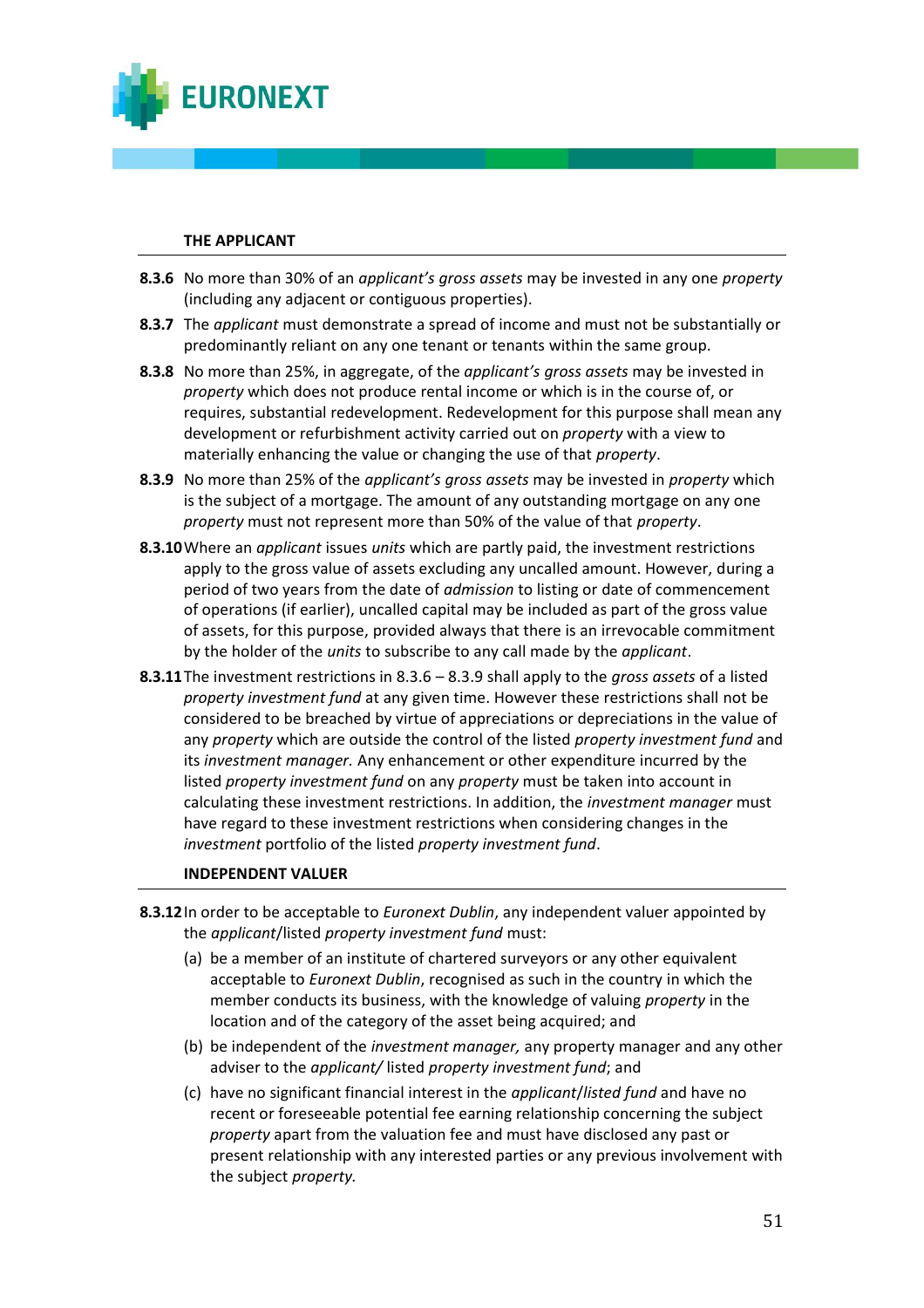

**8.3.13**The *applicant/*listed *property investment fund* should not have any significant direct or indirect financial interest in the valuer's firm or company.

#### **TRANSACTIONS**

- **8.3.14**Subject to 8.3.15, transactions in *property* by a listed *property investment fund* (including any transactions or arrangements, the purpose of which is to change, in whole or in part, the beneficial ownership of a *property*) are subject to the rules contained in Chapters 7 and 10 of the *listing rules.*
- **8.3.15**A transaction in *property* by a listed *property investment fund* will not fall under 8.3.14 provided that it is a transaction for the purposes of 7.7.2 and the *property* will be or has been classified as a current asset in the listed *property investment fund's* published accounts.

#### **CONTENT OF LISTING PARTICULARS**

- **8.3.16**The *listing particulars* for the *applicant* must contain the following additional information:
	- (a) details of the experience of any persons appointed under 8.3.2 and 8.3.3;
	- (b) the restrictions contained in 8.3.6 8.3.9;
	- (c) a clear description of the risks involved in investing in *property* and the risks of the particular market or markets in which the *applicant* will invest;
	- (d) a clear indication as to the extent to which the *applicant* intends to invest in *property* and the time within which it is intended that such *investment* will be made;
	- (e) a valuation report prepared by the person appointed under 8.3.3 relating to any property investments made or to be made (if known) at the date of listing.

## **CONTINUING OBLIGATIONS FOR PROPERTY INVESTMENT FUND**

A listed *property investment fund* must comply with the following additional requirements for so long as listed:

- **8.3.17**A listed *property investment fund* must continue to comply with the conditions contained in  $8.3.2 - 8.3.11$  for so long as listed. The annual report relating to the listed *property investment fund* must state that the conditions contained in 8.3.6 – 8.3.10 have been complied with throughout the accounting period or disclose and explain any exceptions.
- **8.3.18**A valuer appointed under 8.3.3 must provide the listed *property investment fund* with a valuation report for every *property* acquired as of a date no more than 6 months before the acquisition of such *property.* Any price paid in excess of 110% of such valuation must be *notified* to a *RIS* and an explanation given in the announcement.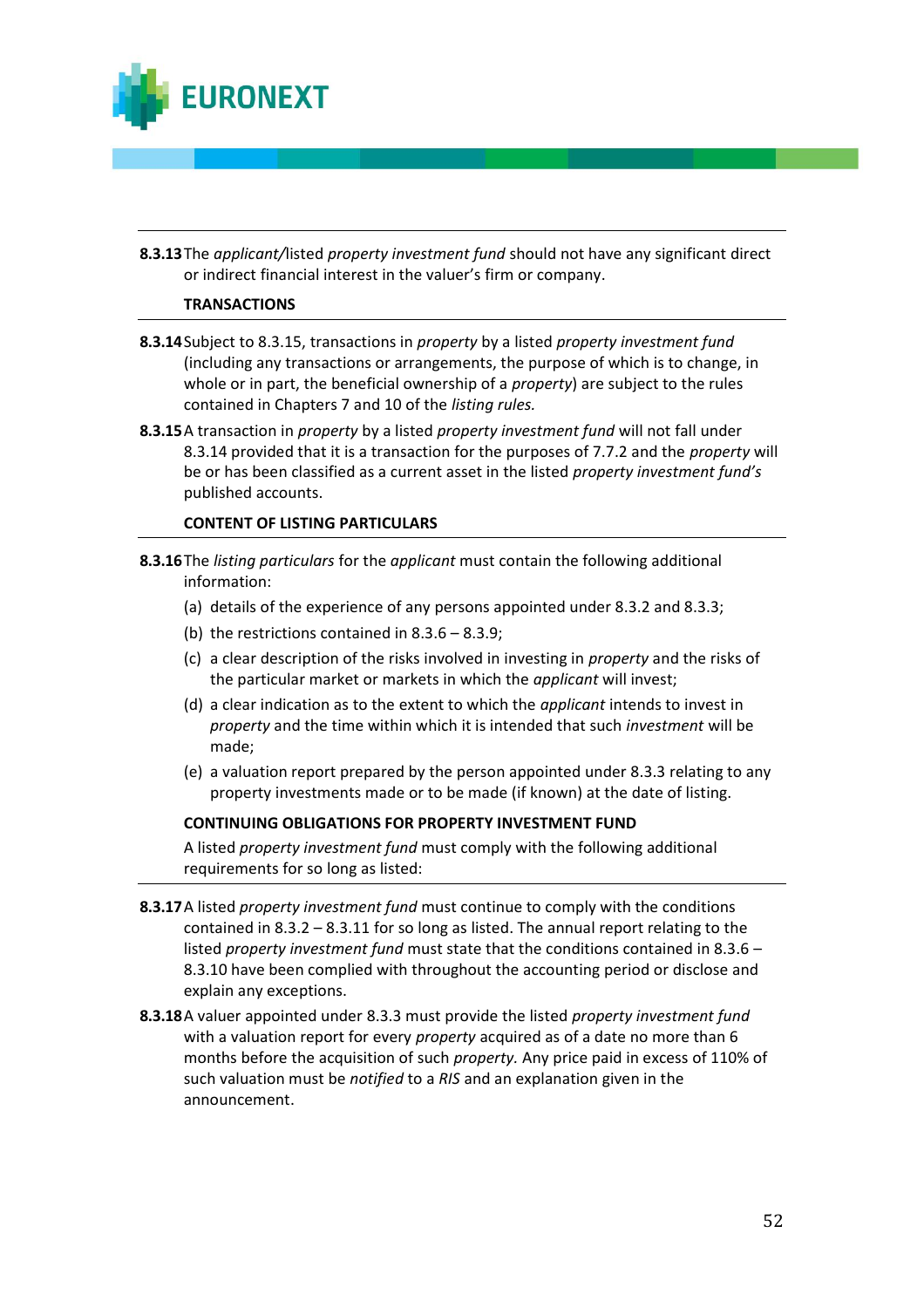

- **8.3.19**A valuer or valuers appointed under 8.3.3 must value the listed *property investment fund's* portfolio at least every three years and the valuation amount, the name of the valuer or valuers and the basis for the valuation must be included in the annual accounts which must also provide an analysis of the portfolio within the guidelines given in 2.6.2.
- **8.3.20**Any new independent valuer appointed under 8.3.3 must be approved by *Euronext Dublin* in advance and thereafter must be *notified* to a *RIS.*

#### **8.4 SUPER SOPHISTICATED FUNDS**

#### **CONDITIONS FOR LISTING**

**8.4.1** The following requirements of *the rules* will not apply to an *applicant* which confines the sale of its listed *units* to *super sophisticated investors:* 

1.3.2, 1.6.3, 1.7.1, 5.1.1, 5.2.1, 5.5.1 – 5.6.1, 5.11.3

- **8.4.2** The *investment manager* must be registered with or regulated by a regulatory authority in any EEA state or any of the following countries:
	- (a) Australia
	- (b) Canada
	- (c) Hong Kong
	- (d) Japan
	- (e) Singapore
	- (f) Switzerland
	- (g) United States

If the *investment manager* is not registered with or regulated by one of these authorities it must be supervised or regulated in a manner acceptable to *Euronext Dublin*.

- **8.4.3** An *applicant* must demonstrate a spread of investment risk and counterparty risk.
- **8.4.4** An *applicant* which is a *feeder fund* must satisfy itself that the following requirements of *the rules* are complied with by the *fund* into which the assets of the *applicant* will be invested:

1.3.1, 1.4.3, 1.5.1, 1.6.1, 5.6.1 – 5.9.1, 8.4.2 & 8.4.3

#### **CONTENT OF LISTING PARTICULARS**

**8.4.5** The following listing requirements will not apply to an *applicant* which confines the sale of its *units* to *super sophisticated investors.*  2.4.1, 2.4.3, 6.2.4, 6.2.12, 6.5.2, 6.5.3, 8.1.2, 8.1.3 & 8.1.5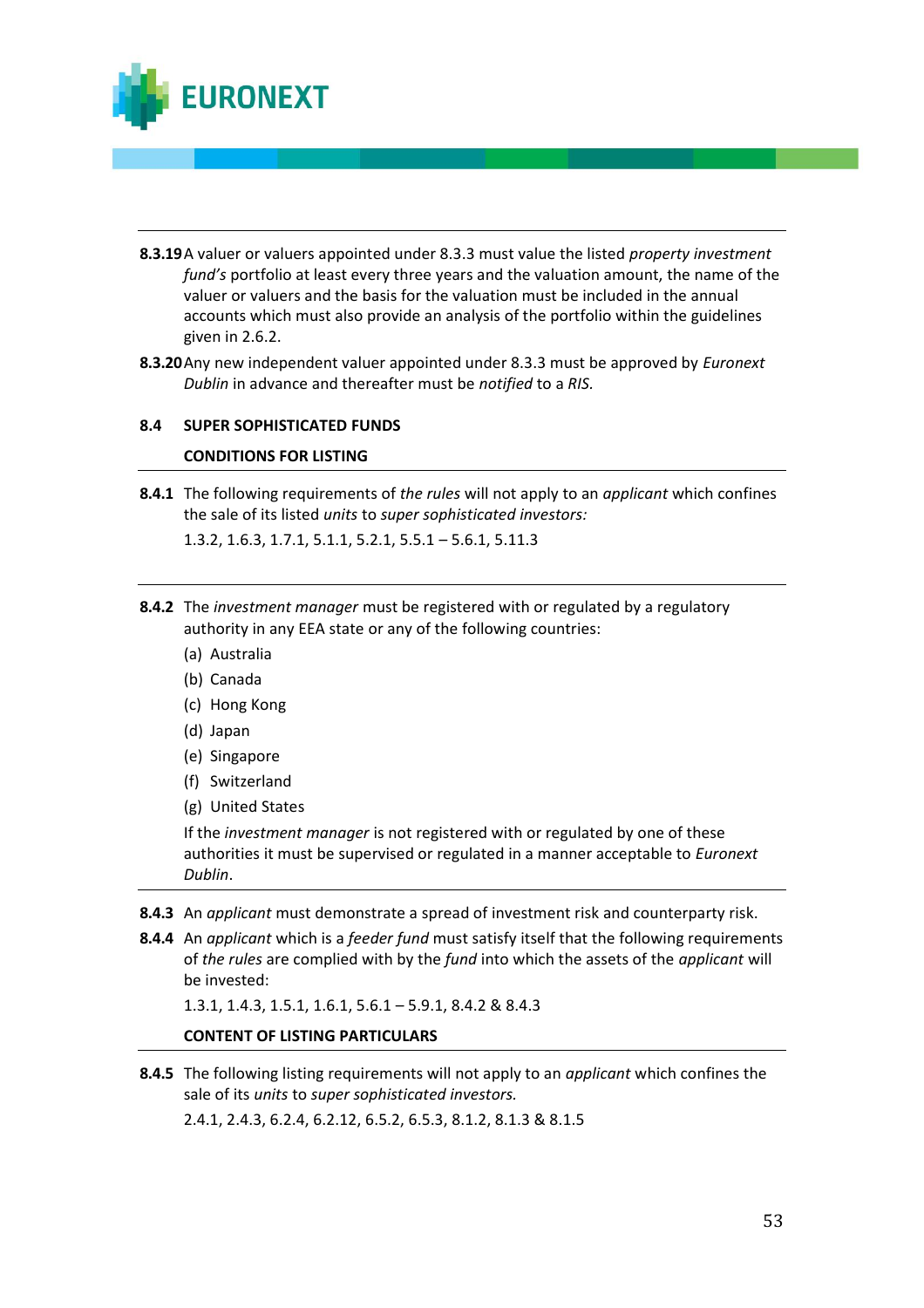

**8.4.6** An *applicant* which is a *feeder fund*, must provide the information required under the following provisions, as applicable, for the *underlying fund* as if the *underlying fund* were itself applying for listing:

6.8.1– 6.9.6 & 8.4.8(c)

- **8.4.7** Where an *applicant* is a *feeder fund*, a description of the method by which the *applicant* can control the *underlying fund* in compliance with 8.4.4
- **8.4.8** In addition to the disclosures required in Parts A and B (as applicable) the following must be included in any listing document:
	- (a) A statement of the minimum subscription amount which must be at least US\$250,000;
	- (b) A statement on the cover of the document or other prominent position that the *fund* is suitable only for *super sophisticated investors;*
	- (c) A description of the proposed *investments* of the *fund* which demonstrates compliance with 8.4.3.

**8.4.9** A statement regarding the *applicant's* dividend policy.

#### **SSF PROPERTY INVESTMENT FUNDS**

**8.4.10**Where an *SSF* invests more than 20%, in aggregate, of the value of its *gross assets* in real *property,* the following requirements of Chapter 8 will apply: 8.3.3, 8.3.12 and 8.3.16(e).

#### **8.5 ETFS**

**8.5.1** Listing requirement 7.3.2 shall not apply.

**8.5.2** An actively managed *ETF* will be subject to the following additional requirement: Regular reporting and dissemination of indicative net asset values ("iNAV") is required at appropriate intervals through a recognised data provider.

#### **8.6 VENTURE CAPITAL FUNDS**

**8.6.1** An *applicant* which is investing in *venture capital* may take legal control over the issuer of those *investments*. Management control by an *applicant* over such an issuer may not be taken and any management influence must be confined to the provision of strategic advice and an *applicant* may not become involved in the daily operations of that issuer. An *applicant* may appoint non-executive representatives to the board of that issuer, provided that such representatives do not form a majority of the board for voting purposes.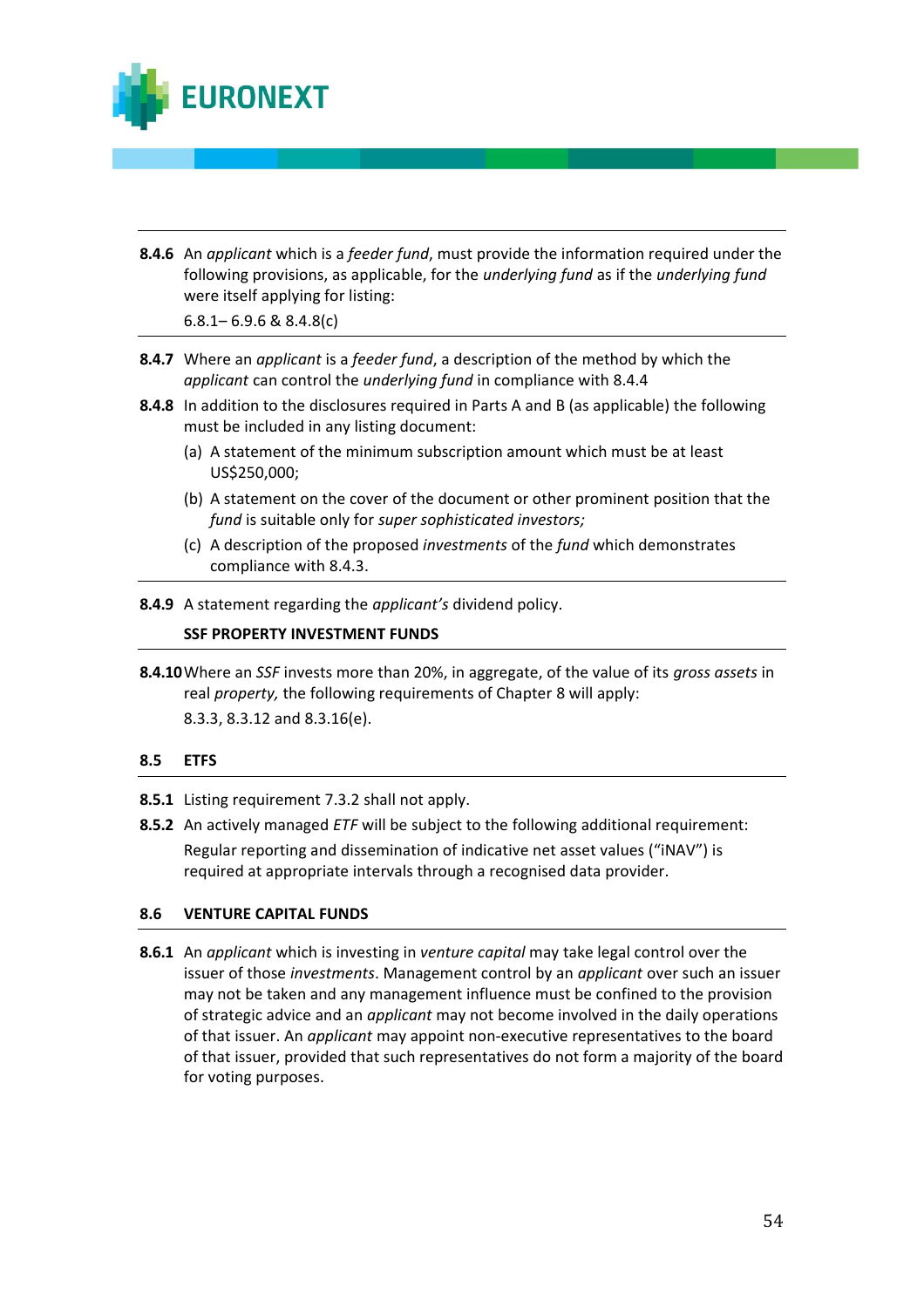

## **8.7 CASH ASSETS**

- **8.7.1** Listing requirement 5.5.2 does not apply to an *applicant's* cash assets held on deposit at any credit institution subject to the following requirements:
	- (a) Where the *applicant* deposits cash with a credit institution for its own account, the *applicant* will confirm the following:
		- (i) The *directors* of the *applicant* believe that the placing of cash on deposit with the credit institution is in the best interests of the *applicant's* unitholders and is in line with the *investment* policy of the *applicant*; and
		- (ii) The *applicant* must appoint an independent administrator or other independent entity responsible for carrying out a periodic reconciliation of the *applicant's* cash position at the credit institution. The reconciliation should consist of a reconciliation of the *applicant's* cash position at the credit institution to the books and records of the independent administrator or other independent entity based upon receipt of statements of information from the credit institution. Such reconciliation should take place in connection with each dealing day and not less than quarterly. The entity may maintain independence in one of the following ways: (1) the entity is not an affiliate of the *applicant*, (2), the entity is a separate yet affiliated legal entity to the *applicant* that achieves functional independence through the separation of legal entity management and the adoption of entity specific controls and procedures; and
		- (iii) The placing of cash deposits with a credit institution outside of the *applicant's* custody / *prime broker* network is restricted to *applicant*s that confine investment to *professional investors.*

And, where the amount held on deposit with a single institution exceeds 20% of the *applicant's gross assets:* 

(b) The credit institution must satisfy the criteria set out in 8.2.4.

#### **GUIDANCE NOTE ON THE APPLICATION OF 8.7**

- 1. This rule will not impact on *applicant*s regulated by the *Central Bank* as listing requirement 5.5.2, 5.7.1 – 5.9.1 are deemed to have been complied with for such *applicant*s.
- 2. For the avoidance of doubt, the requirements in 8.7.1(a) will only apply where the account is not held in the name of the *depositary*.
- 3. The term "credit institution" shall have the same meaning as defined in UCITS. ('credit institution' means:
	- (a) an undertaking whose business is to receive deposits or other repayable funds from the public and to grant credits for its own account; or
	- (b) an electronic money institution within the meaning of Directive 2000/46/EC  $(1);$
- 4. All material risks relating to the placing of cash deposits outside of the *applicant's* custody network should be clearly described in the *listing particulars.*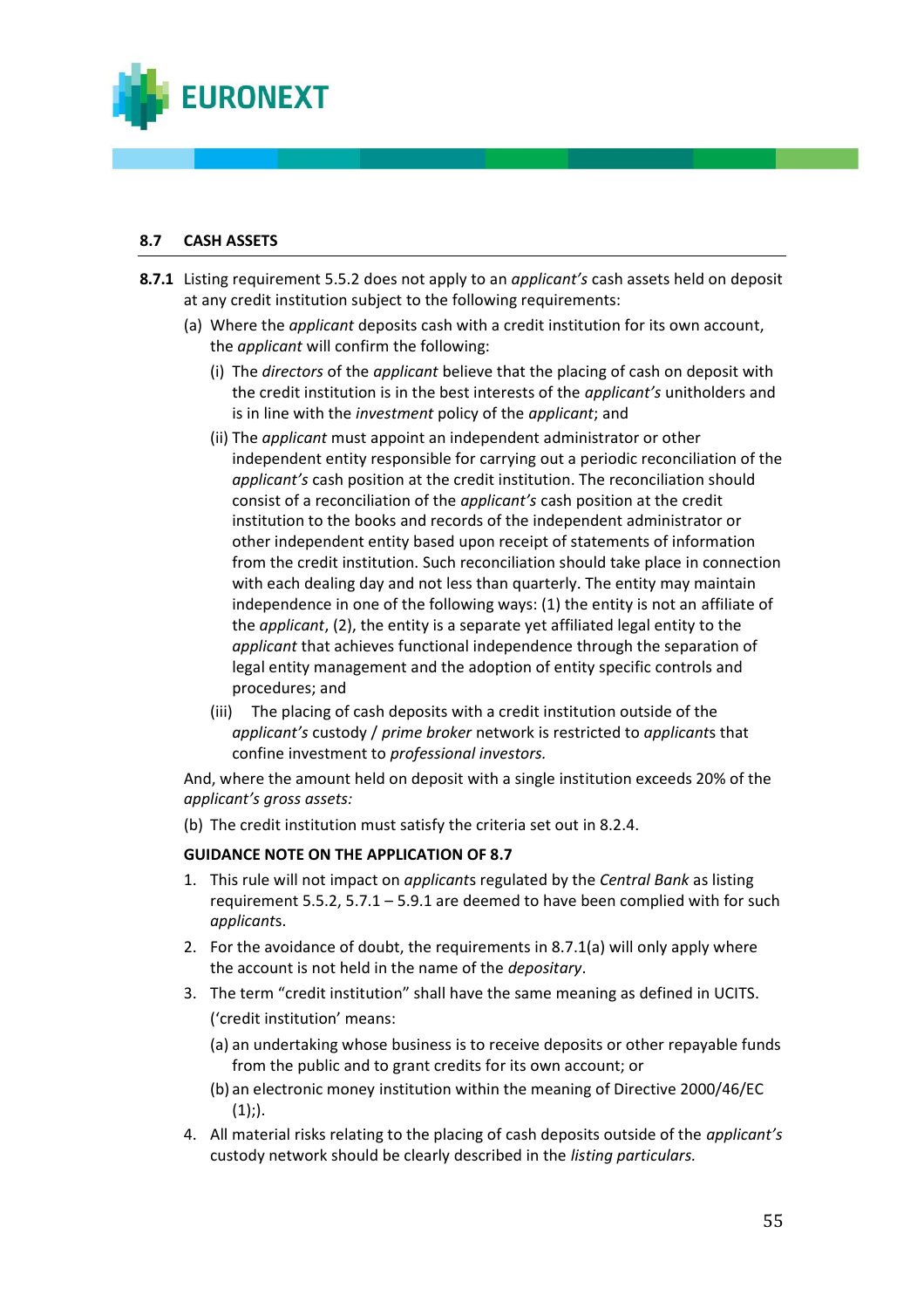

#### **D CLOSED-ENDED INVESTMENT FUNDS**

## **CHAPTER 9 REQUIREMENTS FOR CLOSED-ENDED INVESTMENT FUNDS**

#### **9.1 CONDITIONS FOR LISTING**

- **9.1.1** Chapter 1 conditions for listing will be applicable in full where an *applicant* is a *closed-ended investment fund.*
- **9.1.2** 5.1, 5.3 and 5.4 will be applicable to *applicants* not authorised by the *Central Bank* or the competent authority of another *Member State* deemed equivalent by *Euronext Dublin*.
- **9.1.3** An *applicant* which is a *closed-ended investment fund* must ensure that all the necessary facilities and information are available, in each of the *Member States* in which its *units* are listed, to enable unitholders to exercise their rights in respect of those *units*. In particular, it must:
	- (a) inform unitholders of the holding of meetings which they are entitled to attend;
	- (b) enable them to exercise their right to vote, where applicable;
	- (c) publish notices or distribute circulars giving information on the allocation and payment of dividends and interest; the issue of new *units*, including arrangements for the allotment, conversion or exchange of the *units*; and redemption or repayment of the *units*; and
	- (d) designate one or more financial institutions in those *Member States* in which its *units* are listed through which unitholders may exercise their financial rights.
- **9.1.4(a)** If an application is made for the *admission* of a class of shares*,* a sufficient number of shares of that class must, no later than the time of *admission*, be distributed to the public in one or more EEA States.
- **9.1.4(b)** For the purposes of 9.1.4(a) account may also be taken of holders in one or more states that are not EEA States, if the shares are listed in the state or states.
- CARD Article 48
- **9.1.4(c)** For the purposes of 9.1.4(a) a sufficient number of shares will be taken to have been distributed to the public when 25% of the shares for which application for *admission* has been made are in public hands.
- **9.1.4(d)** For the purposes of 9.1.4(a),(b) & (c) shares are not held in public hands if they are held, directly or indirectly by:
	- (i) a *director* of the *applicant* or of any of its subsidiary undertakings;
	- (ii) a *person closely associated* with a *director* of the *applicant* or of any of its subsidiary undertakings;
	- (iii) the trustees of any employees' share scheme or pension *fund* established for the benefit of any *directors* and employees of the *applicant* and its subsidiary undertakings;
	- (iv) any person who under any agreement has a right to nominate a person to the board of *directors* of the *applicant*; or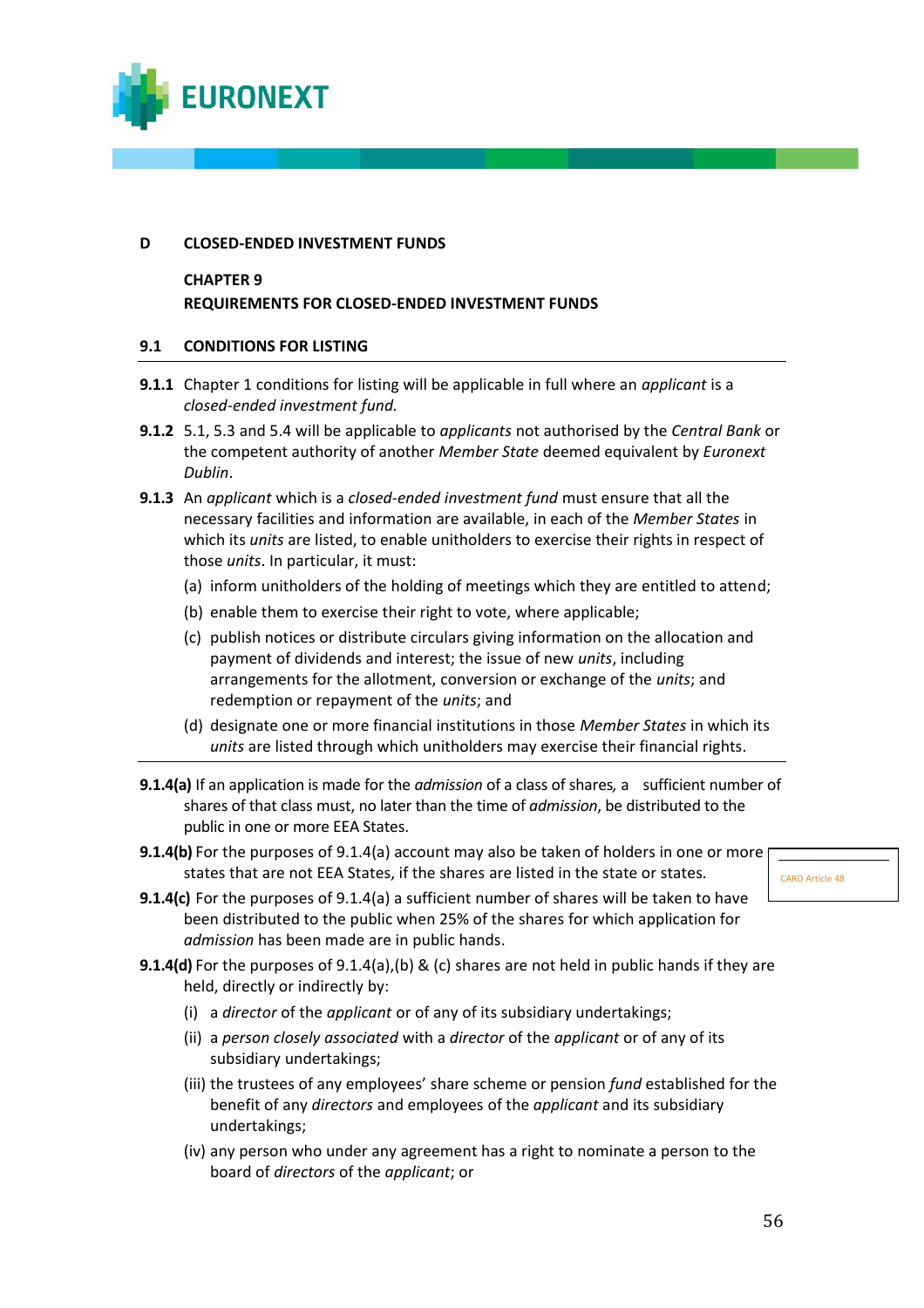

- (v) any person or persons in the same group or persons acting in concert who have an interest in 5% or more of the *shares* of the relevant *class*.
- (vi) For the purposes of 9.1.4(c), treasury shares are not to be taken into consideration when calculating the number of shares of the class.
- (vii)A percentage lower than 25% may be acceptable to *Euronext Dublin* if the market will operate properly with a lower percentage in view of the large number of shares of the same class and the extent of their distribution to the public.
- **9.1.5** *Euronext Dublin* will not admit shares of a company incorporated in a non-EEA State that are not listed either in its country of incorporation or in the country in which a majority of its shares are held, unless *Euronext Dublin* is satisfied that the absence of the listing is not due to the need to protect investors.



- **9.1.6** The expected aggregate market value of all *units* to be listed must be at least €1,000,000. *Euronext Dublin* may admit securities of a lower value if it is satisfied that there will be an adequate market for the *units* concerned.
	- **9.1.7** Where the number of *units* to be admitted has not been finalised at *admission* stage, the *listed fund* must release an announcement without delay indicating the final number of *units* issued.

CARD Article 43

CARD Article 43

## **9.2 CONTENT OF LISTING PARTICULARS**

- **9.2.1** An *applicant* must ensure that the *listing particulars* contains information that *Euronext Dublin* deems equivalent to that which would be required by *Annex1, Annex 11 & Annex 4* for *units* issued by *closed-ended investment funds* other than the information specified in 9.2.2 below unless a prospectus is required in accordance with *Irish prospectus law* in which case 9.2.2 shall not apply.
- **9.2.2** The following information in *Annex 1*does not apply to a *closed-ended investment fund* which is preparing a *listing particulars*:

#### **Annex I**

Section 5.5; Section 7, 8, 9, 10, 11, 13, 14, 15 in their entirety; Section 18.4

**9.2.3** The disclosure in 2.5.1 applies where an *applicant* is a *closed ended investment fund*.

#### **9.3 ON-GOING OBLIGATIONS**

**9.3.1** Chapter 4 on-going obligations will be applicable in full where an *applicant* is a *closed-ended investment fund*.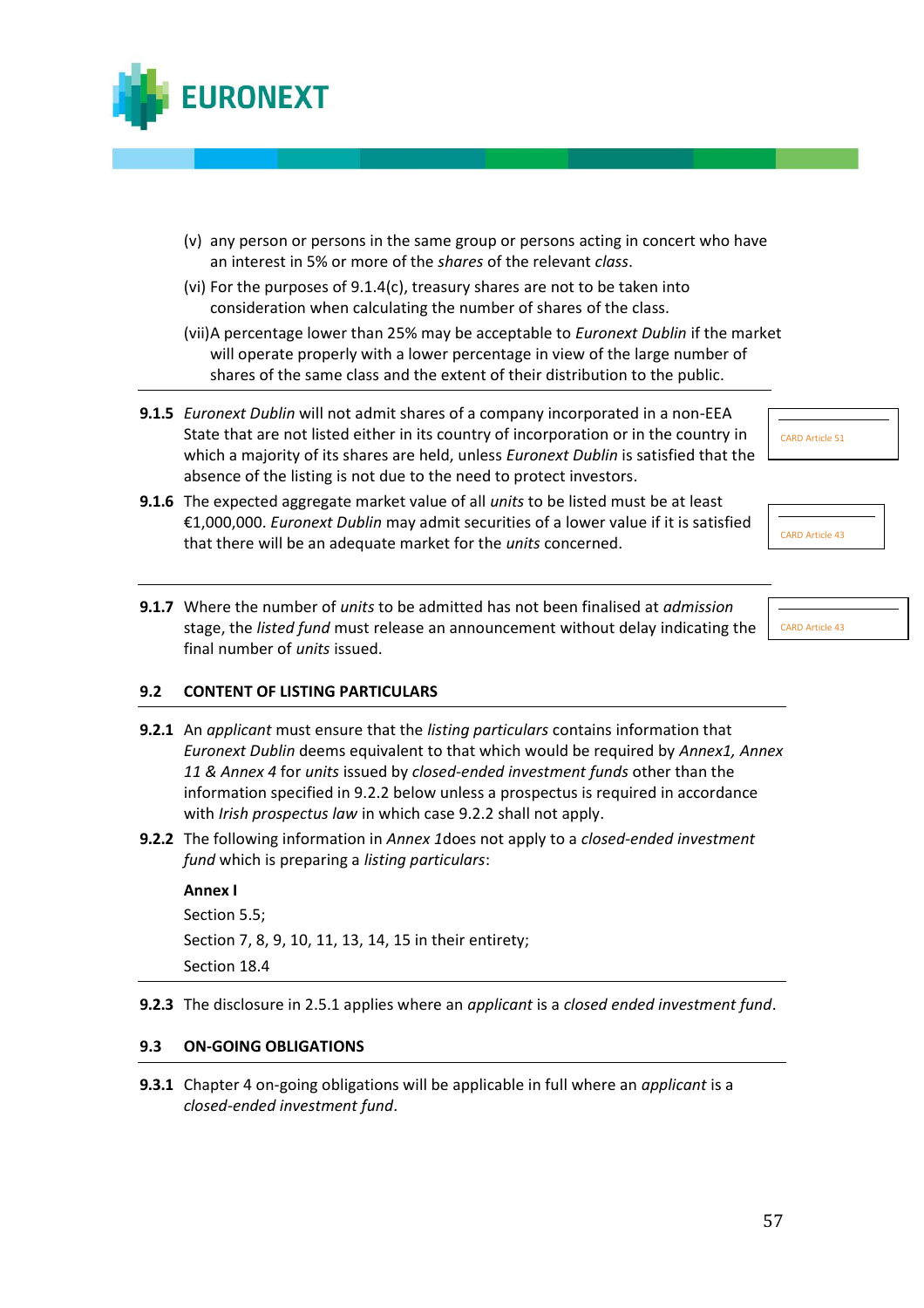

#### **ANNUAL ACCOUNTS AND HALF YEARLY REPORTS**

- **9.3.2** (a) 4.2.1 4.2.4(a)-(d); and
	- (b) A *listed fund* must issue a half-yearly report each year.

It must be made available to unitholders and the *CAO* as soon as possible after the accounts have been approved and in any event within four months of the end of the financial period to which they relate.

The half yearly report shall consist of figures and an explanatory statement relating to the companies activities and profits and losses during the relevant six-month period.

The figures, presented in table form, shall indicate at least:

- (a) the net turnover, and
- (b) the profit or loss before or after deduction of tax.

## **ACQUISITION OF OWN SHARES**

**9.3.3** A *listed fund* must *notify* a *RIS* without delay if it acquires or disposes of its own shares, either itself or through a person acting in his or her own name but on the issuer's behalf.

#### **ACQUISITION OR DISPOSAL OF MAJOR SHAREHOLDINGS AND VOTING RIGHTS**

**9.3.4** A *listed fund* must *notify* a *RIS,* without delay, of any information disclosed to it regarding a change in a percentage of a shareholders voting rights if the percentage of voting rights which he holds as shareholder, or through his direct or indirect holding of financial instruments or a combination of such holdings reaches, exceeds or falls below one of the thresholds of 20%, 25%, 30%, 50% and 75%.

This rule sets out shareholder notification requirements which supplement those in rules 4.6.1 and 5.4.

**9.3.5** Where *units* of the same class as *units* that are listed are allotted, an application for *admission* of such *units* must be made as soon as possible and in any event within one year of the allotment. A *listing particulars* will not be required where such *units* represent, over a period of 12 months, less than 20% of the number of *units* of the same class already admitted to listing.

CARD Article 64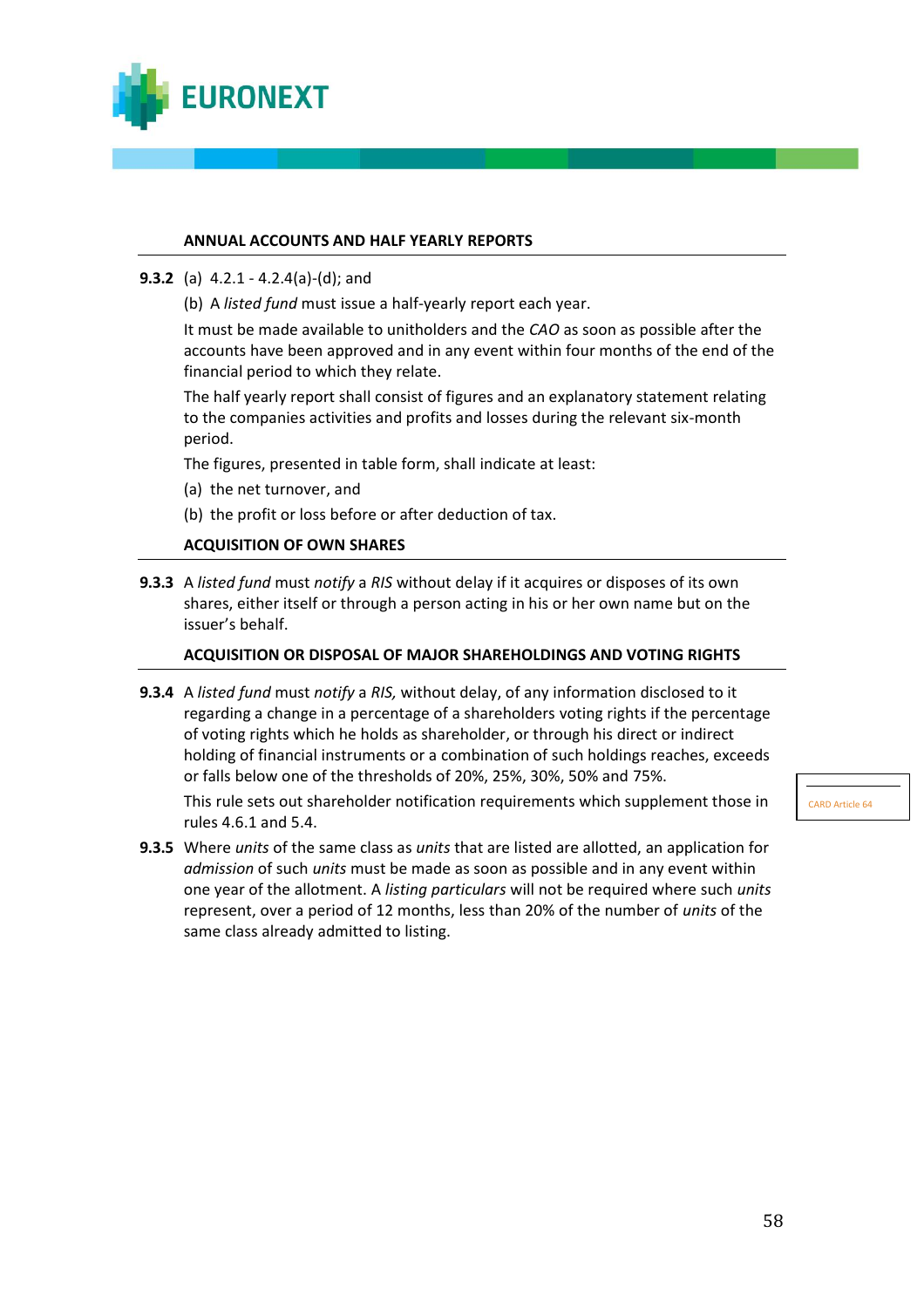

#### **E DISCIPLINARY PROCEDURES**

## **CHAPTER 10 COMPLIANCE AND ENFORCEMENT**

This chapter contains rules regarding compliance with and enforcement of the *rules* and regarding suspension and cancellation of listing. This chapter applies to *listed funds*, *directors* and former *director*s of *listed funds* only.

**10.1.1***Listed funds* must comply with all rules applicable to them.

### **10.2 MODIFYING OR DISPENSING WITH RULES**

- **10.2.1**(1) *Euronext Dublin* may dispense with or modify the application of these *rules* in such cases and by reference to such circumstances as it considers appropriate (subject at all times to all applicable legislation).
	- (2) A dispensation or modification may be either unconditional or subject to specified conditions.
	- (3) If a *listed fund* has applied for, or been granted, a dispensation or modification, it must notify *Euronext Dublin* without delay if it becomes aware of any matter which is material to the relevance or appropriateness of the dispensation or modification.
	- (4) *Euronext Dublin* may revoke or modify a dispensation or modification which it has granted in such cases and by reference to such circumstances as it considers appropriate.
	- (5) *Euronext Dublin* may give guidance consisting of such information and advice as it considers appropriate in respect of the *rules* and may publish such guidance.
- **10.2.2**(1) An application to *Euronext Dublin* to dispense with or modify a rule must be in writing.
	- (2) The application must:
		- (a) contain a clear explanation of why the dispensation or modification is requested;
		- (b) include details of any special requirements, for example, the date by which the dispensation or modification is required;
		- (c) contain all relevant information that should reasonably be brought to *Euronext Dublin'*s attention;
		- (d) contain any statement or information that is required by these *rules* to be included for a specific type of dispensation or modification; and
		- (e) include copies of all documents relevant to the application.

**10.2.3**An application to dispense with or modify a rule should ordinarily be made:

(1) for a rule that is a continuing obligation, at least five *business days* before the proposed dispensation or modification is to take effect; and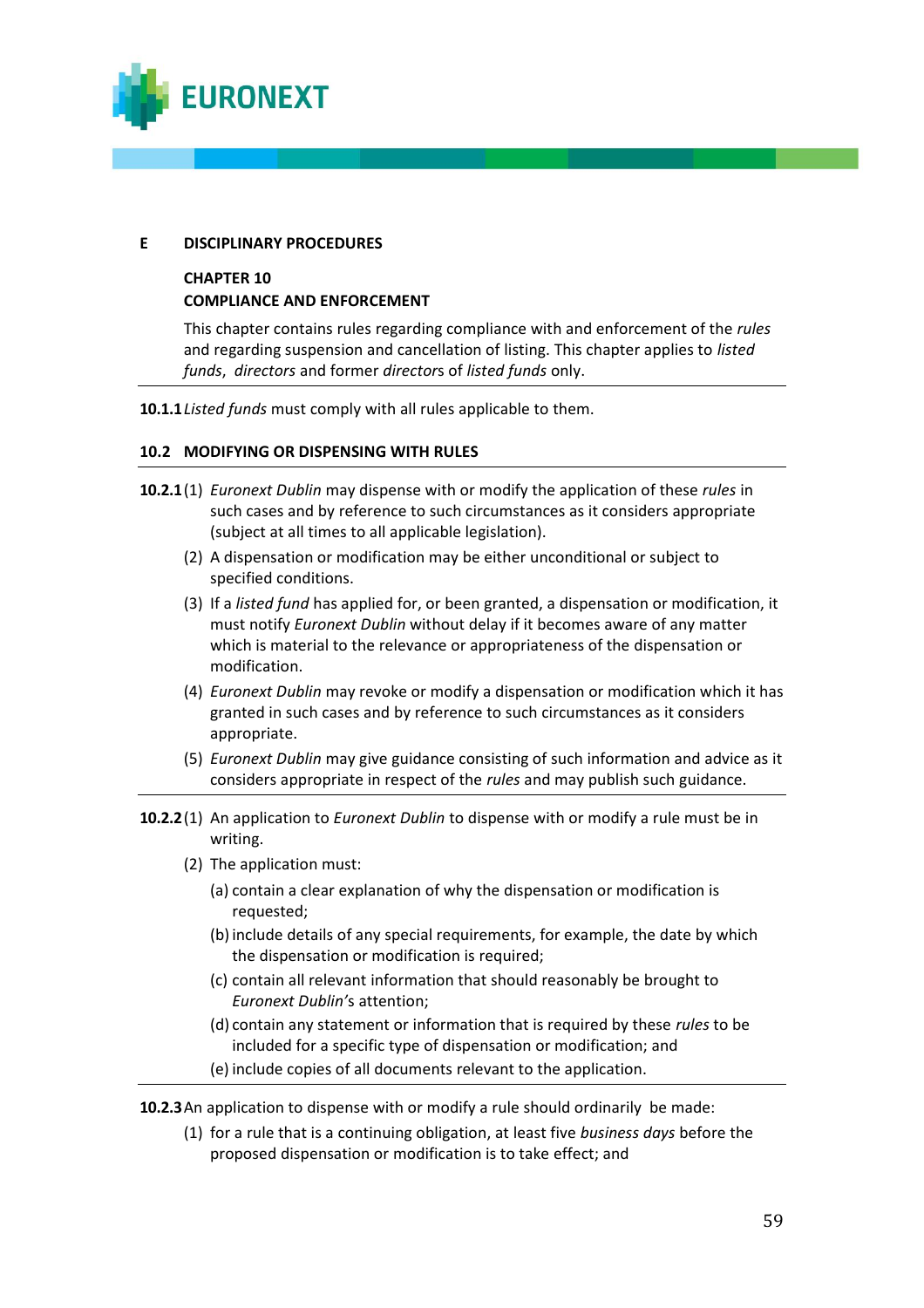

(2) for any other rule, at least ten *business days* before the proposed dispensation or modification is to take effect.

#### **10.3 EARLY CONSULTATION WITH EURONEXT DUBLIN**

**10.3.1**An Issuer should consult with *Euronext Dublin* at the earliest possible stage if it:

- (1) is in doubt about how the *rules* apply in a particular situation; or
- (2) considers that it may be necessary for *Euronext Dublin* to dispense with or modify a rule.

#### **10.4 INFORMATION REQUESTS BY EURONEXT DUBLIN**

**10.4.1**A *listed fund* must provide to *Euronext Dublin* as soon as possible:

- (1) any information and explanations that *Euronext Dublin* may reasonably require to decide whether to grant an application for *admission* to listing and trading;
- (2) any information that *Euronext Dublin* considers appropriate in order to protect investors or ensure the smooth operation of the market; and
- (3) any other information or explanation that *Euronext Dublin* may reasonably require to verify whether rules are being and have been complied with.

#### **10.5 PUBLICATION OF INFORMATION (AT THE REQUEST OF EURONEXT DUBLIN)**

- **10.5.1**(1) *Euronext Dublin* may, at any time, require a *listed fund* to publish such information in such form and within such time limits as it considers appropriate to protect investors or to ensure the smooth operation of the market.
	- (2) If a *listed fund* fails to comply with a requirement under 10.5.1(1) *Euronext Dublin* may itself publish the information (after giving the *listed fund* an opportunity to make representations to *Euronext Dublin* as to why it should not be published).

#### **10.6 INFORMATION PUBLISHED MUST NOT BE MISLEADING**

**10.6.1**A *listed fund* must take all reasonable care to ensure that any information it notifies to a *RIS* or makes available through the *CAO* of *Euronext Dublin* is not misleading, false or deceptive and does not omit anything likely to affect the import of the information.

#### **10.7 NOTIFICATION WHEN A RIS OR THE CAO IS NOT OPEN FOR BUSINESS**

- **10.7.1**If a *listed fund* is required to *notify* information to a *RIS* or the *CAO* at a time when a *RIS* or the *CAO* is not open for business it must distribute the information as soon as possible to:
	- (1) not less than two national newspapers in Ireland;
	- (2) two newswire services operating in Ireland; and
	- (3) a *RIS* or the *CAO* for release as soon as it opens.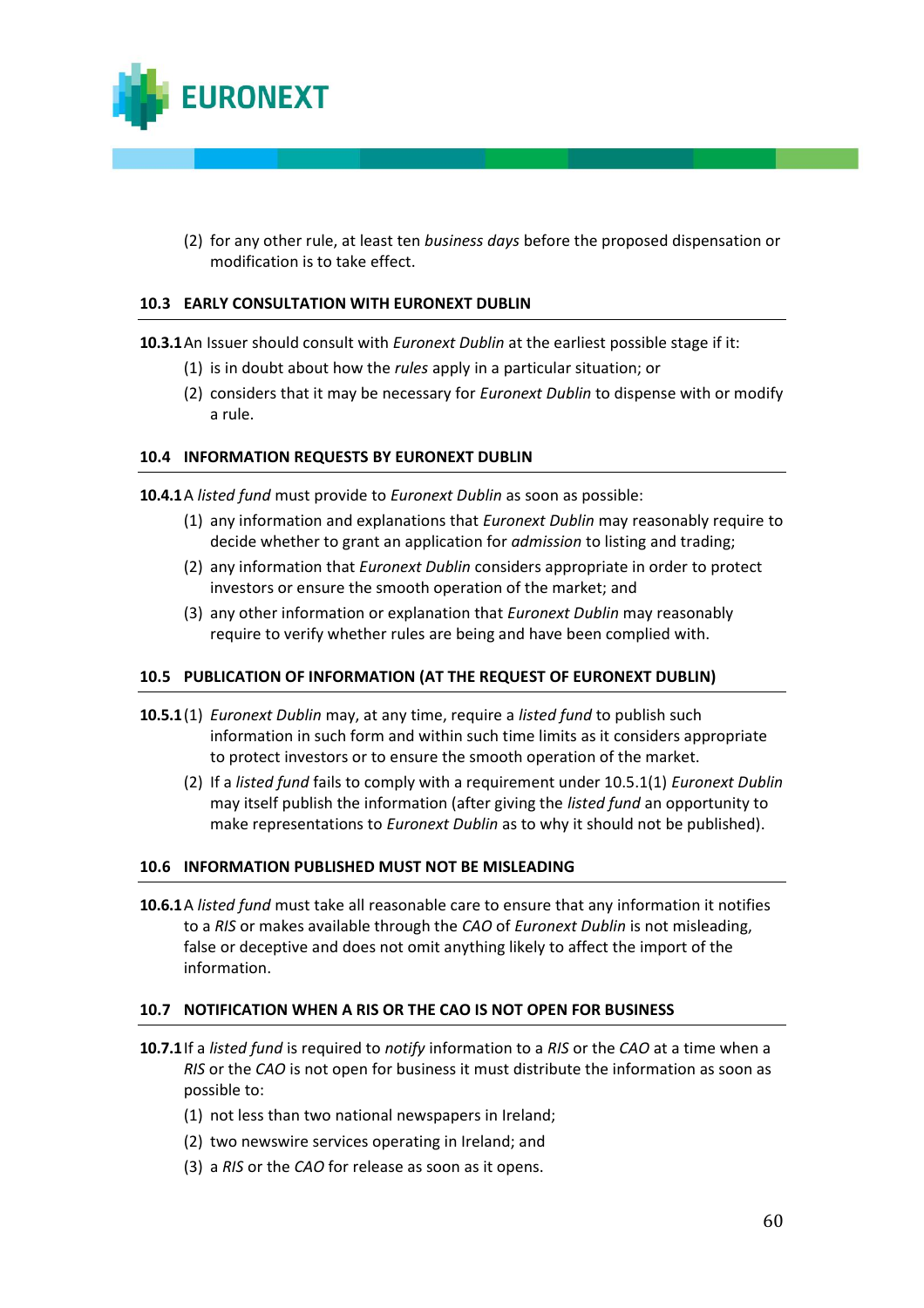

#### **10.8 MISCELLANEOUS**

- **10.8.1**A document that is required under a rule to be filed, *notified* to a *RIS*, provided to the *CAO* of *Euronext Dublin* or sent to unitholders must be in English.
- **10.8.2**A *listed fund* must pay the annual charges for listing, calculated in accordance with *Euronext Dublin*'s charges for the time being in force, as soon as such payment becomes due.
- **10.8.3**If *the rules* require a *listed fund* to send documents to its unitholders, the *listed fund* may use electronic means to send those documents.
- **10.8.4**The requirements of 10.8.3 are in addition to and without prejudice to the *applicant'*s obligations to comply with the requirements of the Electronic Commerce Act 2000 and without limitation to the generality thereof, in particular section 17 thereof.
- **10.8.5***Euronext Dublin*'s address for regulatory correspondence is:

Regulation Department, Euronext Dublin, 28 Anglesea Street, Dublin 2, Ireland Tel: +353 1 617 4200 Fax: +353 1 617 4244 Website: [www.euronext.com](http://www.euronext.com/) Email: [fundsIE@euronext.com](mailto:fundsIE@euronext.com)

#### **10.9 IMPOSITION OF SANCTIONS**

- **10.9.1**If *Euronext Dublin* considers that a *listed fund* has contravened *the rules* and considers it appropriate to impose any sanction as set out in 10.9.2 and/or 10.9.3 it will refer the matter to the *Disciplinary Committe*e save where the *listed fund* or *director* concerned agrees to a private censure by *Euronext Dublin* and *Euronext Dublin* considers that to be the appropriate sanction.
- **10.9.2**If the *Disciplinary Committee* finds that *the rules* have been contravened by the *listed fund* it may do one or more of the following:
	- (1) censure the *listed fund* and, in addition, it may publish such censure; or
	- (2) suspend or cancel the Listing of the *listed fund's units*, or any class thereof.
- **10.9.3**If the *Disciplinary Committee* finds that any contravention of *the rules* is due to a failure of all or any of the *listed fund's directors* to discharge their responsibilities under *the rules* it may censure the relevant *director* and, in addition, it may publish such censure. Further in the case of willful or persistent failure by a *director* to discharge his responsibilities following such a censure, the *Disciplinary Committee* may state publicly that in its opinion the retention of office by the *director* is prejudicial to the interests of investors and if the *director* remains in office following such a statement the *Disciplinary Committee* may suspend or cancel the listing of the *listed fund's units*, or any class of its *units*.
- **10.9.4**Upon a referral under 10.9.1, the *Disciplinary Committee* shall state the reasons for its decision in writing.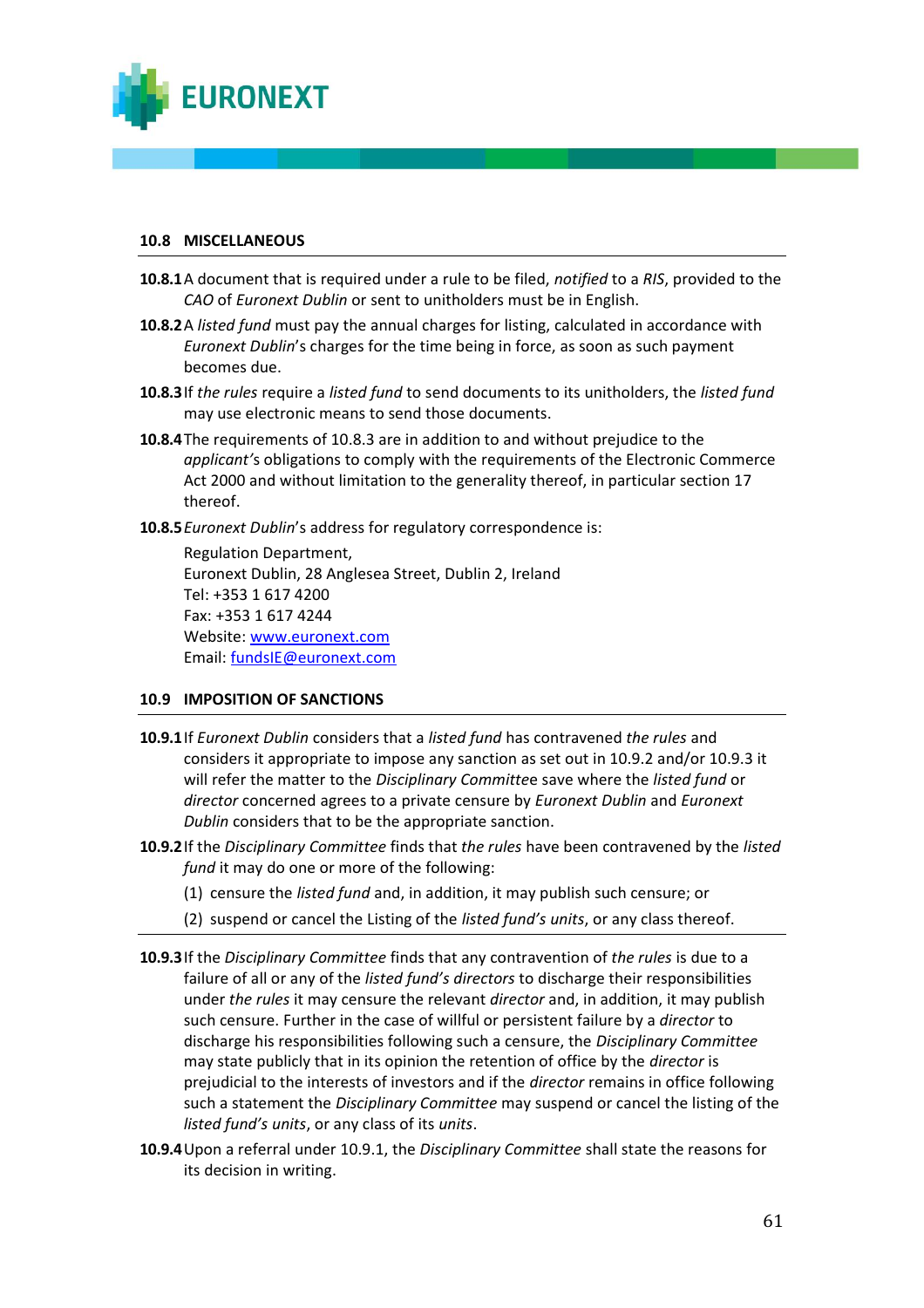

**10.9.5**Such a decision may be appealed by any relevant party to the *Appeals Committee*. **10.9.6**The *Appeals Committee* shall state the reasons for its decision in writing. **10.9.7**The decision of the *Appeals Committee* is final.

### **10.10 SUSPENSION OF LISTING AND TRADING**

- **10.10.1** *Euronext Dublin* may suspend, with effect from such time as it may determine, the listing and trading of any *units* if the smooth operation of the market is, or may be, temporarily jeopardised or such suspension is necessary to protect investors (whether or not at the request of the *listed fund* or its *sponsor* on its behalf). Examples of when *Euronext Dublin* may suspend the listing and trading of *units* include, but are not limited to, situations as set out in Appendix 4.
- **10.10.2** A *listed fund* that has any of its *units* suspended from listing and trading must continue to comply with all rules applicable to it, unless *Euronext Dublin* otherwise agrees.
- **10.10.3** Any request by an *applicant* for suspension of its *units* must be confirmed to *Euronext Dublin* in writing by its *sponsor* on its behalf, in accordance with 10.13.3.
- **10.10.4** If *Euronext Dublin* suspends the listing and trading of any *units*, it may impose such conditions for lifting the suspension as it considers appropriate.

#### **10.11 CANCELLATION OF LISTING AND TRADING**

- **10.11.1** *Euronext Dublin* may cancel the listing and trading of *units* if it is satisfied that there are special circumstances that preclude normal regular dealings in them.
- **10.11.2** For the purpose of 10.11.1 'special circumstances' will normally include a suspension lasting longer than six months without the *listed fund* taking adequate action to obtain restoration of listing and trading. During a suspension *Euronext Dublin* will review the progress made by the *listed fund* towards obtaining restoration and will notify the *listed fund's sponsor* in advance of the intention to cancel the listing on a specified date.
- **10.11.3** Except where otherwise provided in *the rules*, *Euronext Dublin* may cancel the listing and trading of *units*:
	- (1) where the *units* are no longer admitted to trading as required by these *rules*; or
	- (2) where the *listed fund* no longer satisfies its continuing obligations for listing and trading; or
	- (3) where *Euronext Dublin* is directed to do so by the *Central Bank* under the *Directives*.

#### **10.12 CANCELLATION AT LISTED FUND'S REQUEST**

- **10.12.1** A *listed fund* must satisfy the requirements applicable to it in 10.13.3 10.13.5 before *Euronext Dublin* will cancel the listing and trading of its *units* at its request.
- **10.12.2** 10.12.1 applies even if the listing and trading of the *units* is suspended.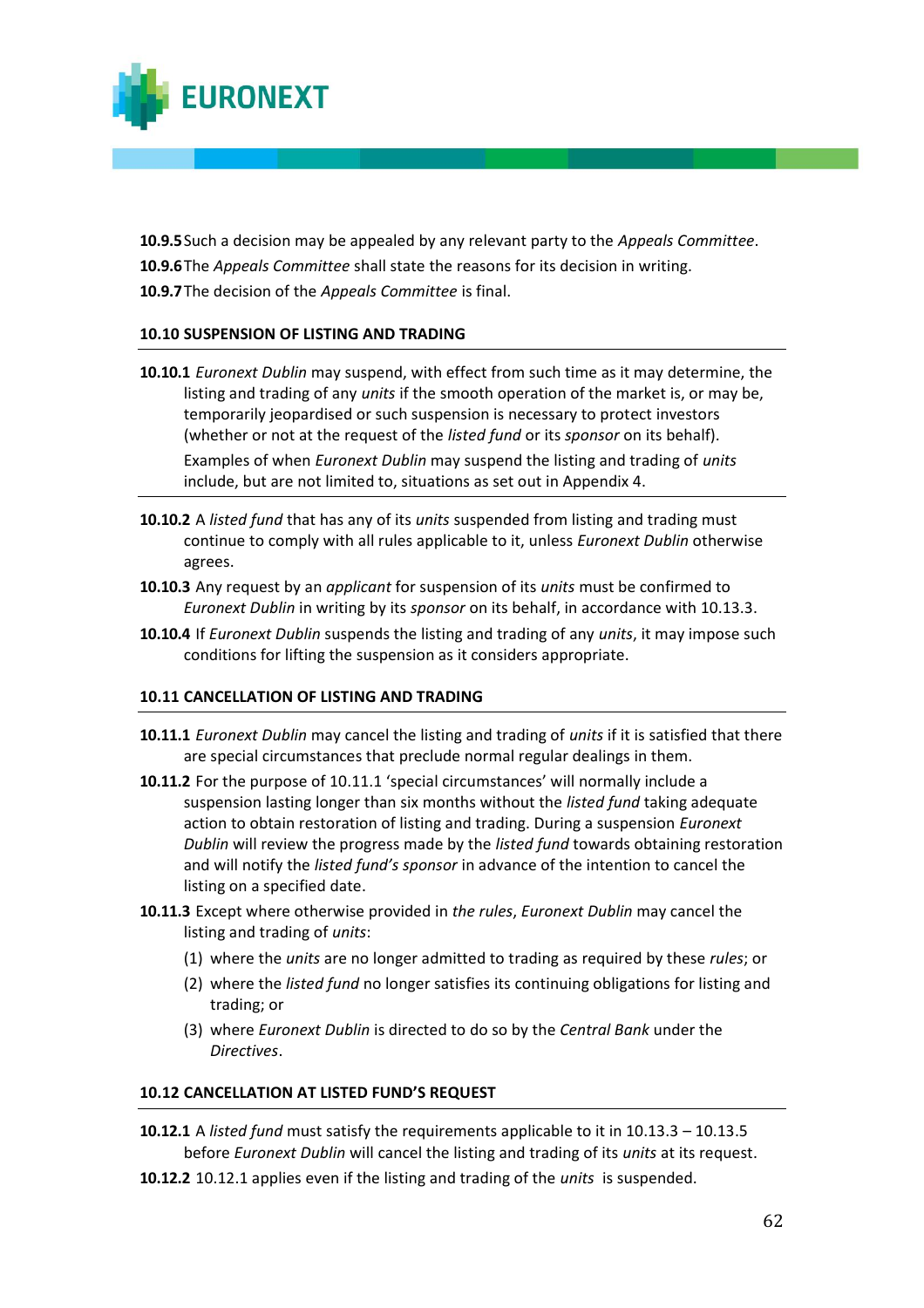

#### **10.13 REQUESTS TO CANCEL OR SUSPEND**

- **10.13.1** A *listed fund* that wishes *Euronext Dublin* to cancel the listing and trading of listed *units* must *notify* a *RIS* or the *CAO* of the intended cancellation.
- **10.13.2** *Listed funds* must also *notify*, in accordance with the terms and conditions of the issue of those *units*, holders of those *units*, of intended cancellation of those *units*, but the prior approval of the holders of those *units* in a general meeting need not be obtained.
- **10.13.3** A request by a *listed fund* for the listing and trading of its *units* to be suspended or cancelled must be in writing (wherever possible in case of a suspension) and must include:
	- (1) the *listed fund's* name;
	- (2) details of the *units* to which it relates and the market for listed *units* acceptable to *Euronext Dublin* on which they are traded;
	- (3) the date on which the *listed fund* requests the suspension or cancellation to take effect;
	- (4) for a suspension, a clear explanation of the background and reasons for the request and the time the *listed fund* requests the suspension to take effect; and
	- (5) the name and contact details of the person at the *sponsor* with whom *Euronext Dublin* should liaise with in relation to the request.
- **10.13.4** A written request by a *listed fund* to have the listing and trading of its *units* cancelled must be made not less than two *business days* before the cancellation is expected to take effect.
- **10.13.5** A written request by a *listed fund* to have the listing and trading of its *units* suspended should be made as soon as practicable. Requests for a suspension to be effective from the opening of the market should allow sufficient time to allow *Euronext Dublin* to deal with the request prior to the commencement of trading.

#### **10.14 RESTORATION**

- **10.14.1** *Euronext Dublin* may restore the Listing and trading of any *units* that have been suspended if it considers that the smooth operation of the market is no longer jeopardised or if the suspension is no longer required to protect investors. *Euronext Dublin* may restore the listing and trading even though the *listed fund* does not request it.
- **10.14.2** *Euronext Dublin* will refuse a request to restore the listing and trading of *units* if it is not satisfied of the matters set out in 10.14.1.

#### **10.15 MISCELLANEOUS**

**10.15.1** A *listed fund* must inform *Euronext Dublin* without delay if its listing and trading has been suspended, cancelled or restored by any stock exchange or securities regulator.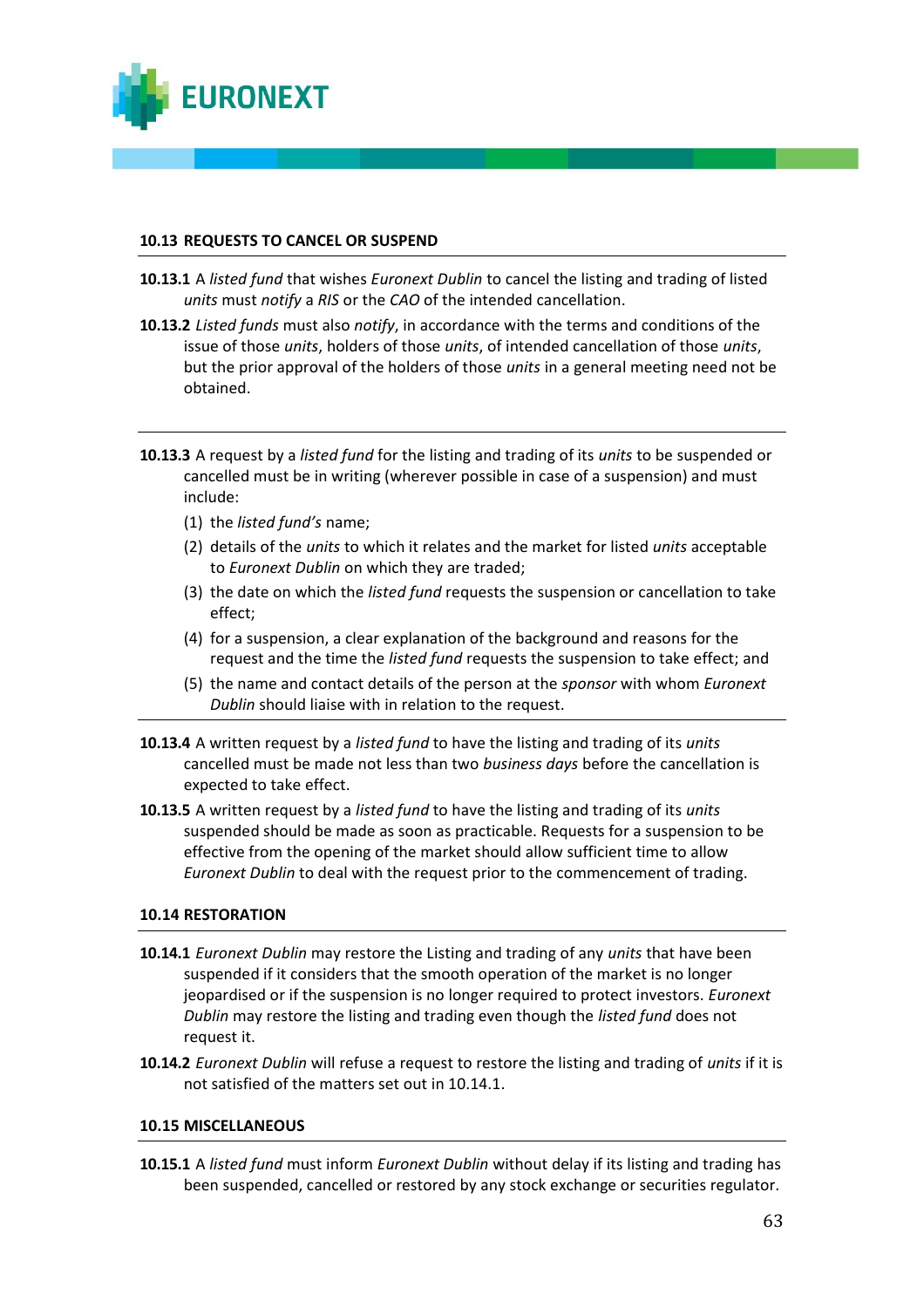

#### **APPENDIX 1 Role of the Sponsor**

The *sponsor* is responsible to *Euronext Dublin* for the following:

- (1) satisfying itself, that to the best of its knowledge and belief, having made due and careful enquiry of the *applicant* and its advisers, that the *applicant* has satisfied all relevant provisions of *the rules* and, where applicable, any other additional requirements imposed by *Euronext Dublin*;
- (2) satisfying itself that to the best of its knowledge and belief and having made due and careful enquiry of the *applicant* and its advisers, there are no matters other than those disclosed in the *listing particulars* or otherwise in writing to *Euronext Dublin* which should be taken into account by *Euronext Dublin* in considering the suitability of the *applicant* for listing;
- (3) ensuring that the *applicant* is guided and advised as to the application of *the rules* and, where relevant, any other requirement of *Euronext Dublin;*
- (4) lodging the formal application for listing and all supporting documents, required under chapter 3, to *Euronext Dublin*;
- (5) dealing with *Euronext Dublin* on all matters arising in connection with the application;
- (6) satisfying itself as to the independence of the *directors* under 5.3.1 (if applicable) and confirming their identities to *Euronext Dublin* upon submission of the draft *listing particulars*;
- (7) satisfying itself, before any application for listing is made which requires the production of *listing particulars*, that the *directors* have had, or will prior to listing have, explained to them by the *sponsor* (or other appropriate professional adviser) the nature of their responsibilities and obligations as *directors* in respect of the *listing particulars* and their continuing obligations.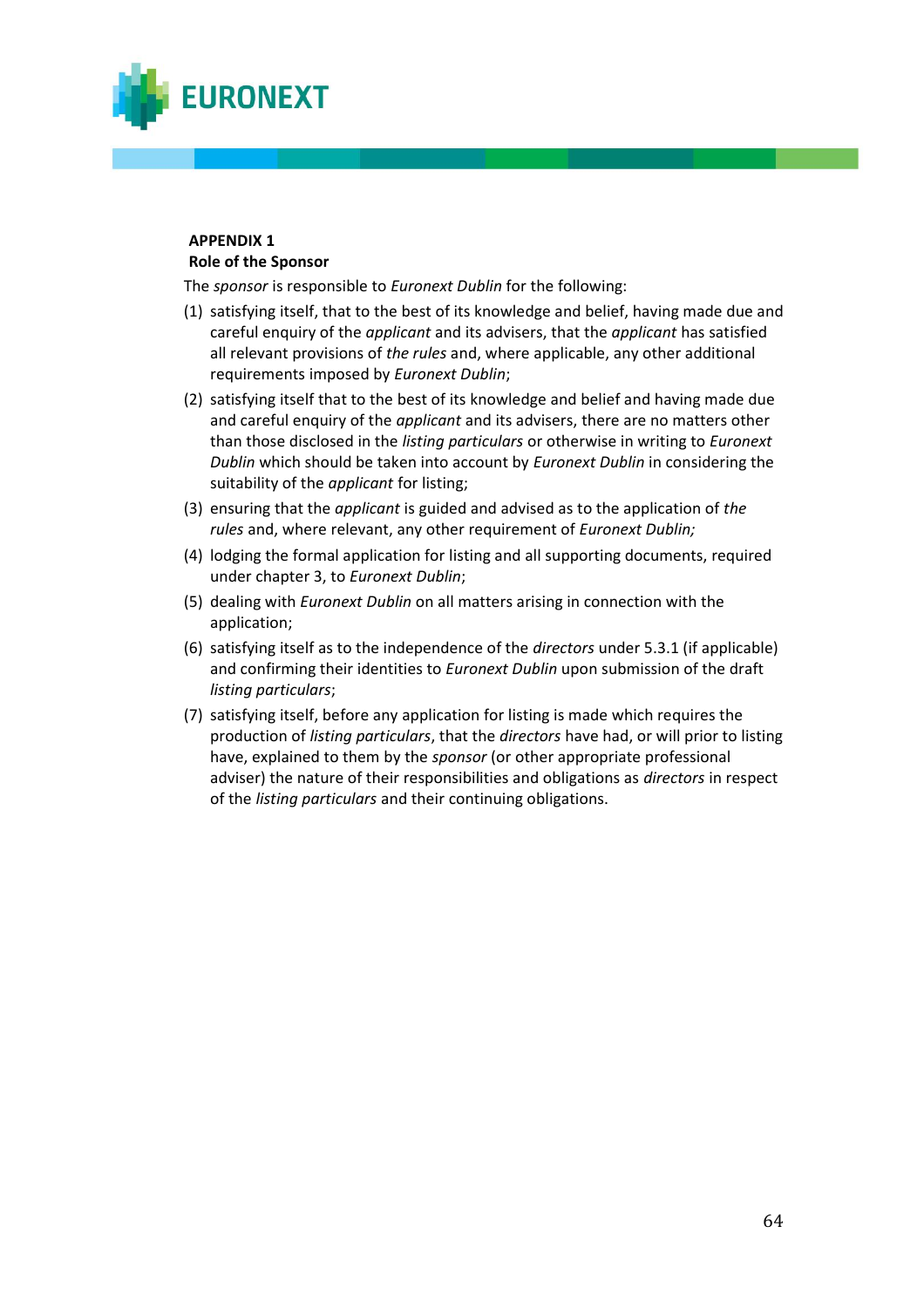

## **APPENDIX 2**

### **Examples of When Euronext Dublin may Suspend**

Examples of when *Euronext Dublin* may suspend the listing and trading of *units* include (but are not limited to) situations where it appears to *Euronext Dublin* that either:

- (1) the *fund* has failed to meet its continuing obligations for listing and/or trading;
- (2) the *fund* has failed to publish financial information in accordance with these *rules*;
- (3) the *fund* is unable to assess accurately its financial position and inform the market accordingly;
- (4) the *fund's units* have been suspended elsewhere;
- (5) the *fund* has appointed administrators or receivers, or is an investment trust and is winding up; or
- (6) *Euronext Dublin* is directed to do so by the *Central Bank* under the *Directives*.